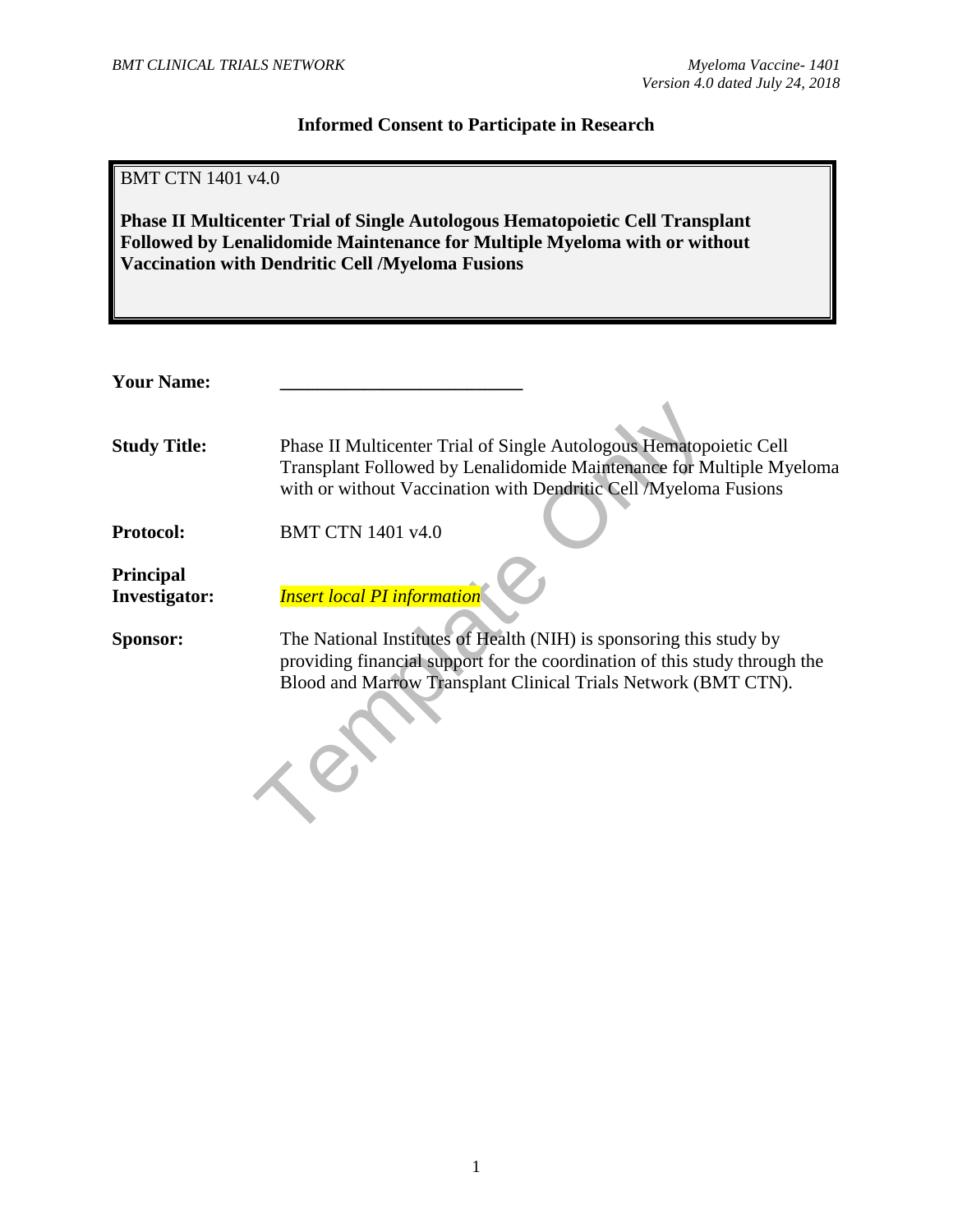# 1. **Introduction**

We invite you to join this clinical trial, also known as a research study. You are being asked to join because:

- You're  $>18$  and  $< 71$  years old
- You have multiple myeloma (MM)
- Your doctor thinks an **autologous transplant** is a possible treatment option for you.

The standard of care for patients with MM is an autologous transplant and **maintenance treatment**. Maintenance treatment is chemotherapy after transplant. There's no cure for MM, so patients get maintenance treatment to slow the return of MM after a transplant.

We're doing this study to learn if maintenance treatment works better alone or with a vaccine made from your own blood cells.

This study will take at least 3 years and will include 203 participants. **Your participation will last for a maximum of 4 years from when you are enrolled.**

This consent form will tell you about the purpose of the study, the possible risks and benefits, other options available to you, and your rights as a participant in the study.

Everyone who takes part in research at [*insert facility name*] should know that:

- Being in any research study is voluntary.
- mance treatment is chemotherapy after transplant. There's no or<br>nance treatment to slow the return of MM after a transplant.<br>tudy to learn if maintenance treatment works better alone or w<br>xn blood cells.<br>e at least 3 years • You may or may not benefit from being in the study. Knowledge we gain from this study may benefit others.
- If you join the study, you can quit the study at any time.
- If you decide to quit the study, it will not affect your care at [*insert name of facility or institution*].
- Please ask the study staff questions about anything that you do not understand, or if you would like to have more information.
- You can ask questions now or any time during the study.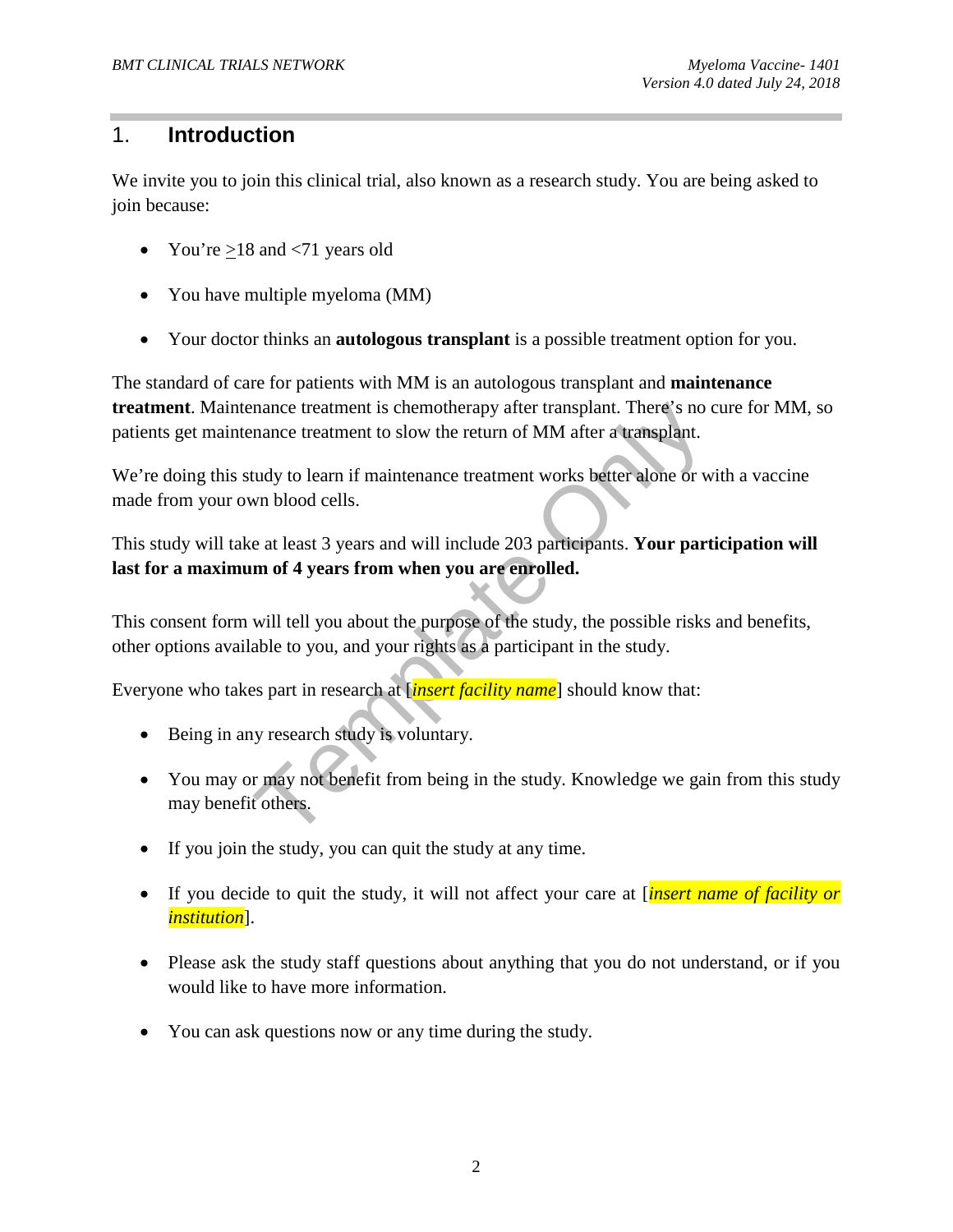• Please take the time you need to talk about the study with your doctor, study staff, and your family and friends. It is your decision to be in the study. If you decide to join, please sign and date the end of the Consent Form.

You and your doctor will discuss other treatment choices if you do not want to participate in this study*.* 

# 2. **Study Background**

The National Institutes of Health (NIH), through the Blood and Marrow Transplant Clinical Trials Network (BMT CTN), are providing staff support and money for this research study. The BMT CTN and the NIH will make decisions about how to manage the study.

For this study, you will receive an **autologous transplant** (transplant). An autologous transplant uses blood-forming cells that are collected from your blood stream. After they are collected and frozen, you will get a high dose of chemotherapy. Chemotherapy before a transplant is called the "conditioning regimen".

will receive an **autologous transplant** (transplant). An autolog cells that are collected from your blood stream. After they are the altigh dose of chemotherapy. Chemotherapy before a transpension of the altigh dose of che The goal of chemotherapy is to kill as many cancer cells in your body as possible. It also destroys most of the normal cells in your bone marrow. To restore your marrow, your frozen blood-forming cells are thawed and transplanted back into your blood stream. The cells find their way into the bone marrow where they start making healthy blood-forming cells.

The standard of care for patients with MM is an autologous transplant and **maintenance treatment**. Maintenance treatment is chemotherapy after transplant. There's no cure for MM, so patients get maintenance treatment to slow the return of MM after a transplant.

Some patients may receive a **vaccine, and/or GM-CSF (also known as Leukine)** with their maintenance therapy. GM-CSF helps your body make new white blood cells after transplant.

The vaccine is made from dendritic cells and MM tumor cells in a laboratory. We will collect a sample of your cells through your central line (or catheter). This process is called leukapheresis. If the vaccine is made successfully, it will be frozen and stored to give to you later.

We're doing this study to learn if maintenance treatment works better alone, or with a vaccine made from your own blood cells.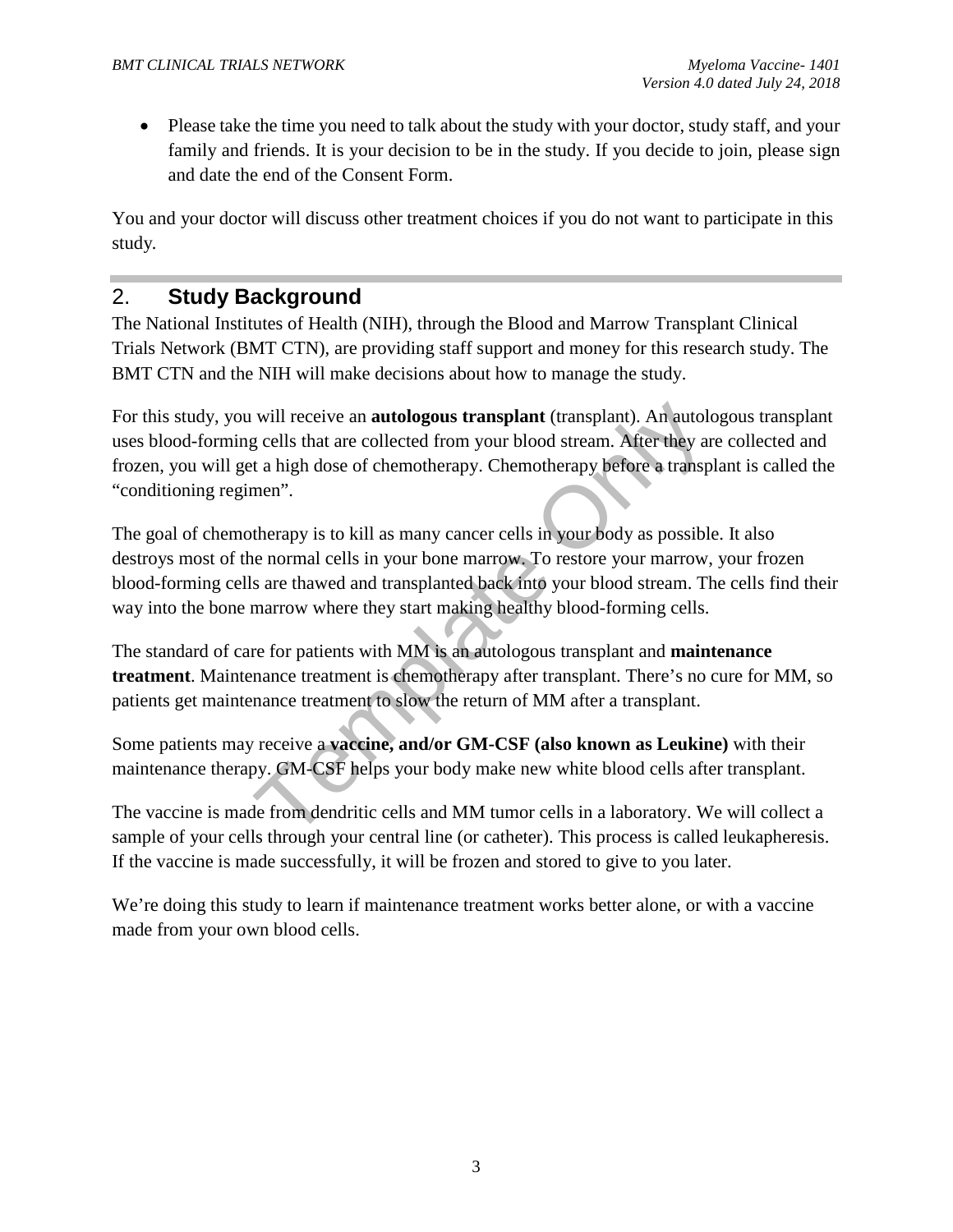# 3. **Study Purpose**

We are inviting you to take part in this study because you have multiple myeloma (MM) and an autologous transplant is a treatment option for you. We are doing this study to learn more about ways to prevent or slow the return of MM after transplant.

We will use 3 treatments to see which one works best to prevent or slow the return of MM. See **Table 1** for information on each treatment group.

#### **Table 1. Study Treatment Groups**

| <b>Treatment Group A</b><br>(maintenance treatment with<br>GM-CSF and vaccines)                                                                                                            | <b>Treatment Group B</b><br>(maintenance treatment with<br>GM-CSF) | <b>Treatment Group C (only</b><br>maintenance treatment) |
|--------------------------------------------------------------------------------------------------------------------------------------------------------------------------------------------|--------------------------------------------------------------------|----------------------------------------------------------|
| (chemotherapy)<br>Melphalan<br>drug)                                                                                                                                                       | Melphalan<br>(chemotherapy drug)                                   | Melphalan<br>(chemotherapy)<br>drug)                     |
| Autologous transplant                                                                                                                                                                      | Autologous transplant                                              | Autologous transplant                                    |
| Lenalidomide (maintenance<br>treatment)                                                                                                                                                    | Lenalidomide<br>(maintenance treatment)                            | Lenalidomide (maintenance<br>treatment)                  |
| GM-CSF                                                                                                                                                                                     | <b>GM-CSF</b>                                                      |                                                          |
| Vaccine                                                                                                                                                                                    |                                                                    |                                                          |
|                                                                                                                                                                                            |                                                                    |                                                          |
| This study will help doctors make the best choice about treatment after transplant for patients<br>with MM See section 5: Study Tests and Treatments for information on how your treatment |                                                                    |                                                          |

This study will help doctors make the best choice about treatment after transplant for patients with MM. See section **5: Study Tests and Treatments** for information on how your treatment group will be determined and for information about the drugs listed in **Table 1**.

# 4. **Rights to Ask Questions and/or Withdraw**

You have the right to ask questions about the study at any time. If you have questions about your rights as a participant or you want to leave the study, please contact:

[*insert contact info*]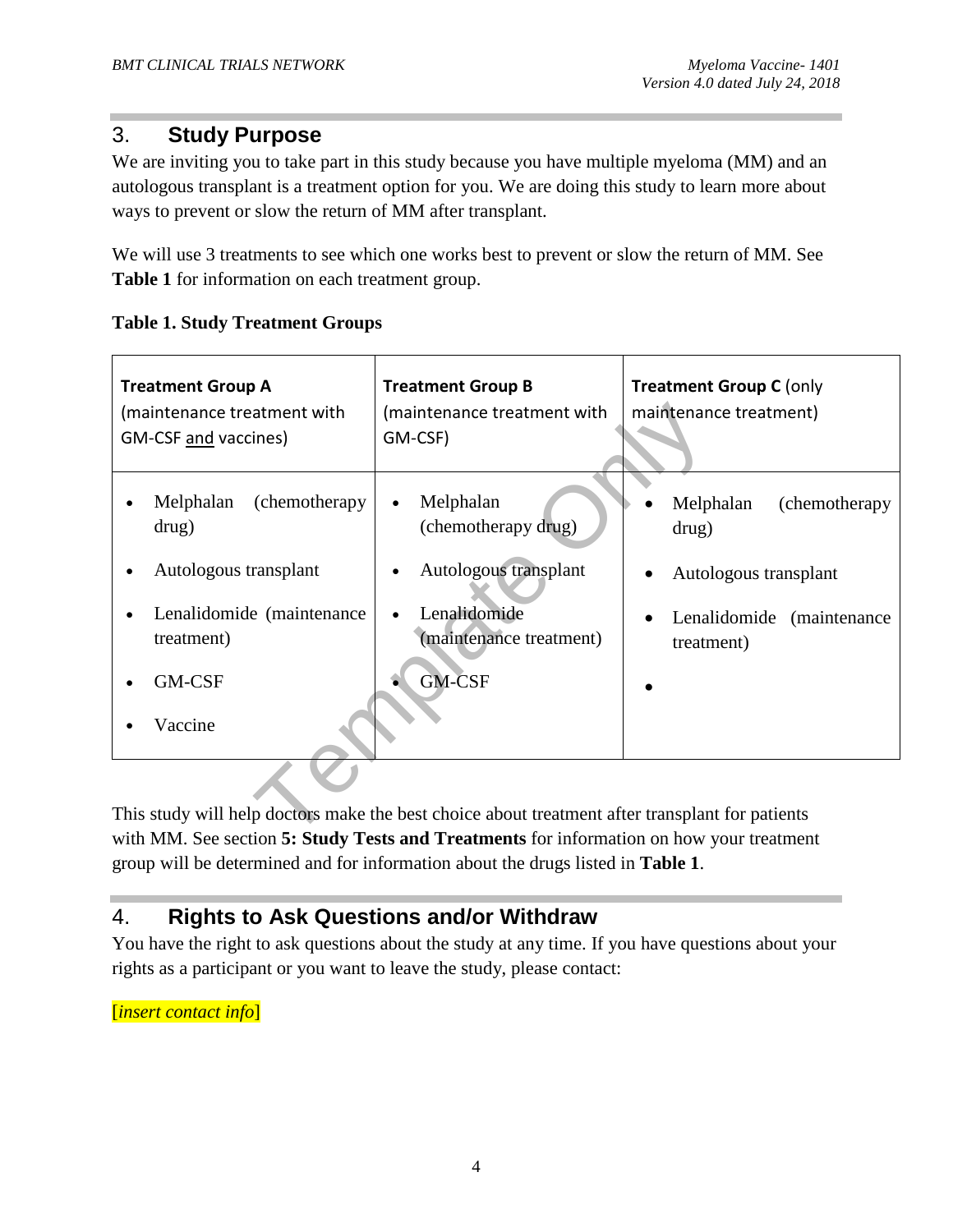Being in this study is voluntary. You can choose not to be in this study or leave this study at any time. If you choose not to take part or leave this study, it will not affect your regular medical care in any way.

Your study doctor and study staff will be available to answer any questions that you may have about taking part in or leaving this study.

# 5. **Study Treatment and Tests**

We will check your health before you start treatment, during your treatment, and for 3 years after you begin your maintenance treatment.

#### **Before You Start Your Treatment**

Frequence Serveral check-ups and tests to see if you can be in the student of your regular cancer care and would be done even if you<br>sets include:<br>Sustained Check-ups and tests include:<br>Sustained Check-ups and tests includ You will need to have several check-ups and tests to see if you can be in the study. These checkups and tests are part of your regular cancer care and would be done even if you were not part of this study. These tests include:

- Medical history and physical exam
- Blood tests for cell counts
- Liver and kidney function tests
- Tests to measure your disease
- Bone marrow tests
- Skeletal survey
- A pregnancy test (if you are a woman able to have children)

#### **During Your Treatment**

#### Tumor Cell Collection

After you join the study, we will collect about 30mL (approximately 2 tablespoons) of bone marrow and 50mL (approximately 3 tablespoons) of blood. The bone marrow and blood samples will be frozen until it is determined if you will receive the vaccine as part of your treatment. This tumor cell collection is not part of your standard of care treatment

If you are assigned to Treatment Group A after your transplant, your bone marrow will be thawed and used to make your vaccine. If you are assigned to Treatment Group B or C, your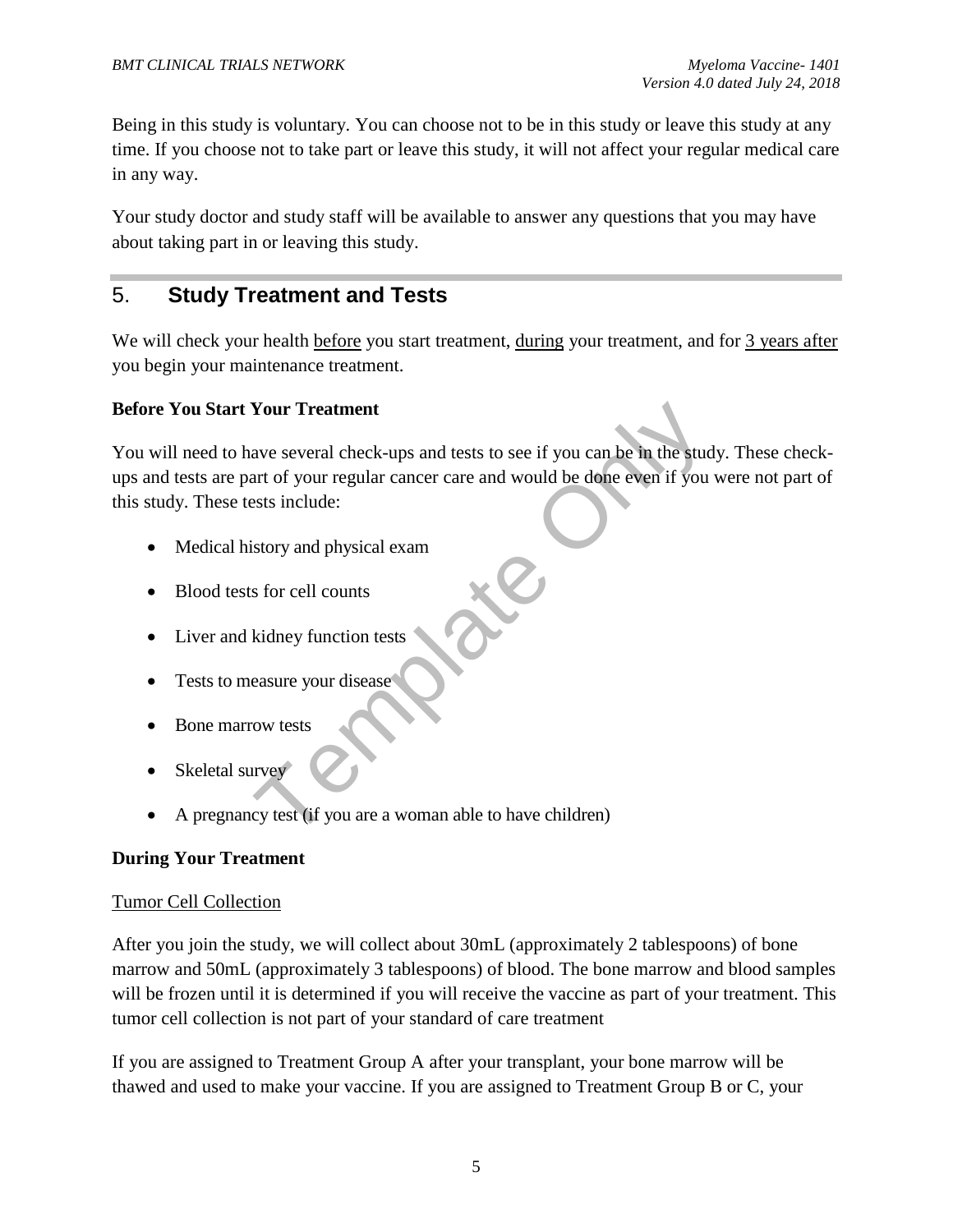bone marrow sample will not be used in this study. Your doctor may talk to you about other uses for your stored bone marrow samples not related to this study.

We will also talk with you about giving extra blood and marrow samples for future research (see section **17: Blood and Marrow Samples for Future Research**). The extra blood and marrow samples are also completely optional.

#### Initial Treatment for Multiple Myeloma (MM)

The first step (initial) is standard chemotherapy treatment (chemo). Chemo lowers the number of MM cells in your body. Different chemotherapy drugs can be used to treat MM. Your doctor will decide which drug or combination of drugs is best for you.

You will be asked to sign a separate consent form that will explain the side effects of whichever drug your doctor chooses. This step may last several months.

#### Blood-Forming Cell Collection

Next, we'll collect blood-forming cells from your blood stream. This is known as apheresis. These cells will be frozen and stored until your transplant day.

#### Conditioning Regimen Before Transplant

to sign a separate consent form that will explain the side effec<br>hooses. This step may last several months.<br><br><u>Ill Collection</u><br>blood-forming cells from your blood stream. This is known a<br>frozen and stored until your transpl The third step is the conditioning regimen, or the chemotherapy, you will get before your transplant. The conditioning regimen helps the blood-forming cells start to grow and make new cells in your bone marrow (engraft). The regimen includes a chemo drug called **melphalan**, given by intravenous infusion (IV) in your arm.

Your doctor will decide when you are ready to get melphalan. You will start this treatment step no more than 12 months after you start on this study. Melphalan works better for some patients than it does for others. If the drug does not work well for you, you may not be able to have a transplant. Your doctor will talk to you about other treatment options.

#### Infusion of Blood Forming Cells (Transplant)

On your transplant day (Day 0), your cells will be given to you through your catheter. The cells will travel to your bone marrow where they will start to make healthy, new blood cells (engraft).

#### Your Treatment Group

Approximately 2 months after transplant, we will check to see if you're healthy enough to start maintenance treatment. If you are found healthy enough, we will randomize you to 1 of the 3 treatment groups. **"Randomize"** means that you will be put in one or another group by chance, just like flipping a coin. We will use a computer program to assign you by chance to Treatment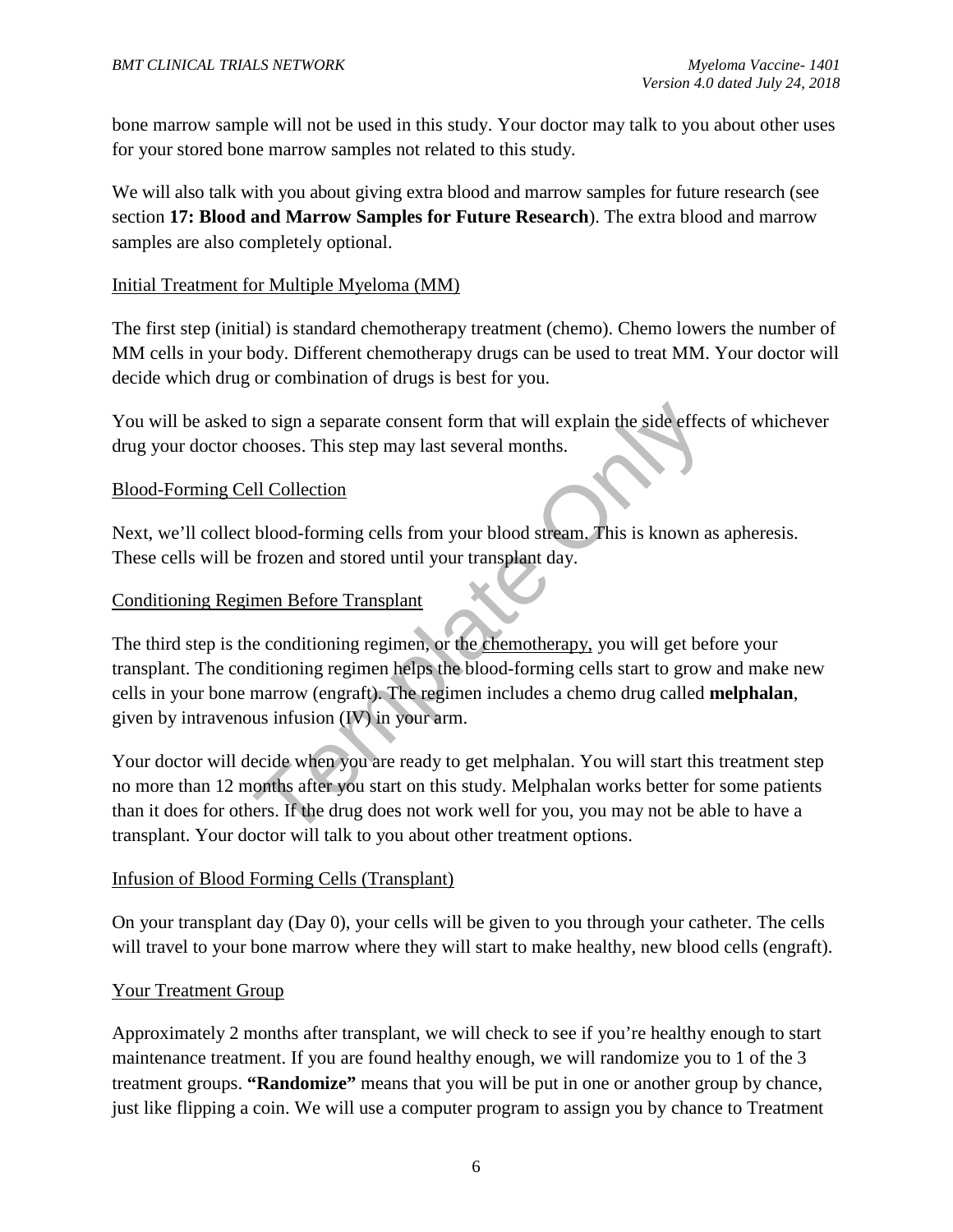Group A, B, or C. You won't be able to choose your group. Once you are assigned to a group, you can't change to another group. The study doctor can't change your group either.

Half of the patients on this study (about 66), will be assigned to Treatment Group A. One-fourth of the patients (about 33) will be assigned to Treatment Group B; and one-fourth of patients (about 33) will be assigned to Treatment Group C. See the section below, **Your Maintenance Treatment After Transplant**, for a description of the treatments.

Once all these tests are done, you will be randomized to Treatment Group A, B or C. See **Table 2** for a schedule of these tests.

If you're not healthy enough after transplant, you won't be randomized. If this happens, your Follow up on this study is complete

#### Your Maintenance Treatment After Transplant

You will start maintenance treatment about 3 months after your transplant.

#### **Treatment Group A: Lenalidomide, Vaccine, and GM-CSF injections**

If you are assigned to Treatment Group A, you will get: lenalidomide, vaccines, and GM-CSF injections.

Treatment After Transplant<br>
Treatment After Transplant<br>
tenance treatment about 3 months after your transplant.<br> **Group A: Lenalidomide, Vaccine, and GM-CSF injections**<br>
to Treatment Group A, you will get: lenalidomide, va We will collect extra blood samples to make the vaccine. We will insert a catheter into a large vein in your neck or chest. The catheter will collect some blood cells and the rest are returned to your body. This process is called leukapheresis. We will use the blood cells and the marrow that was collected and frozen to create your vaccine. The vaccine will be made in a laboratory and frozen until you're ready for maintenance treatment.

You will take lenalidomide as a pill every day for 2 years or until your disease returns. You will receive enough pills for 1 cycle (28 days in each cycle) at a time. It's important to take the pill at the same time every day. Be sure to talk with your doctor to figure out a good time to take the pill every day.

You will also receive 3 doses of the vaccine. This will be given to you on the first day of your  $2<sup>nd</sup>$ ,  $3<sup>rd</sup>$ , and  $4<sup>th</sup>$  cycle of lenalidomide. The vaccine is the part of the treatment we are testing in this study. This is also called the research treatment.

With each vaccine, you will also get an injection of GM-CSF in your upper thigh. GM-CSF helps to boost the effect of the vaccine. You will receive the GM-CSF injection on the day you get the vaccine and every day for 3 days after the vaccine. This will either be given to you in the clinic or you will be taught to give the injections to yourself at home.

See **Table 2** for a timeline of the drugs for Treatment Group A.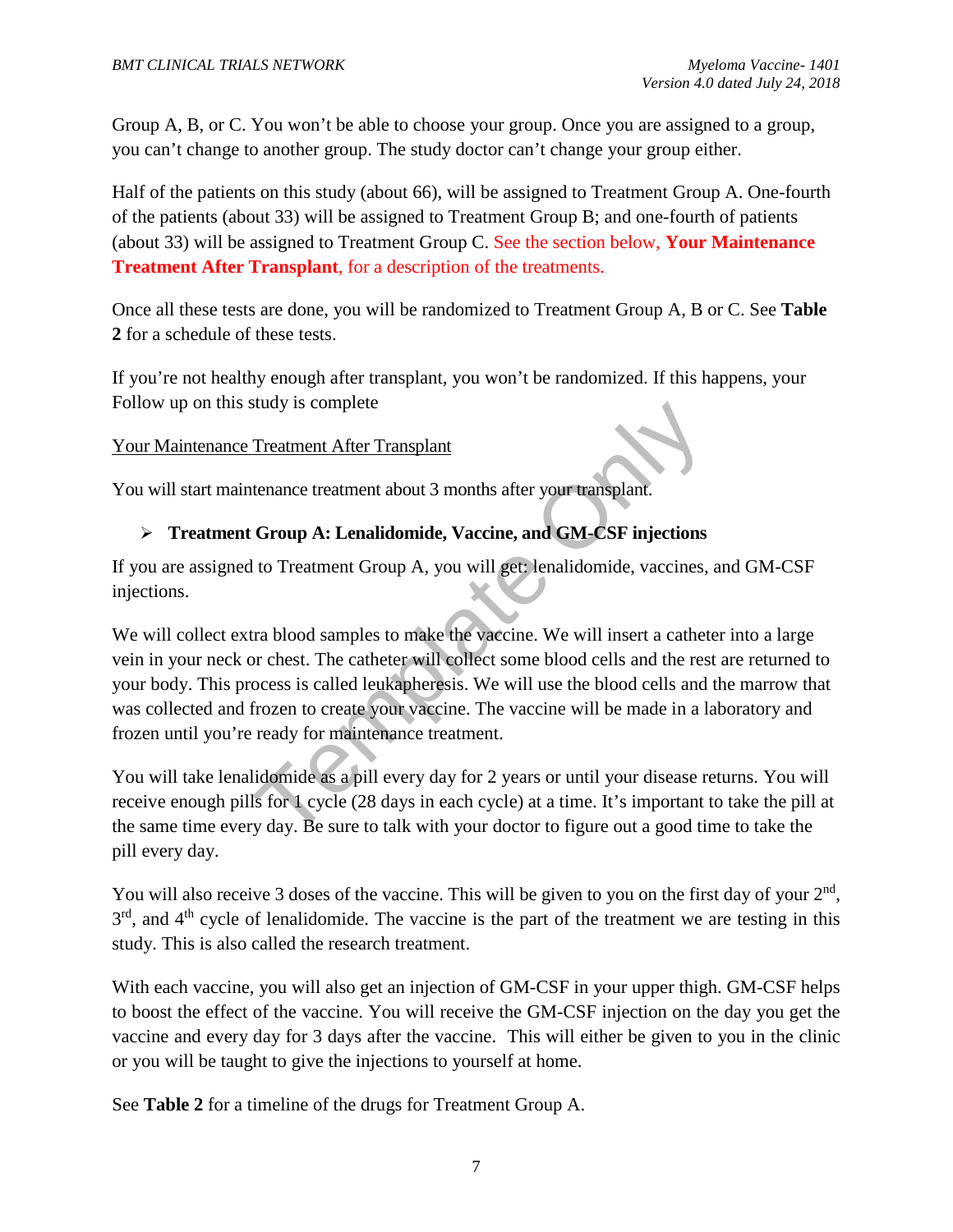|                                                                                                                                                                                                                                                                                                                                                                                                                                                                                                                                                                                                                                    |                                              |                                         | <b>Timeline for Maintenance Treatment Drugs</b> |                   |                                |                                |   |   |    |    |    |    |    |
|------------------------------------------------------------------------------------------------------------------------------------------------------------------------------------------------------------------------------------------------------------------------------------------------------------------------------------------------------------------------------------------------------------------------------------------------------------------------------------------------------------------------------------------------------------------------------------------------------------------------------------|----------------------------------------------|-----------------------------------------|-------------------------------------------------|-------------------|--------------------------------|--------------------------------|---|---|----|----|----|----|----|
| <b>Treatment</b><br><b>Group A</b><br>drugs:                                                                                                                                                                                                                                                                                                                                                                                                                                                                                                                                                                                       | <b>Amount:</b>                               | Cycle:<br>(28 days<br>in each<br>cycle) | $\mathbf{1}$                                    | $\overline{2}$    | 3                              | $\overline{4}$                 | 6 | 9 | 12 | 15 | 18 | 21 | 24 |
| Lenalidomide                                                                                                                                                                                                                                                                                                                                                                                                                                                                                                                                                                                                                       | 1 dose every day for<br>2 years              |                                         | X                                               | X                 | X                              | X                              | X | X | X  | X  | X  | X  | X  |
| Vaccine                                                                                                                                                                                                                                                                                                                                                                                                                                                                                                                                                                                                                            | 3 doses total                                |                                         |                                                 | X                 | X                              | $\mathbf X$                    |   |   |    |    |    |    |    |
| GM-CSF                                                                                                                                                                                                                                                                                                                                                                                                                                                                                                                                                                                                                             | 12 doses total                               |                                         |                                                 | $X (+3)$<br>days) | $\mathbf X$<br>$(+3)$<br>days) | $\mathbf X$<br>$(+3)$<br>days) |   |   |    |    |    |    |    |
|                                                                                                                                                                                                                                                                                                                                                                                                                                                                                                                                                                                                                                    | > Treatment Group B: Lenalidomide and GM-CSF |                                         |                                                 |                   |                                |                                |   |   |    |    |    |    |    |
| If you are assigned to Treatment Group B, you will get: lenalidomide and GM-CSF injections.<br>You will take lenalidomide every day for 2 years or until your disease returns. You will receive<br>the enough pills for 1 cycle (28 days in each cycle) at a time. It's important to take the pill at the<br>same time every day. Be sure to talk with your doctor to figure out a good time to take the pill<br>every day.<br>You will also get an injection of GM-CSF in upper thigh. You will get the GM-CSF injection<br>every day for 4 days starting the first day of cycles 2, 3 and 4. This will either be given to you in |                                              |                                         |                                                 |                   |                                |                                |   |   |    |    |    |    |    |

# **Table 2: Treatment Group A**

# **Treatment Group B: Lenalidomide and GM-CSF**

You will also get an injection of GM-CSF in upper thigh. You will get the GM-CSF injection every day for 4 days starting the first day of cycles 2, 3 and 4. This will either be given to you in the clinic or you will be taught to give the injections to yourself at home.

See **Table 3** for a timeline of the drugs for Treatment Group B.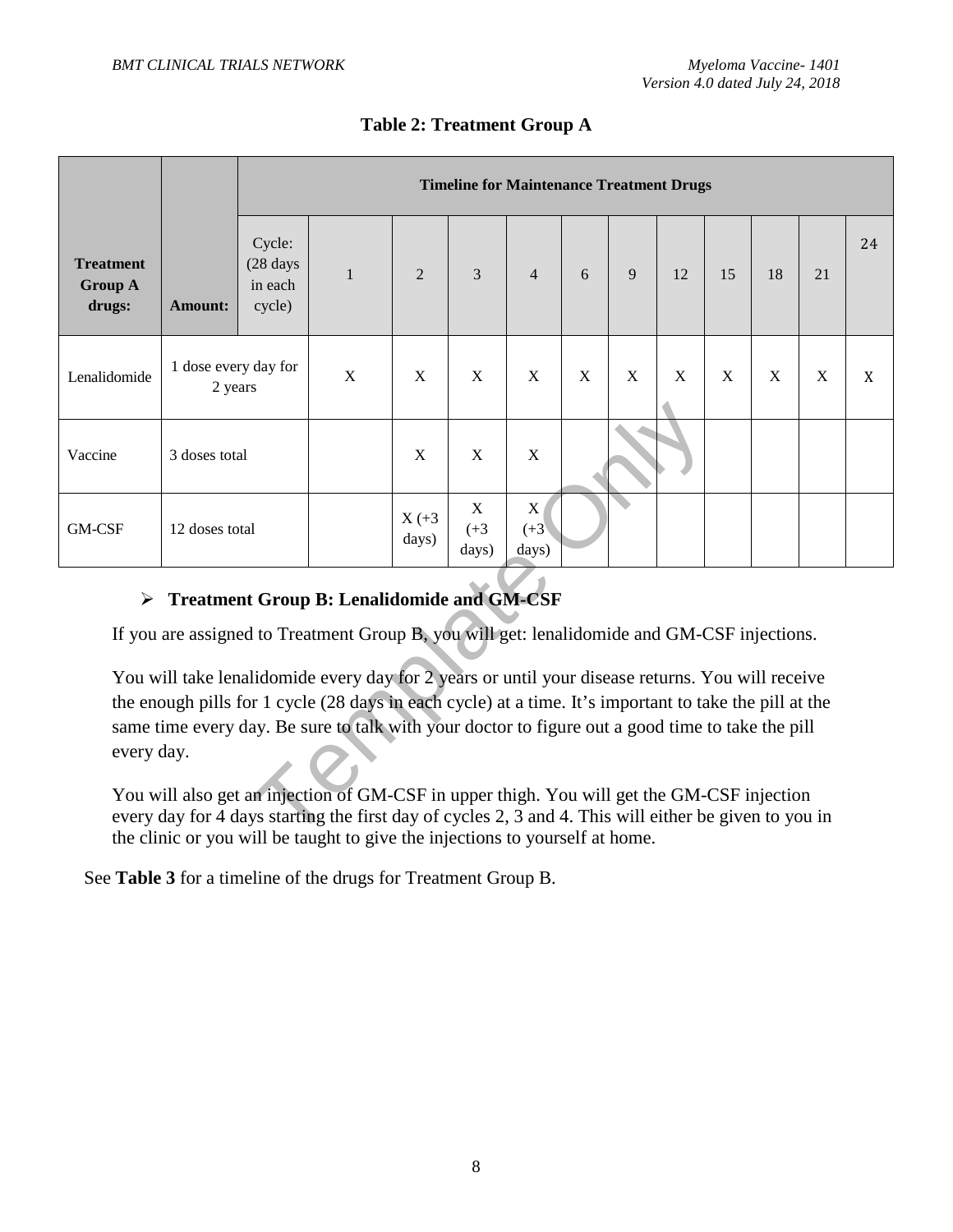|                                              |                                 |                                      | <b>Timeline for Maintenance Treatment Drugs</b> |                       |                      |                      |             |                           |             |    |    |    |    |
|----------------------------------------------|---------------------------------|--------------------------------------|-------------------------------------------------|-----------------------|----------------------|----------------------|-------------|---------------------------|-------------|----|----|----|----|
| <b>Treatment</b><br><b>Group B</b><br>drugs: | <b>Amount:</b>                  | Cycle:<br>(28 days in<br>each cycle) | $\mathbf{1}$                                    | $\overline{2}$        | 3                    | $\overline{4}$       | 6           | 9                         | 12          | 15 | 18 | 21 | 24 |
| Lenalidomide                                 | 1 dose every day for 2<br>years |                                      | X                                               | X                     | $\mathbf X$          | X                    | $\mathbf X$ | $\boldsymbol{\mathrm{X}}$ | $\mathbf X$ | X  | X  | X  | X  |
| GM-CSF                                       | 12 doses total                  |                                      |                                                 | X<br>$(+ 3)$<br>days) | X<br>$(+3)$<br>days) | X<br>$(+3)$<br>days) |             |                           |             |    |    |    |    |

#### **Table 3: Treatment Group B**

#### **Treatment Group C: Lenalidomide**

 $\begin{array}{|c|c|c|}\n\hline\n & X & X & X & X \\
 & (+3 & (+3 & (+3 & (+3 & (+3 & 0.001)) & (1.0001) & (1.0001) & (1.0001) & (1.0001) & (1.0001) & (1.0001) & (1.0001) & (1.0001) & (1.0001) & (1.0001) & (1.0001) & (1.0001) & (1.0001) & (1.0001) & (1.0001) & (1.0001) & (1.0001) & (1.0001) & (1.0001$ If you are assigned to Treatment Group C, you will take lenalidomide every day for 2 years or until your disease returns. You will receive enough pills for 1 cycle (28 days in each cycle) at a time. It's important to take the pill at the same time every day. Be sure to talk with your doctor to figure out a good time to take the pill every day.

#### **Maintenance treatment dose (All treatment groups)**

#### How We Will Give You Lenalidomide

Lenalidomide is available only from a certified pharmacy through the Revlimid REMS® program. During maintenance therapy, only a 28-day supply (1 cycle) will be given to you at a time.

If this is the first time you've taken lenalidomide, you'll have to sign-up, or register, for the program. This will include a separate consent process, which calls out the reproductive risks of taking this medicine. You'll have to give your name, address, phone number, birth date, and social security number to sign-up for the program. This information will be provided to Celgene Corporation and Biologics Incorporated to show you're taking part in this study.

After you're registered, you'll be counseled at the site or through the program:

- When you're first given the drug
- At least every 28 days while you're taking it, and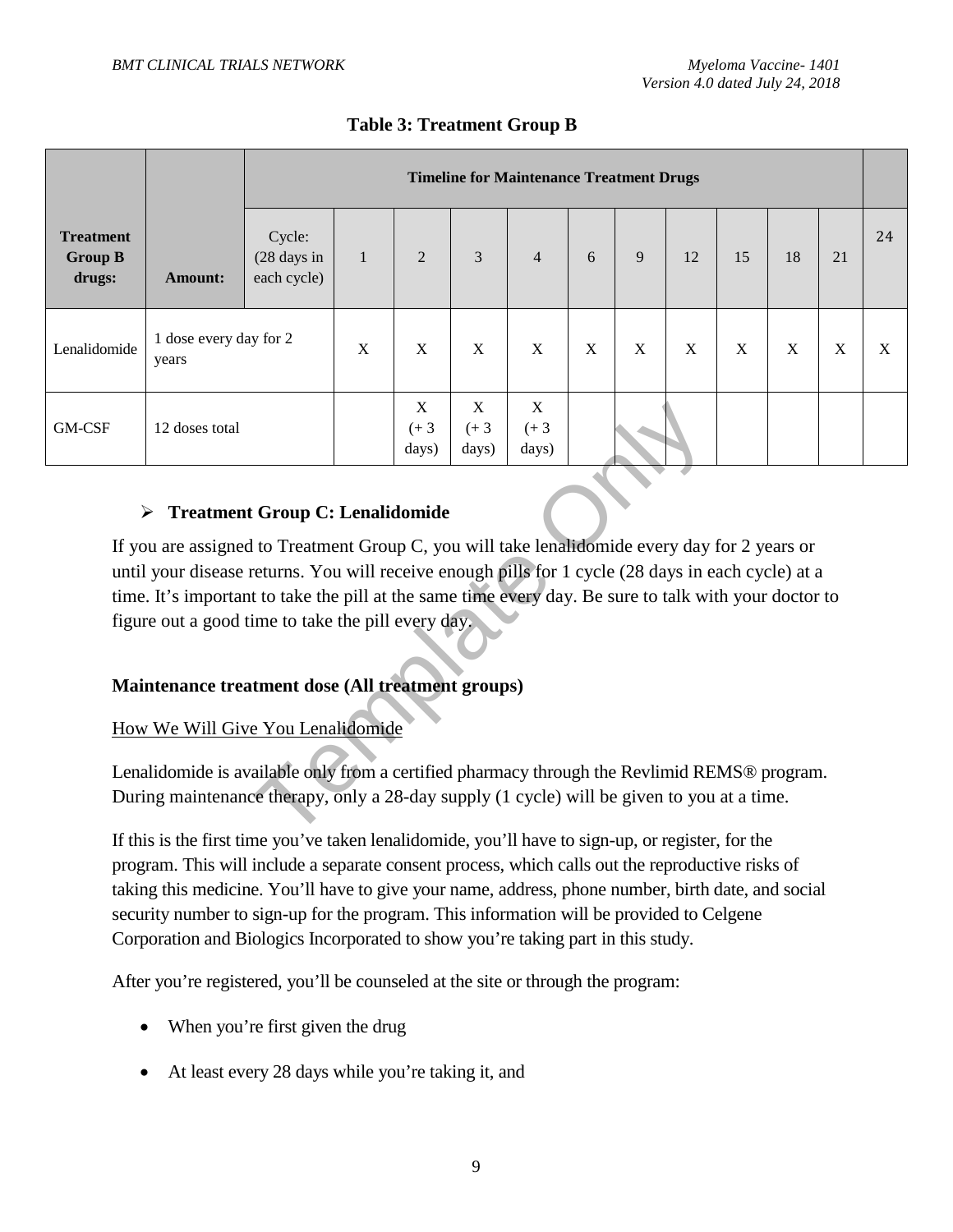• When you stop taking it

You will be counseled about:

- Side effects
- Not sharing lenalidomide (or other study drugs)
- Risks of exposing a fetus (unborn baby)
- Donating blood
- How to take the pills

We'll give you the, "*Lenalidomide Information Sheet for Patients Enrolled in Clinical Research Studies*" with each new supply of lenalidomide to remind you of these safety issues.

#### How to Take the Lenalidomide Pills

- Swallow the whole lenalidomide pill with water at the same time each day. Do not break, chew or open the capsules.
- "Lenalidomide Information Sheet for Patients Enrolled in Clini<br>new supply of lenalidomide to remind you of these safety issues<br>enalidomide Pills<br>e whole lenalidomide pill with water at the same time each da<br>en the capsules • If you miss a dose, take it as soon as you remember on the same day. If you miss taking your dose for the entire day, take your regular dose the next scheduled day (do not take a double dose to make up for the missed dose).
- If you take more than the prescribed dose you should seek emergency medical care if needed and contact study staff right away.
- Women who can become pregnant that care for you should wear gloves whenever they need to touch the lenalidomide pills or bottles.

#### Checking Your Health

We will watch your health closely during your maintenance treatment, including how well your organs work. We will lower your dose if your organs don't handle the treatment well.

We won't start a new cycle until your organs work well again. If we lower your dose and then your organs start working normally, we may raise your dose again.

We will stop the maintenance treatment if you:

• Have a serious side effect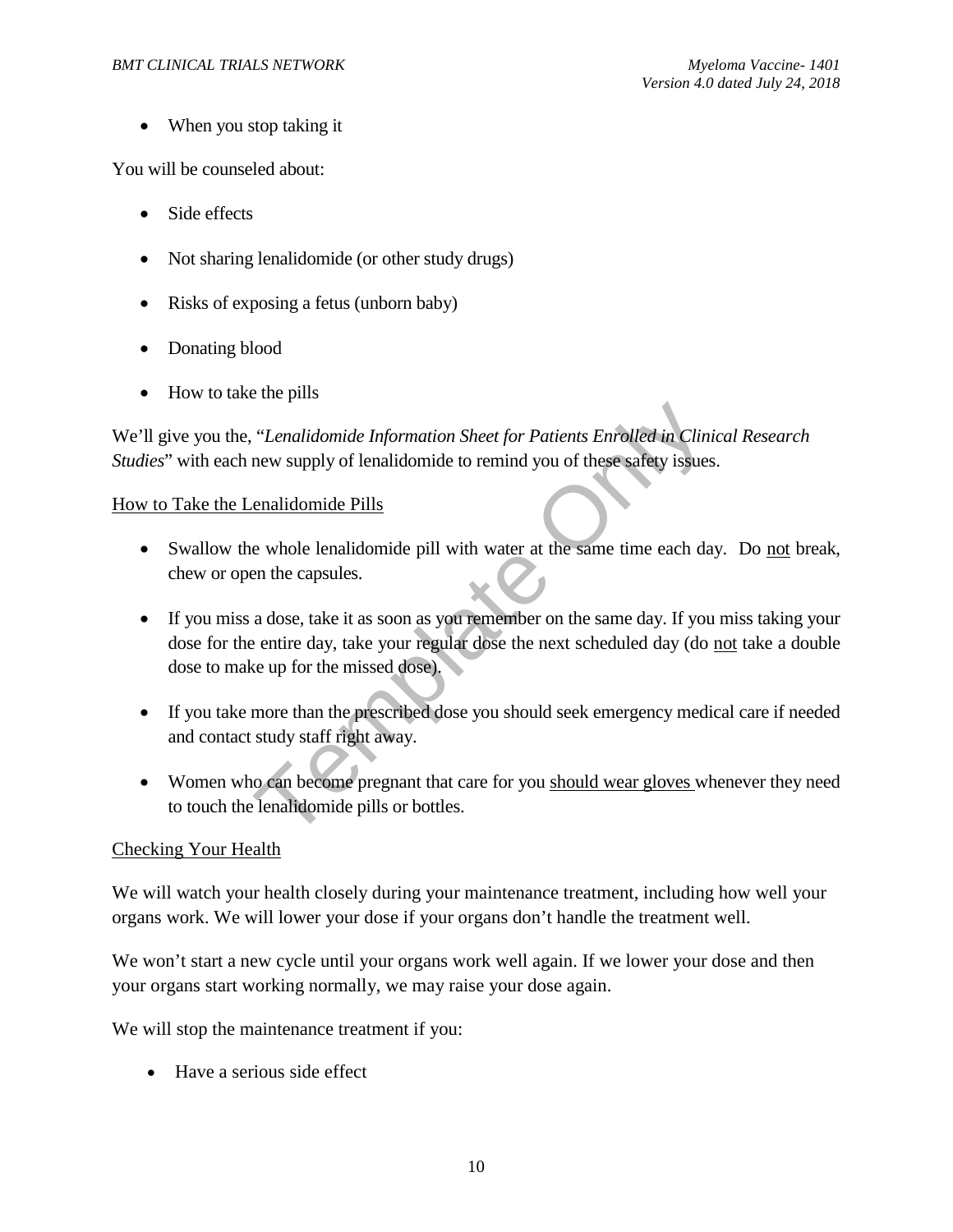- Have low blood cell counts
- Are a woman and become pregnant, or there is a chance that you are pregnant
- Go more than 56 days before starting a new maintenance treatment cycle
- Don't follow the study directions, or
- Choose to leave the study.

You will need to visit your clinic for several check-ups and tests during your maintenance treatment. These tests are shown in **Table 4. These assessments are standard of care for patients receiving lenalidomide maintenance therapy.** 

|  |  | Table 4. Timeline of Tests Before and During Your Maintenance Treatment |  |
|--|--|-------------------------------------------------------------------------|--|
|  |  |                                                                         |  |
|  |  |                                                                         |  |
|  |  |                                                                         |  |

| Table 4. Timeline of Tests Before and During Your Maintenance Treatment |                                   |              |                                                          |                |                         |                |                  |                 |             |                                                                        |             |                           |                           |             |             |
|-------------------------------------------------------------------------|-----------------------------------|--------------|----------------------------------------------------------|----------------|-------------------------|----------------|------------------|-----------------|-------------|------------------------------------------------------------------------|-------------|---------------------------|---------------------------|-------------|-------------|
| <b>Tests</b>                                                            | <b>Before</b><br>you're<br>Random |              | <b>Timeline for Maintenance Treatment Tests (CYCLES)</b> |                |                         |                |                  |                 |             | <b>Timeline for</b><br><b>Post-Transplant</b><br><b>Tests (Months)</b> |             |                           |                           |             |             |
|                                                                         | ized                              | $\mathbf{1}$ | $\overline{2}$                                           | $\overline{3}$ | $\overline{\mathbf{4}}$ | $6-$           | $\mathbf 0$      | $\overline{12}$ | 15          | 8                                                                      | 21          | 24                        | 6T                        | 2T          | 24T         |
| Physical<br>exam, height,<br>and weight                                 | $\mathbf X$                       |              | $\mathbf X$                                              | $X^+$          | X                       | $\overline{X}$ | $\mathbf X$      | $\mathbf X$     | $\mathbf X$ | X                                                                      | X           | X                         | $\boldsymbol{\mathrm{X}}$ | X           | $\mathbf X$ |
| Tests for<br>toxicities, and<br>infections                              | $\mathbf X$                       | X            | $\overline{X}$                                           | $\mathbf{X}$   | X                       | X              | X                |                 | X           |                                                                        | X           | $\boldsymbol{\mathrm{X}}$ |                           |             |             |
| Blood tests for<br>cell counts,<br>liver and<br>kidney<br>function      | X                                 | X            | $\mathbf X$                                              | X              | X                       | X              | X                | X               | $\mathbf X$ | X                                                                      | X           | X                         |                           |             |             |
| Tests to see<br>how much<br>cancer you<br>still have                    | $\mathbf X$                       |              |                                                          | X              |                         | $\mathbf X$    | $\boldsymbol{X}$ | $\mathbf X$     | $\mathbf X$ | $\boldsymbol{\mathrm{X}}$                                              | $\mathbf X$ | $\boldsymbol{\mathrm{X}}$ | X                         | $\mathbf X$ | $\mathbf X$ |
| Pregnancy test<br>(women able<br>to have<br>children)                   | $\mathbf X$                       | X            | $\mathbf X$                                              | X              | X                       | X              | X                | X               | $\mathbf X$ | X                                                                      | X           | X                         |                           |             |             |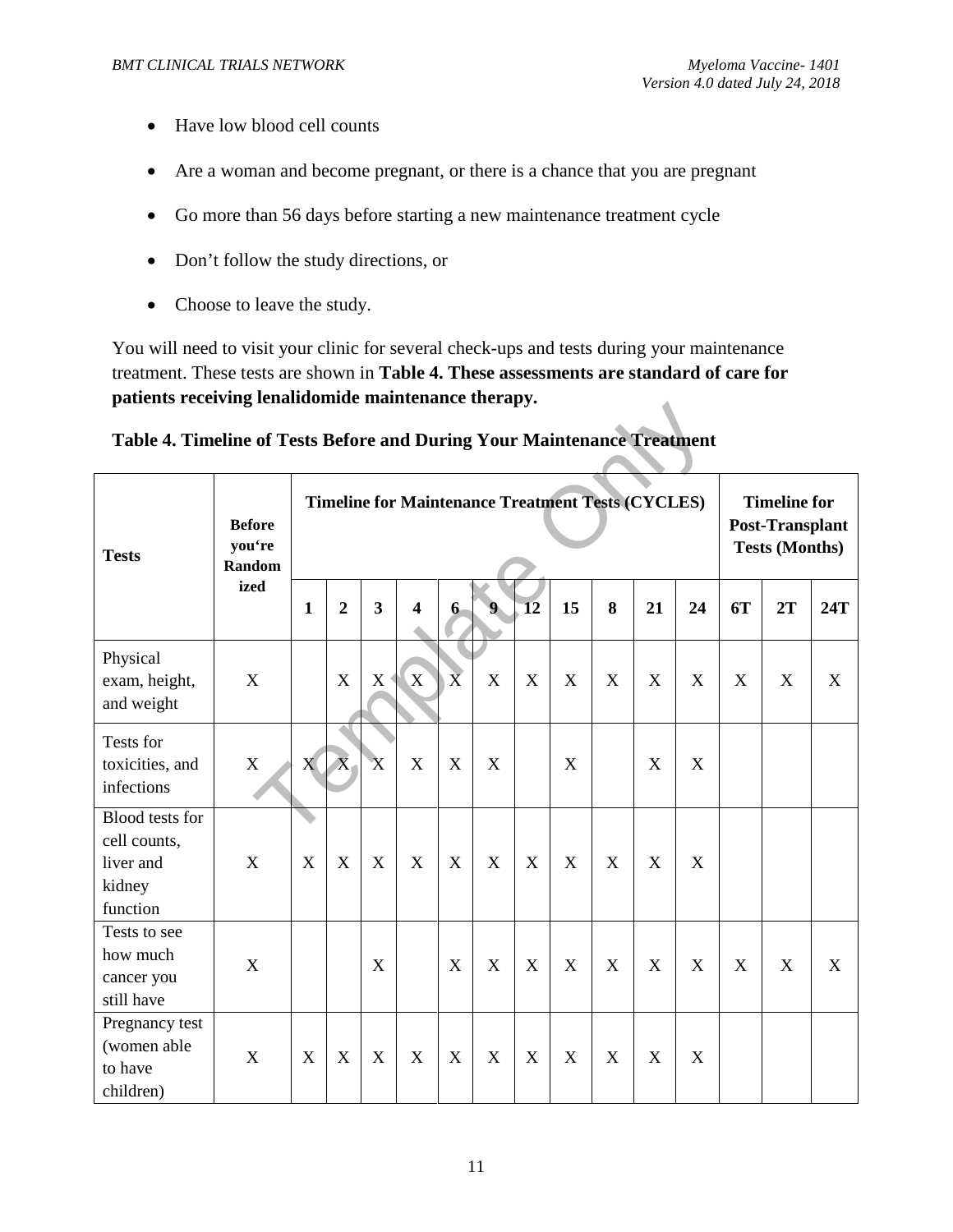#### **Blood and Bone Marrow Samples**

Throughout the study, we will collect blood and marrow samples to check if the treatments are working. These samples are being done as a part of the standard of care disease assessment. In addition, blood and marrow samples are also collected as part of this research study to check your immune response to the vaccine and are not part of your standard of care. The maximum amount of blood we will collect for this study in one day is 70mL (approximately 4.5 tablespoons). If more blood is required at a particular time, we will collect blood on 2 or more days spread out over 1-2 weeks.

The maximum amount of bone marrow sample we will collect is 37mL (approximately 2.5 tablespoons). **Table 5** shows the timeline and amount of samples we may collect from you during the study.

## **Table 5: Timeline and Sample Amount Collected during Study (in approximate tablespoons (Tbsp) or teaspoons (tsp))**

| during the study.                                                                                                    |                                 |                      |                           |             |                                     |                         |                         |                                       |             |
|----------------------------------------------------------------------------------------------------------------------|---------------------------------|----------------------|---------------------------|-------------|-------------------------------------|-------------------------|-------------------------|---------------------------------------|-------------|
| Table 5: Timeline and Sample Amount Collected during Study (in approximate tablespoons<br>(Tbsp) or teaspoons (tsp)) |                                 |                      |                           |             |                                     |                         |                         |                                       |             |
|                                                                                                                      | When                            | <b>Before</b>        | <b>Maintenance Cycles</b> |             |                                     |                         |                         |                                       |             |
| <b>Sample</b>                                                                                                        | you join<br>the<br>study        | you're<br>randomized | $\mathbf{1}$              |             | $\overline{2}$<br>$(\text{day } 7)$ | $\overline{\mathbf{3}}$ | $\overline{\mathbf{4}}$ | $\boldsymbol{4}$<br>$(\text{day } 7)$ | 9           |
| Bone marrow                                                                                                          | 2.5 Tbsp                        | $1$ tsp              |                           |             |                                     |                         |                         |                                       | $2$ tsp     |
| Optional bone<br>marrow<br>samples for<br>future research                                                            | $<1$ tsp                        | $<1$ tsp             |                           |             |                                     |                         |                         |                                       | $<1$ tsp    |
| Blood-forming<br>cells                                                                                               | 6.5 Tbsp<br>$*$ over 10<br>days | 2 Tbsp               | 4.5<br>Tbsp               | 4.5<br>Tbsp | $\overline{4}$<br>Tbsp              | 4.5<br>Tbsp             | 4.5<br>Tbsp             | 4 Tbsp                                | 4.5<br>Tbsp |
| Optional blood<br>samples for<br>future research                                                                     | $1.5$ tsp                       | $1.5$ tsp            |                           |             |                                     |                         |                         |                                       | $1.5$ tsp   |

# 6. **Risks and Discomforts**

You may have side effects while on the study. Side effects can range from mild to serious. The risks and discomforts of autologous transplant are the same if you join this study, or if you don't join this study.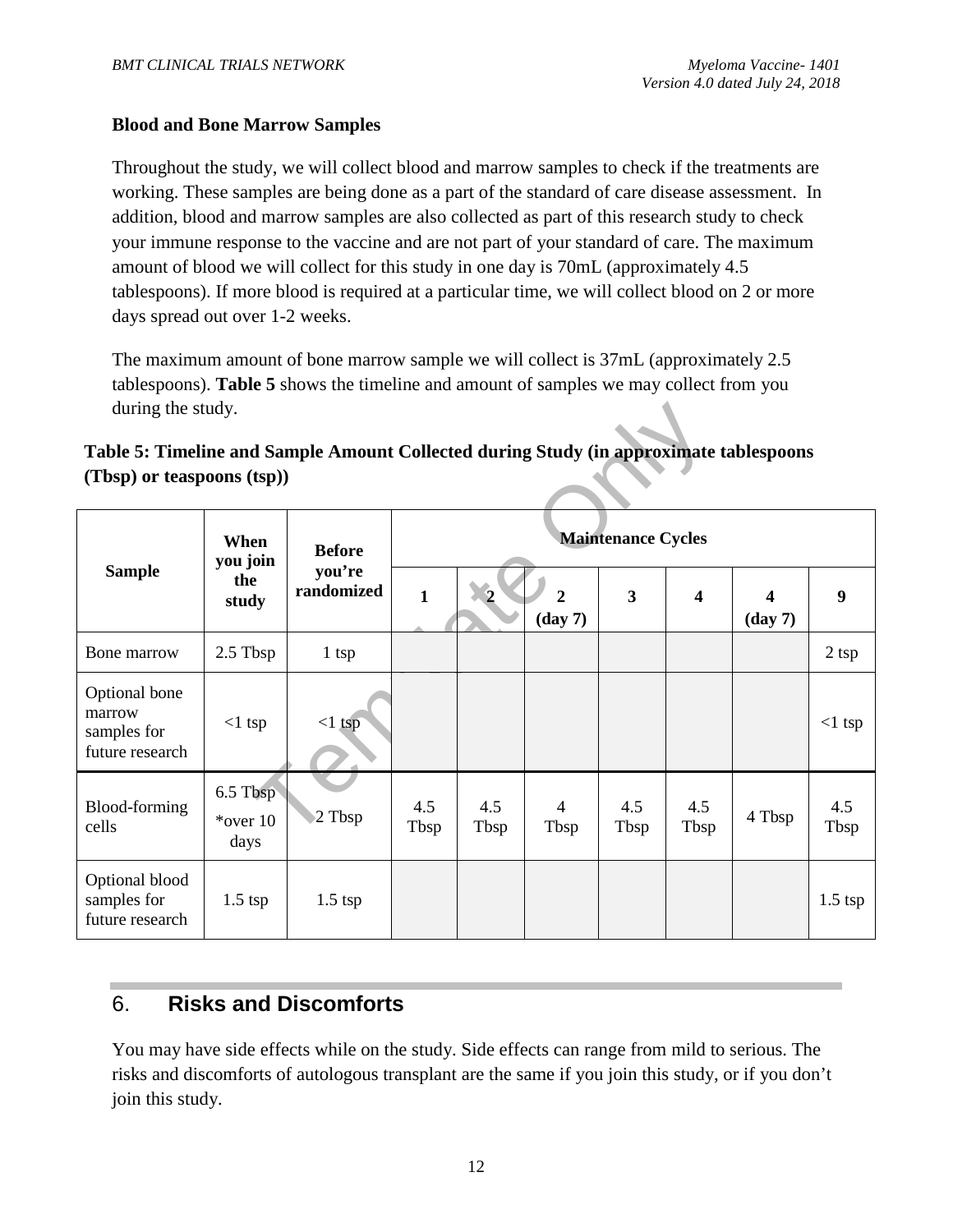You might do better or worse than you would with a standard transplant. Your healthcare team may give you medicines to help with side effects like nausea (feeling sick to your stomach). In some cases, side effects can last a long time or may never go away.

#### **Risks of Making the Vaccine**

We will collect bone marrow samples on all patients.

We will take the bone marrow samples from your hip bone with a large needle. This is called a bone marrow aspirate. After, you may feel pain and bleed at the site where the needle went in your hip. A small number of patients will have pain that runs down their legs, pain that lasts more than a few days, and/or get an infection.

I to Treatment Group A, we will collect blood and bone marrouse Table 5. Timeline and Sample Amount Collected durint et extra samples of blood through a catheter in your neck or che risks of leukapheresis include:<br>
any (ho If you are assigned to Treatment Group A, we will collect blood and bone marrow samples to make the vaccine (see **Table 5. Timeline and Sample Amount Collected during Study**).

We will also collect extra samples of blood through a catheter in your neck or chest (leukaphereis). The risks of leukapheresis include:

- Bleeding
- Punctured lung (hole in lung)
- **Infection**
- Low blood cell counts.

#### **Risks of Medications**

The risks of the chemotherapy and maintenance drugs you will get as part of the treatment are listed below.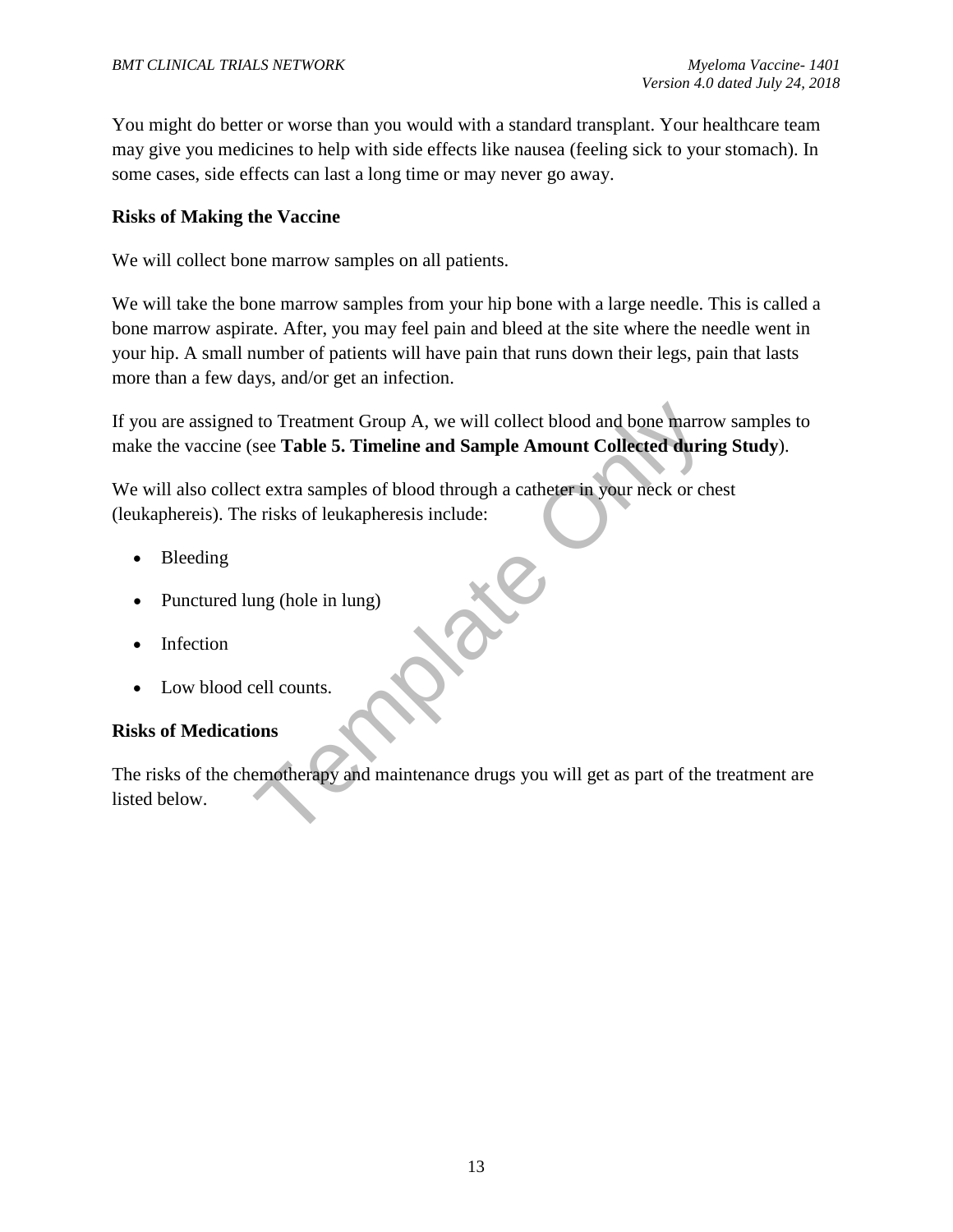| <b>Likely</b>                                                                                                                                                                                                                                                                                                                                                                                                                                                              | <b>Less Likely</b>                                                                                                                                              | <b>Rare, but Serious</b>                                                                                                                                                                                                                                                                               |  |  |  |
|----------------------------------------------------------------------------------------------------------------------------------------------------------------------------------------------------------------------------------------------------------------------------------------------------------------------------------------------------------------------------------------------------------------------------------------------------------------------------|-----------------------------------------------------------------------------------------------------------------------------------------------------------------|--------------------------------------------------------------------------------------------------------------------------------------------------------------------------------------------------------------------------------------------------------------------------------------------------------|--|--|--|
| (May happen in more than<br>20% of patients)                                                                                                                                                                                                                                                                                                                                                                                                                               | (May happen in less than 20% of<br>patients)                                                                                                                    | (May happen in less than 2% of<br>patients)                                                                                                                                                                                                                                                            |  |  |  |
| Loss of appetite<br>Constipation<br>Diarrhea<br>Nausea (feeling sick to<br>your stomach)<br>Vomiting<br>(throwing)<br>up)<br>Temporary hair loss<br>Sensitive skin<br>Infection<br>Low number of white<br>blood cells<br>Low number of platelets<br>blood<br>with<br>the<br>in<br>risk<br>of<br>increased<br>bleeding<br>Anemia (low number)<br>of red blood cells)<br>Mouth sores<br>Sore throat (red with<br>swelling)<br>Skin breakdown<br>(ii<br>drug leaks from vein) | Changes in heart beat<br>Dizzy<br>Feeling faint<br>Shortness of breath<br>Hepatitis (swelling of the<br>liver)<br>Kidney failure<br>Weight loss<br>Feeling weak | Allergic reaction<br>Lung infection<br>Scarring of lung tissue<br>Seizure<br>Vasculitis (inflammation of<br>blood vessels)<br>Low blood pressure<br>Sweating too much<br>Sterility<br>(unable)<br>to<br>have<br>children)<br>Liver damage<br>Heart stops beating<br>New cancer of bone marrow<br>cells |  |  |  |

# **Melphalan - Conditioning Regimen Drug (Before Transplant)**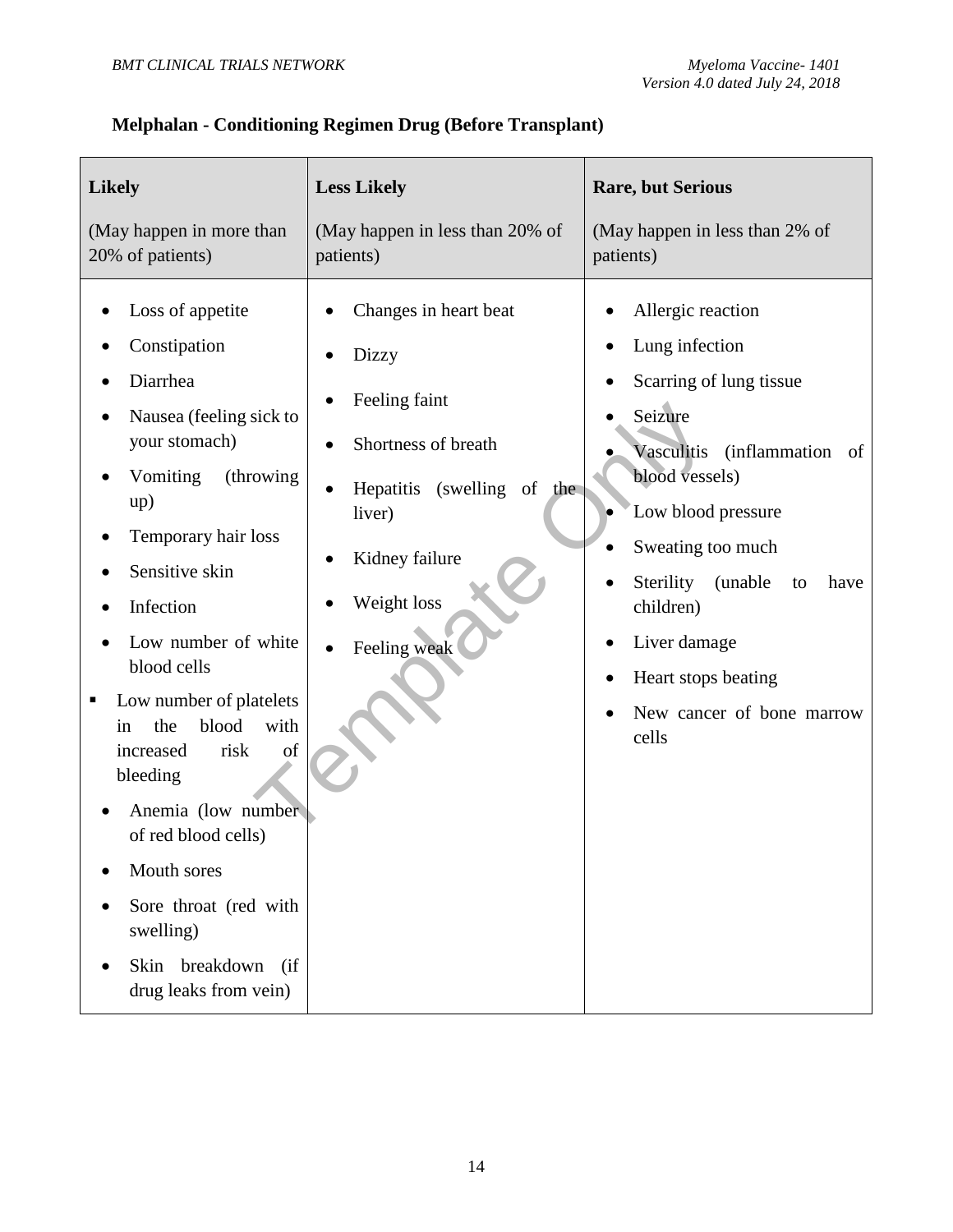# **Vaccine**

| <b>Likely</b><br>(May happen in more than<br>20% of patients)                                                                                                                                                        | <b>Less Likely</b><br>(May happen in less<br>than 20% of patients)                                                                                                                                                                                                                                                                  | <b>Rare, but Serious</b><br>(May happen in less than 2% of patients)                                                                                                                                                                                                                                                                                         |
|----------------------------------------------------------------------------------------------------------------------------------------------------------------------------------------------------------------------|-------------------------------------------------------------------------------------------------------------------------------------------------------------------------------------------------------------------------------------------------------------------------------------------------------------------------------------|--------------------------------------------------------------------------------------------------------------------------------------------------------------------------------------------------------------------------------------------------------------------------------------------------------------------------------------------------------------|
| Twitching<br>(at)<br>injection site)<br>Itching (general or<br>at injection site)<br>Discomfort<br>(at<br>injection site)<br>Swelling<br>(at<br>injection site)<br>the<br><b>Bruising</b><br>at<br>injection<br>site | Fluid<br>retention<br>(too much water<br>in your body)<br>Fatigue<br>Muscle aches<br>Itching<br>Fever<br>Abnormal<br>Antinuclear<br>Antibody (ANA)<br>blood test<br>Decreased white<br>blood cell count<br>(including<br>neutrophils)<br>Headache<br>Diarrhea<br>Feeling<br>light<br>headed<br>Flu-like<br>symptoms<br>Night sweats | Allergic reaction leading to rashes,<br>joint pain, kidney, heart or lung<br>damage, drop in blood counts<br>Tumor growth or the spread of your<br>cancer<br>Infection at the vaccine site<br>Change in thyroid function (fatigue,<br>weight gain, sensitivity to cold and<br>lack of interest or emotion)<br>Pulmonary embolus (blood clot in<br>the lungs) |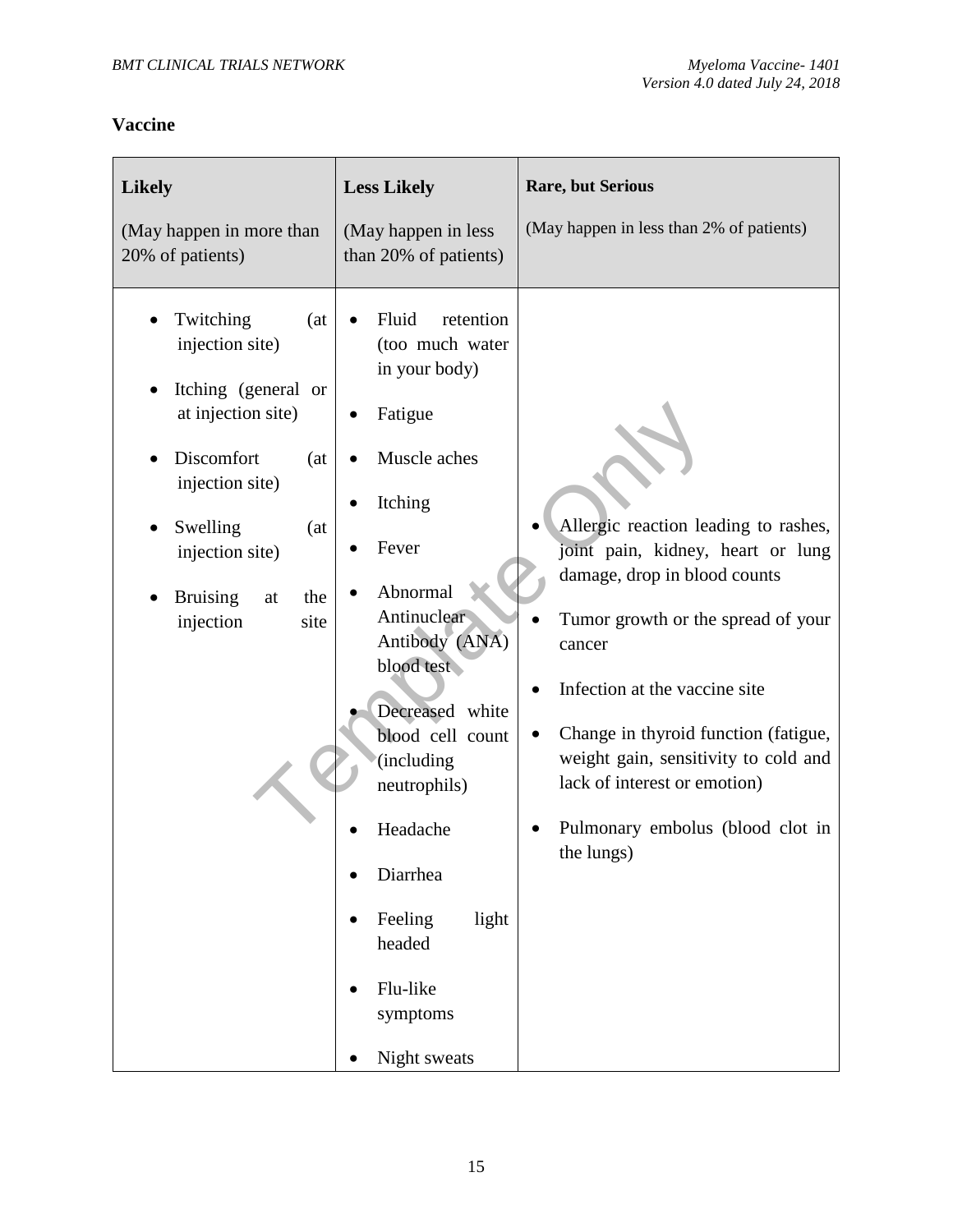| <b>Likely</b><br>(May happen in more than<br>20% of patients) | <b>Less Likely</b><br>(May happen in less)<br>than 20% of patients)                                       | <b>Rare, but Serious</b><br>(May happen in less than 2% of patients) |
|---------------------------------------------------------------|-----------------------------------------------------------------------------------------------------------|----------------------------------------------------------------------|
|                                                               | Elevated<br><b>TSH</b><br>$\bullet$<br>(TSH is a thyroid<br>hormone)<br>Candida<br>$\bullet$<br>infection |                                                                      |

Template Or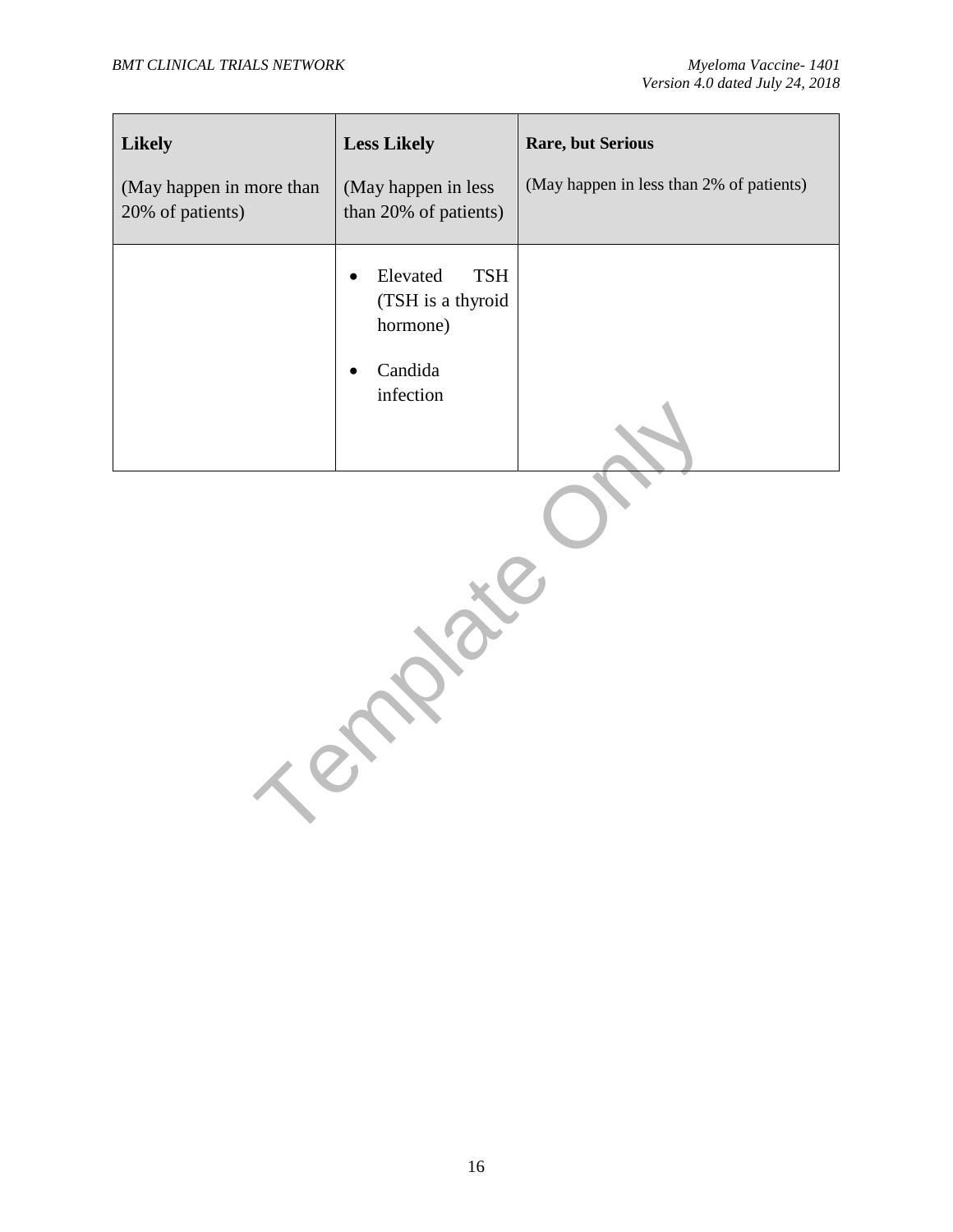# **GM-CSF (Leukine)**

| <b>Likely</b>                                                                                                                                                                                                                                                                                                                                 | <b>Less Likely</b>                                                                                                                                                                                                                                             | <b>Rare, but Serious</b>        |
|-----------------------------------------------------------------------------------------------------------------------------------------------------------------------------------------------------------------------------------------------------------------------------------------------------------------------------------------------|----------------------------------------------------------------------------------------------------------------------------------------------------------------------------------------------------------------------------------------------------------------|---------------------------------|
| (May happen in more than                                                                                                                                                                                                                                                                                                                      | (May happen in less than 20%                                                                                                                                                                                                                                   | (May happen in less than        |
| 20% of patients)                                                                                                                                                                                                                                                                                                                              | of patients)                                                                                                                                                                                                                                                   | 2% of patients)                 |
| Fever<br>Chills<br>Nausea<br>Vomiting<br>Diarrhea<br>Fatigue<br>Feeling weak<br>Headache<br>Loss of appetite<br>Flushed face (red or pink)<br>cheeks)<br>Bone and muscle pain in<br>arms, legs and feet<br>Red skin,<br>swelling,<br><sub>or</sub><br>itching at needle injection<br>site<br>Low blood pressure<br><b>Shortness of Breath</b> | Rapid, irregular heartbeats<br>$\bullet$<br>Feeling<br>lightheaded<br><b>or</b><br>dizzy<br>Allergic reaction<br>٠<br>Fluid in lungs or around<br>٠<br>your heart<br>Changes in vision<br>Low blood cell counts<br>Infection<br>needle<br>at<br>injection site | <b>Blood</b> clots<br>$\bullet$ |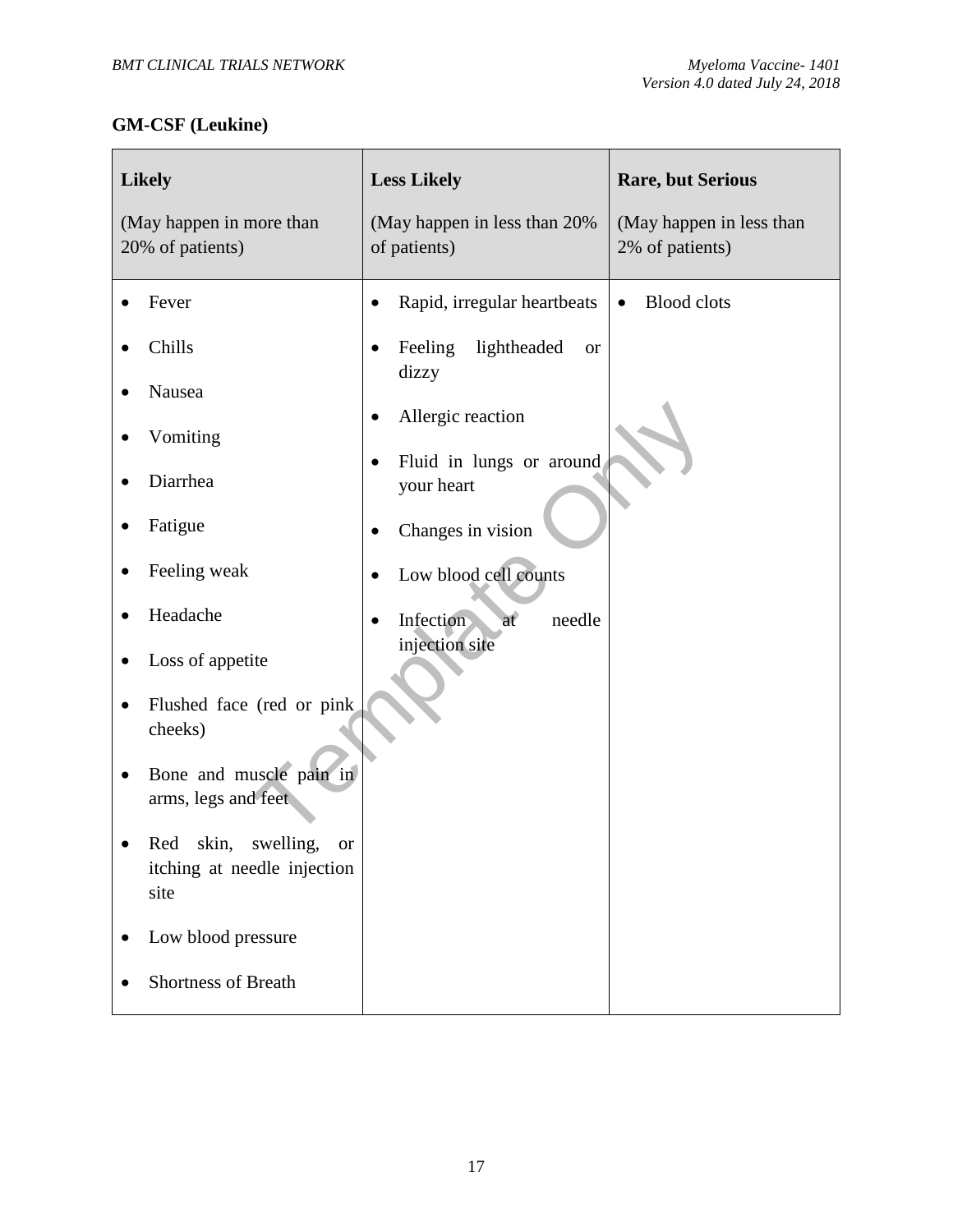# **Lenalidomide- Maintenance Treatment Drug**

| <b>Likely</b>                                                                                                                                                                                                                                                                                                                                                                                                                                  | <b>Less Likely</b>                                                                                                                                                                                                                                                                                                                                                                                                                                                                                                                                                                                                                                                                                         | <b>Rare, but Serious</b>                                                                                                                                                                                                                                                                                                                                                                                                                                                                                                                                                                                                                                                                                                                                  |
|------------------------------------------------------------------------------------------------------------------------------------------------------------------------------------------------------------------------------------------------------------------------------------------------------------------------------------------------------------------------------------------------------------------------------------------------|------------------------------------------------------------------------------------------------------------------------------------------------------------------------------------------------------------------------------------------------------------------------------------------------------------------------------------------------------------------------------------------------------------------------------------------------------------------------------------------------------------------------------------------------------------------------------------------------------------------------------------------------------------------------------------------------------------|-----------------------------------------------------------------------------------------------------------------------------------------------------------------------------------------------------------------------------------------------------------------------------------------------------------------------------------------------------------------------------------------------------------------------------------------------------------------------------------------------------------------------------------------------------------------------------------------------------------------------------------------------------------------------------------------------------------------------------------------------------------|
| (May happen in more<br>than 10% of patients)                                                                                                                                                                                                                                                                                                                                                                                                   | (May happen in less than 10% of<br>patients)                                                                                                                                                                                                                                                                                                                                                                                                                                                                                                                                                                                                                                                               | (May happen in less than 2% of<br>patients)                                                                                                                                                                                                                                                                                                                                                                                                                                                                                                                                                                                                                                                                                                               |
| number<br>of<br>Low<br>white blood cells<br>(with or without<br>fever)<br>Anemia; Decrease<br>in cells that help<br>your blood clot<br><b>Vision Blurred</b><br>Diarrhea<br>Pain, Constipation<br>Indigestion<br>Nausea<br>Vomiting<br>Feeling weak and<br>unwell<br>Tired<br>Swelling<br>Fever<br>Chills<br>Pneumonia<br><b>or</b><br>other infections<br>Sore throat<br>Stuffy nose<br>Weight loss<br>Decreased appetite<br>High blood sugar | Abnormally low number of $\bullet$<br>$\bullet$<br>blood cells<br>Destruction of red blood cells<br>$\bullet$<br>Heart attack<br>Abnormal heart beats<br>Heart stops working<br>$\bullet$<br>Low oxygen to heart tissue<br>Dry mouth<br>$\bullet$<br>Decreased action of intestine<br>$\bullet$<br>Bile flow from liver slowed or<br>blocked<br>Gout<br>Fall<br>Bruise<br>Lowered<br>level<br>of<br>consciousness<br>with<br>drowsiness, listlessness, and<br>apathy<br>Abnormal liver lab tests<br>Increase in liver protein that<br>indicates<br>inflammation<br>in<br>body<br>Loss of fluid<br>٠<br>Diabetes<br>$\bullet$<br>High uric acid in blood<br>$\bullet$<br>Iron build up in body<br>$\bullet$ | Swelling of lungs<br>Over and underactive thyroid<br>$\bullet$<br>allergic<br>conditions<br>Severe<br>$\bullet$<br>Swelling<br>including:<br>under<br>skin; Severe skin reactions<br>involving lining of the nose,<br>mouth, stomach and intestines<br>leading<br>or rash<br>the<br>to<br>separation of the top layer of<br>skin<br>Tumor Lysis Syndrome (TLS)<br>$\bullet$<br>is caused by the sudden, rapid<br>death of cancer cells<br>in<br>response to treatment. When<br>cancer cells die they may spill<br>inner<br>(intracellular)<br>their<br>contents, which accumulate<br>than they can<br>faster<br>be<br>eliminated. This debris from<br>the cancer cells can change the<br>balance of the chemistry of the<br>body, which can be dangerous. |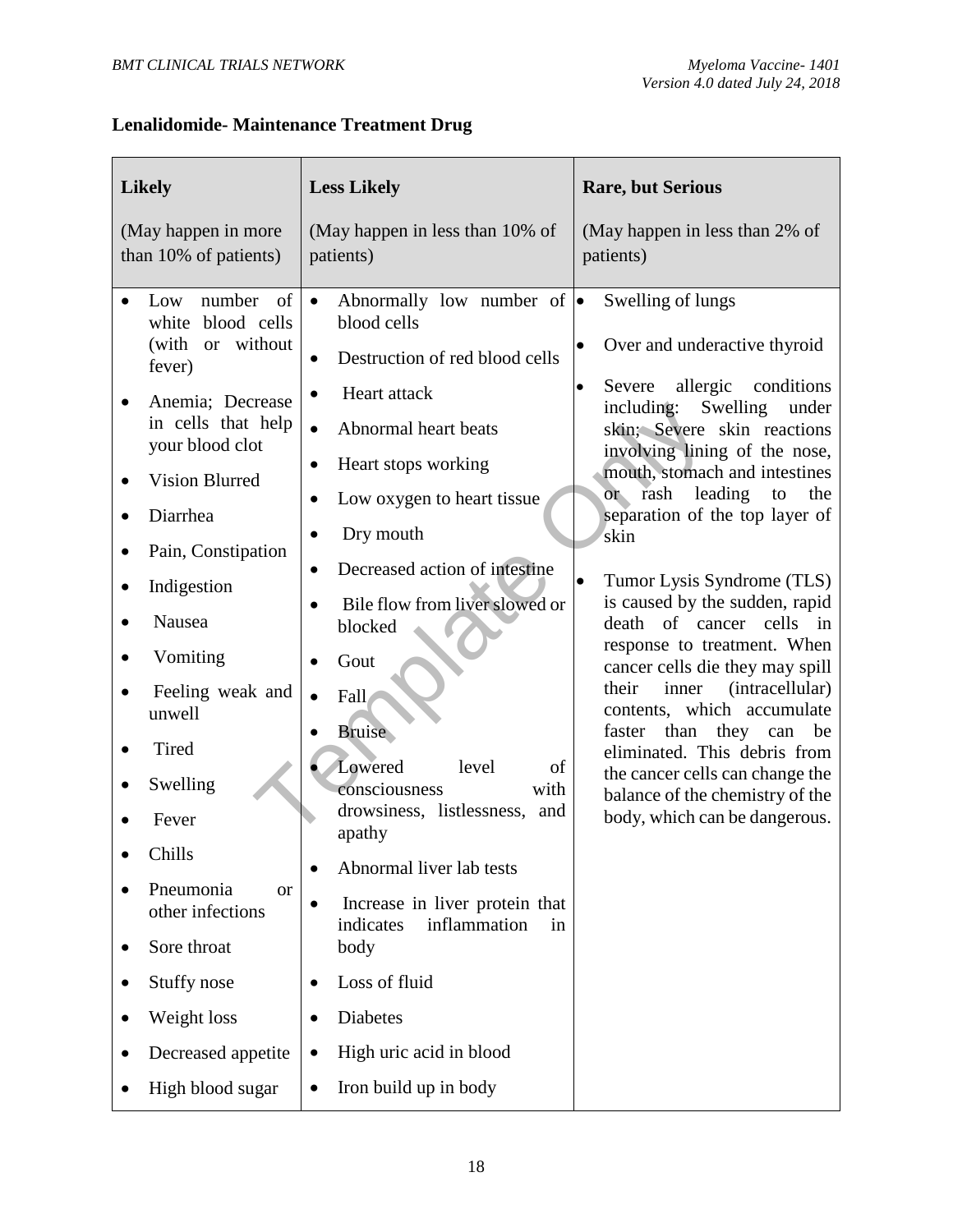|  | Chemical<br>imbalance in blood             | Muscle weakness                                                |
|--|--------------------------------------------|----------------------------------------------------------------|
|  | including<br>Pain                          | Cancer                                                         |
|  | muscles,<br>joints,<br>non-cardiac<br>and  | <b>Stroke</b>                                                  |
|  | chest pain                                 | Tingling of skin                                               |
|  | <b>Dizziness</b>                           | Fainting                                                       |
|  | Altered sense of                           | Moody                                                          |
|  | taste                                      | Kidney failure<br>$\bullet$                                    |
|  | Headache                                   | Breathing disorder                                             |
|  | Eye lens cloudy                            | <b>Excessive sweating</b>                                      |
|  | Abnormal sense of<br>touch                 | Night sweats                                                   |
|  | Pain and decreased<br>sensation in nerves  | Skin redness                                                   |
|  |                                            | Swelling of skin filled with                                   |
|  | Shaking                                    | blood                                                          |
|  | Cough                                      | Swelling of blood vessels                                      |
|  | Shortness of breath                        | High or low blood pressure                                     |
|  | Nosebleed                                  | <b>Blood</b><br>getting<br>not<br>to<br>extremities            |
|  | Blood clot in lower<br>extremities, lungs, | Clot in vein                                                   |
|  | heart, brain, and                          | Sudden increase in tumor size                                  |
|  | other organs                               | Rapid death of cancer cells                                    |
|  | Dry skin                                   | where<br>the<br>accumulating<br>contents of dying cancer cells |
|  | Itching                                    | cause an imbalance in the                                      |
|  | Allergic reaction                          | chemistry of the body which<br>can lead to kidney damage       |
|  | Feeling sad                                | <b>Blood</b><br>cancer that causes                             |
|  | Not sleeping well                          | decreased number of red blood                                  |
|  |                                            | cells, white blood cells, and<br>platelets because they do not |
|  |                                            | develop normally.                                              |
|  |                                            |                                                                |

You shouldn't donate blood while you're in the study and for 28 days after you stop taking lenalidomide.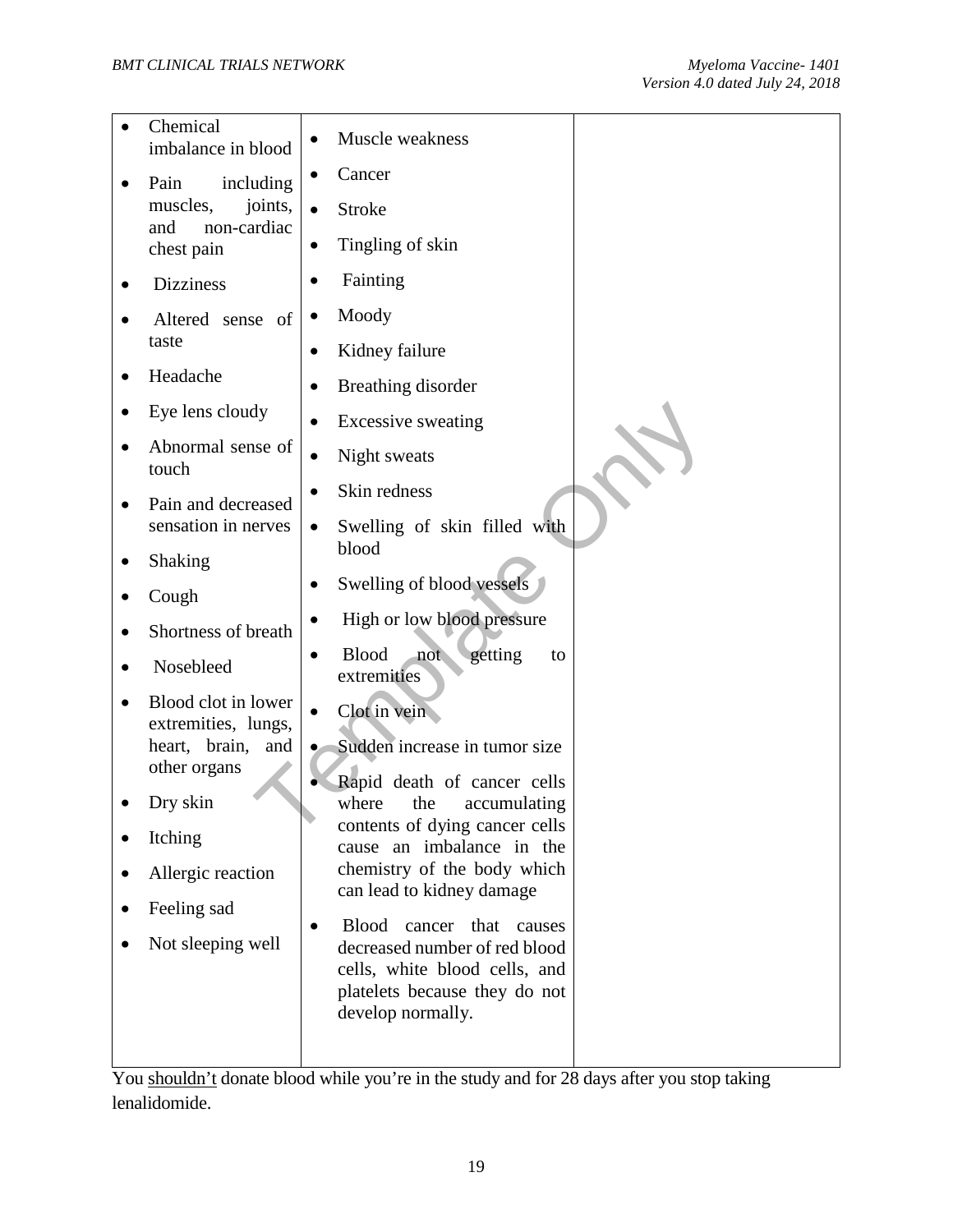#### **Risk to the Unborn**

Lenalidomide can cause severe birth defects or death of a baby if the mother or the father is taking this medicine at the time of conception or during pregnancy. **Because of this, it is extremely important that you don't get pregnant while you're taking lenalidomide.**

If you're pregnant or nursing, you're not eligible to take part in this study. Women who can become pregnant must use **at least 2 forms of effective birth control** while in the study or abstain from all reproductive sexual intercourse. Effective birth control is defined as the following:

- 1. Refraining from all acts of vaginal sex (abstinence)
- 2. Consistent use of birth control pills
- 3. Injectable birth control methods (Depo-Provera, Norplant)
- 4. Tubal sterilization or male partner who has undergone a vasectomy
- 5. Placement of an IUD (intrauterine device)
- 6. Use of a cervical cap or a diaphragm with contraceptive jelly and/or condoms with contraceptive foam every time you have sex.

Template Only Females taking lenalidomide have blood clots more often. Because of this, you should talk to your doctor about birth control pills and hormone replacement therapy, and the risks and benefits.

You do not need to use effective birth control only if you are a woman and cannot have children because you:

- Had a hysterectomy (your ovaries and uterus were removed), OR
- Had a bilateral oophorectomy (your ovaries were removed), OR
- Went through menopause (post-menopausal).

#### Reproductive Risks

The drugs used in this research study may damage your reproductive organs, affect your ability to have children, or cause birth defects if you take them while you are pregnant or nursing.

Both women who can become pregnant and their male partners should use birth control while on this study and for 28 days after maintenance treatment is stopped. **If you or your partner becomes pregnant during this study, you must tell the study doctor immediately.**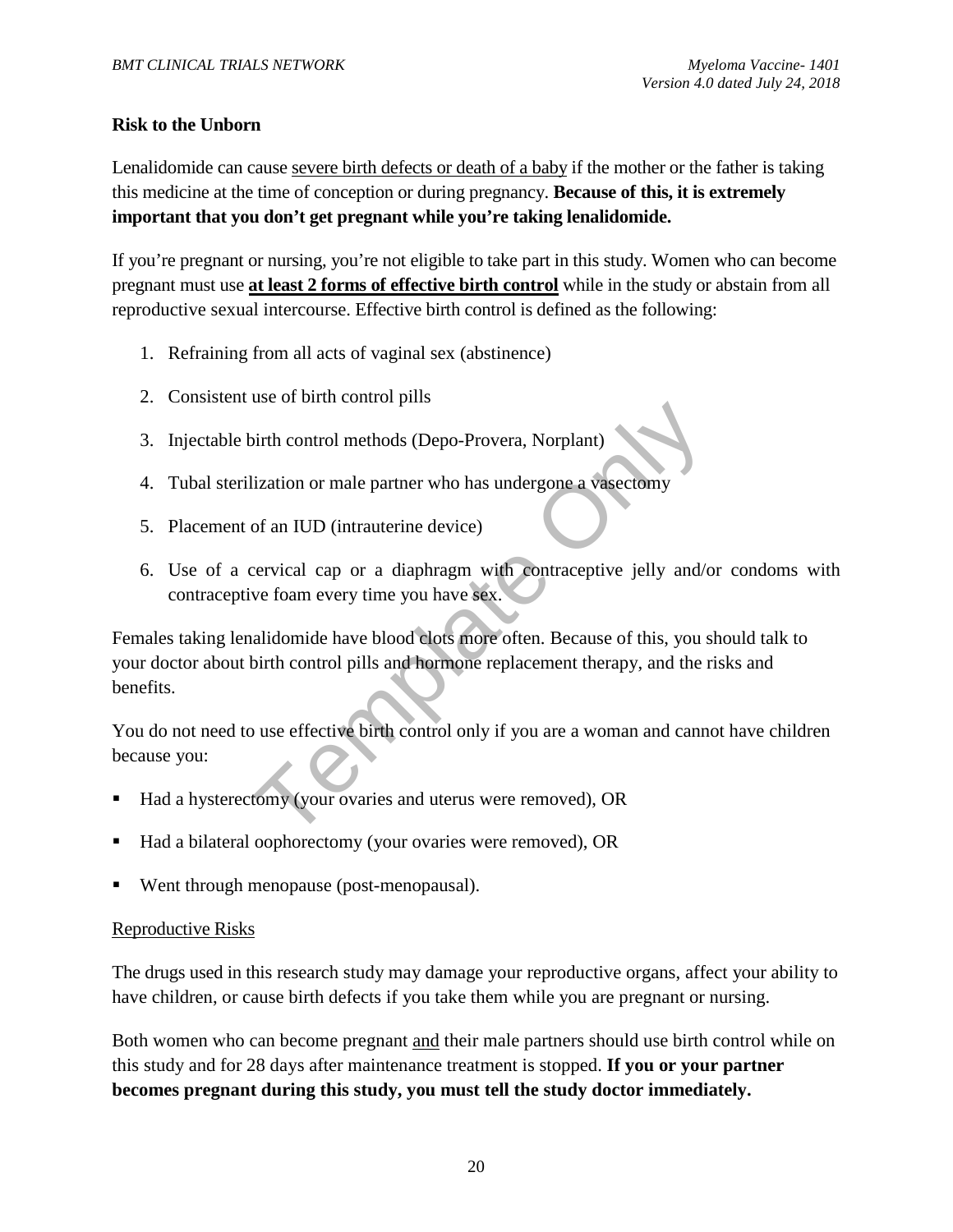Your doctor will discuss the risks to your unborn child and options with you.

It is important that females who aren't pregnant or nursing don't become pregnant while part of the study. If you are a woman and become pregnant while on this study, we will stop the maintenance treatment drug right away.

Your study doctor will watch your health closely while you are pregnant and for 30 days after the pregnancy ends.

#### **Females who join the study**

ough puberty might experience irregular menstrual cycles or the<br>doesn't mean that you can't become pregnant. You must still to<br>doesn't mean that you can't become pregnant. You must still trol<br>during the study and continue If you are female and can become pregnant, you will need to take a pregnancy test before you start the study. You should discuss ways to prevent pregnancy while you're in the study. Women who have gone through puberty might experience irregular menstrual cycles or their cycle might stop forever. This doesn't mean that you can't become pregnant. You must still use 2 effective forms of birth control during the study and continue with it for 28 days after you finish maintenance treatment.

Be sure to talk with your doctor about options for fertility planning, like storing your eggs, before starting chemotherapy treatment.

#### **Males who join the study**

If you are male, your body may not be able to produce sperm (become sterile). Be sure to talk with your doctor about options for fertility planning, like banking your sperm, before starting chemotherapy treatment.

#### Damage to the vital organs in your body

Your vital organs include your heart, lungs, liver, intestines, kidneys, bladder and brain. The chemotherapy drugs may hurt these organs. You may develop lung problems from chemotherapy or an infection.

Some patients can have veno-occlusive disease (VOD) of the liver. Patients with VOD become jaundiced (yellow skin), have problems with their liver, retain too much water (feel swollen and uncomfortable), and have stomach swelling and pain.

If there is serious damage to your vital organs, you may have to stay in the hospital longer or return to the hospital after your transplant. Many patients get better, but these complications can cause permanent damage to your organs or death.

#### Relapse (return) of disease or a new blood cancer

Your disease may come back even if the transplant was successful at first.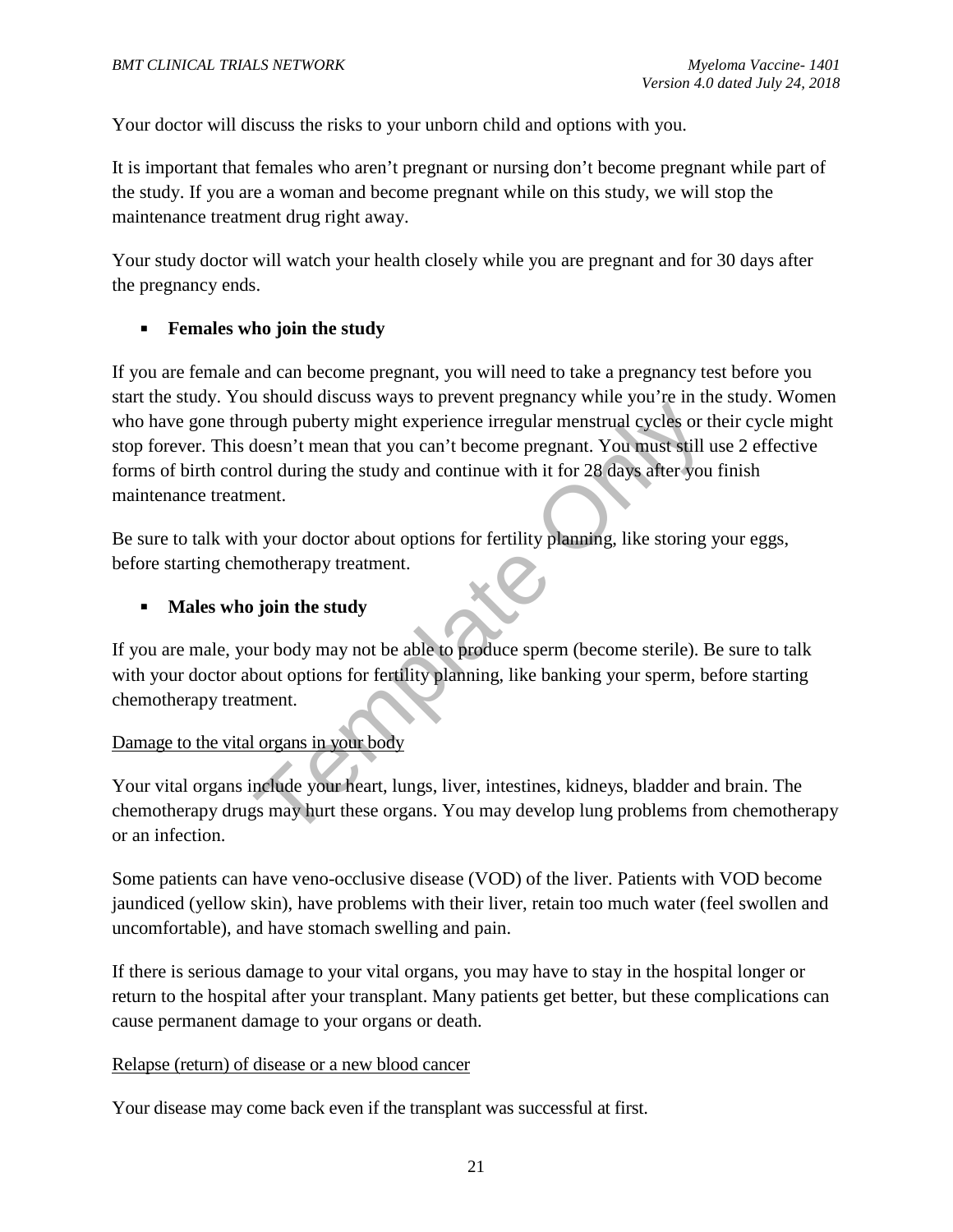We don't know if new blood cancers are caused by lenalidomide or other drugs. Other research looked at the number of patients who got new blood cancers after taking lenalidomide for:

- Diseases other than multiple myeloma, AND
- Relapsed multiple myeloma.

In these studies, no difference was shown in the number of patients who got new blood cancers.

Researchers for other studies of lenalidomide are still watching patients to see if they get new blood cancers. We will give you any new information that we learn about new blood cancers.

Template Only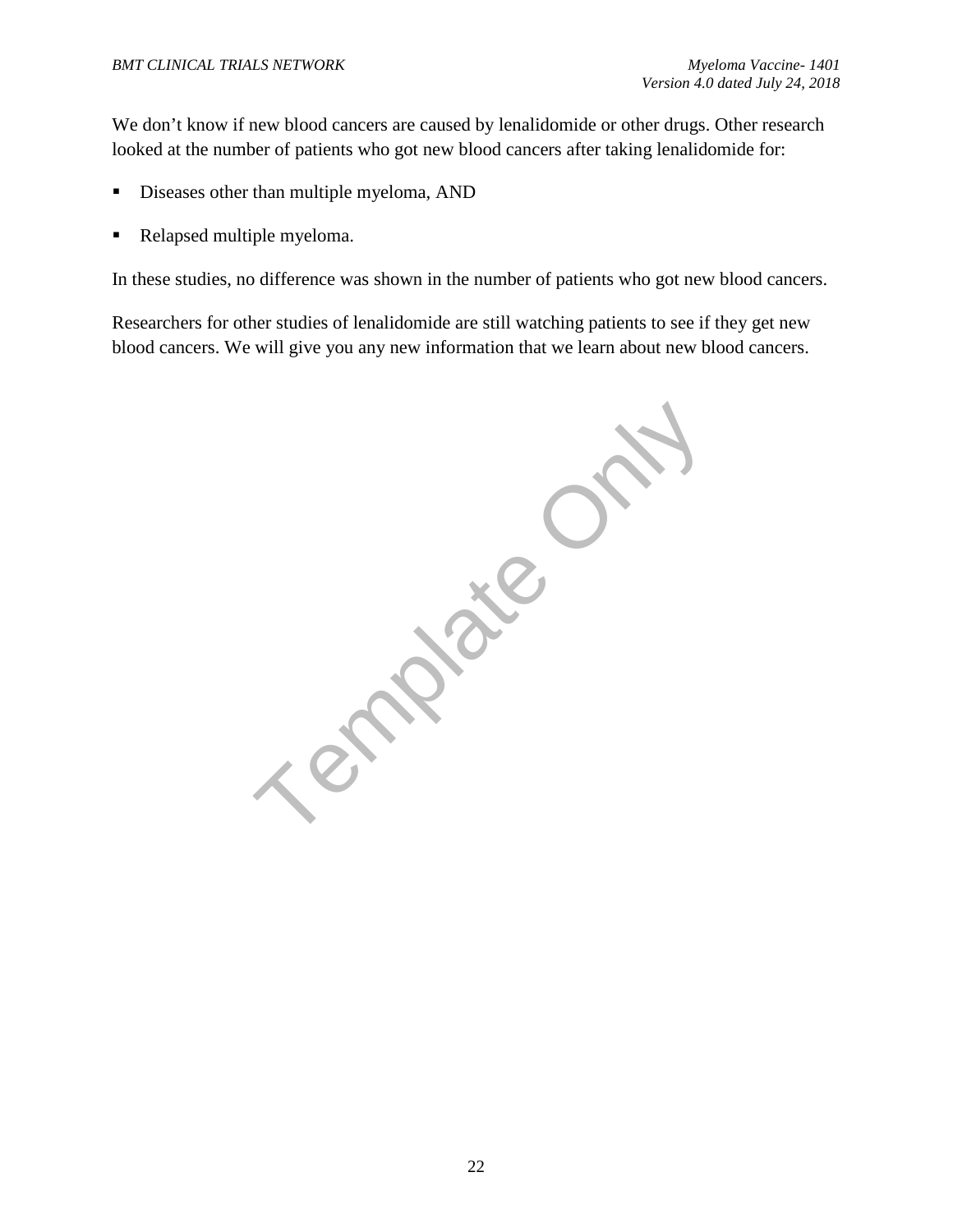#### **All Patients Taking Lenalidomide**

**In order to participate in this study you must register into and follow the requirements of the REVLIMID REMS™ program of Celgene Corporation. This program provides education and counseling on the risks of fetal exposure, blood clots and reduced blood counts. You will be required to receive counseling every 28 days during treatment with lenalidomide, follow the pregnancy testing and birth control requirements of the program that are appropriate for you and take telephone surveys regarding your compliance with the program.** 

You have been informed of the risk of birth defects. If you are female, you agree not to become pregnant while taking lenalidomide. For this reason, lenalidomide is provided to patients under a special distribution program called REVLIMID REMS<sup>TM.</sup>

#### . **Other Information:**

**n:**<br> **e** unknown or unanticipated discomforts or risks associated we specified above, but every precaution will be taken to assumize discomforts.<br>
udy, the researchers will tell you of new information that n<br>
in the study There may be some unknown or unanticipated discomforts or risks associated with this treatment in addition to those specified above, but every precaution will be taken to assure your personal safety and to minimize discomforts.

Throughout the study, the researchers will tell you of new information that might affect your decision to remain in the study.

If you wish to discuss the information above or any other discomforts you may experience, you may ask questions now or call your doctor that the Principal Investigator or contact person listed on the front page of this form.

#### **Other Risks**

#### Serious infections

It may take many months for your immune system to recover from the chemotherapy and maintenance therapy drugs. There is an increased risk of infection during this time when your body is healing. We will give you drugs to reduce the chance of infection, but they may not work. If you have an infection, you may have to stay in the hospital longer or return to the hospital after transplant. Many patients get better, but some infections can cause death.

#### Unforeseen Risks

Chemo drugs can damage your blood cells, which may cause a new blood cancer to grow. We know from other MM research studies, that more patients had a second cancer after chemo and/or autologous transplant with maintenance lenalidomide than those who didn't get lenalidomide. We don't know if taking lenalidomide for a long time raises the risk of having a second cancer.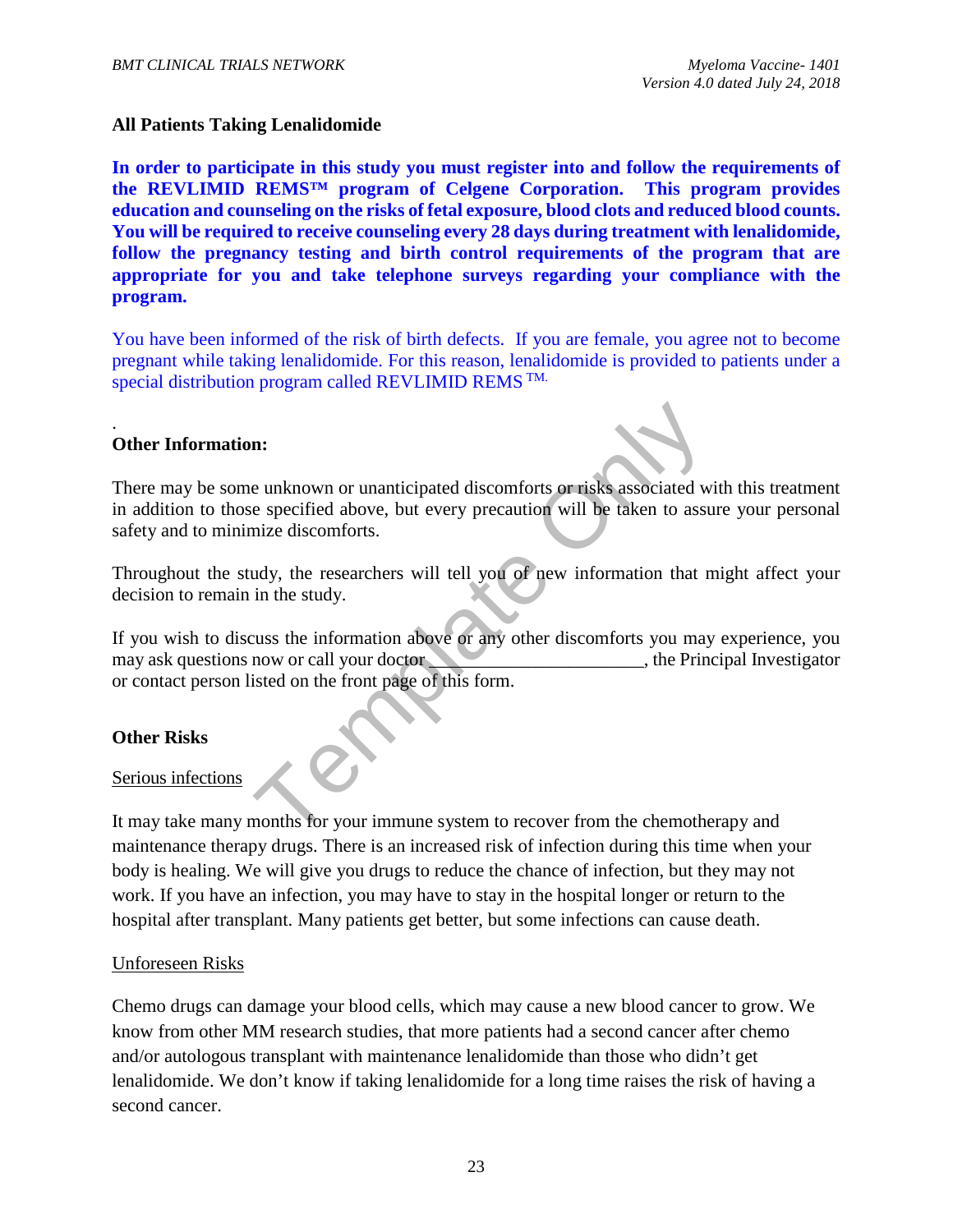Other new risks might appear at any time during the study. These risks might be different from what is listed in this Consent Form. There may be some unknown or unanticipated discomforts or risks associated with this treatment in addition to those specified above, but every precaution will be taken to assure your personal safety and to minimize discomforts.

#### Other Treatments or Medicines

Some medicines react with each other, and it is important that you tell the study doctor or staff about any other drugs, treatments, or medicines you are taking. This includes non-prescription or over-the-counter medicines, vitamins, and herbal treatments.

It is also important that you tell the study staff about any changes to your medicines while you're in the study.

For more information about risks and side effects, ask your study doctor.

# 7. **Other Treatments**

ion about risks and side effects, ask your study doctor.<br> **Catments**<br>
S study is optional. If you choose not to take part, you may still<br>
this or an autologous or an allogeneic transplant to treat your divided<br>
will talk w Participation in this study is optional. If you choose not to take part, you may still receive nontransplant treatments or an autologous or an allogeneic transplant to treat your disease. The treatment and evaluations you would receive could be very similar to what would receive if you join this study.

Your study doctor will talk with you about your options. If you decide not to participate in this study, your medical care will not be affected in any way.

Your other options may include:

- Treatment with other drugs, radiation, or a combination of drugs and radiation without a transplant.
- An allogeneic (donor) blood or marrow transplant that is not part of the study, or another type of transplant
- Participation in another clinical trial, if available (check with your doctor)
- No treatment for your blood cancer at this time
- Comfort care

Every treatment option has benefits and risks. Talk with your doctor about your treatment choices before you decide if you will take part in this study.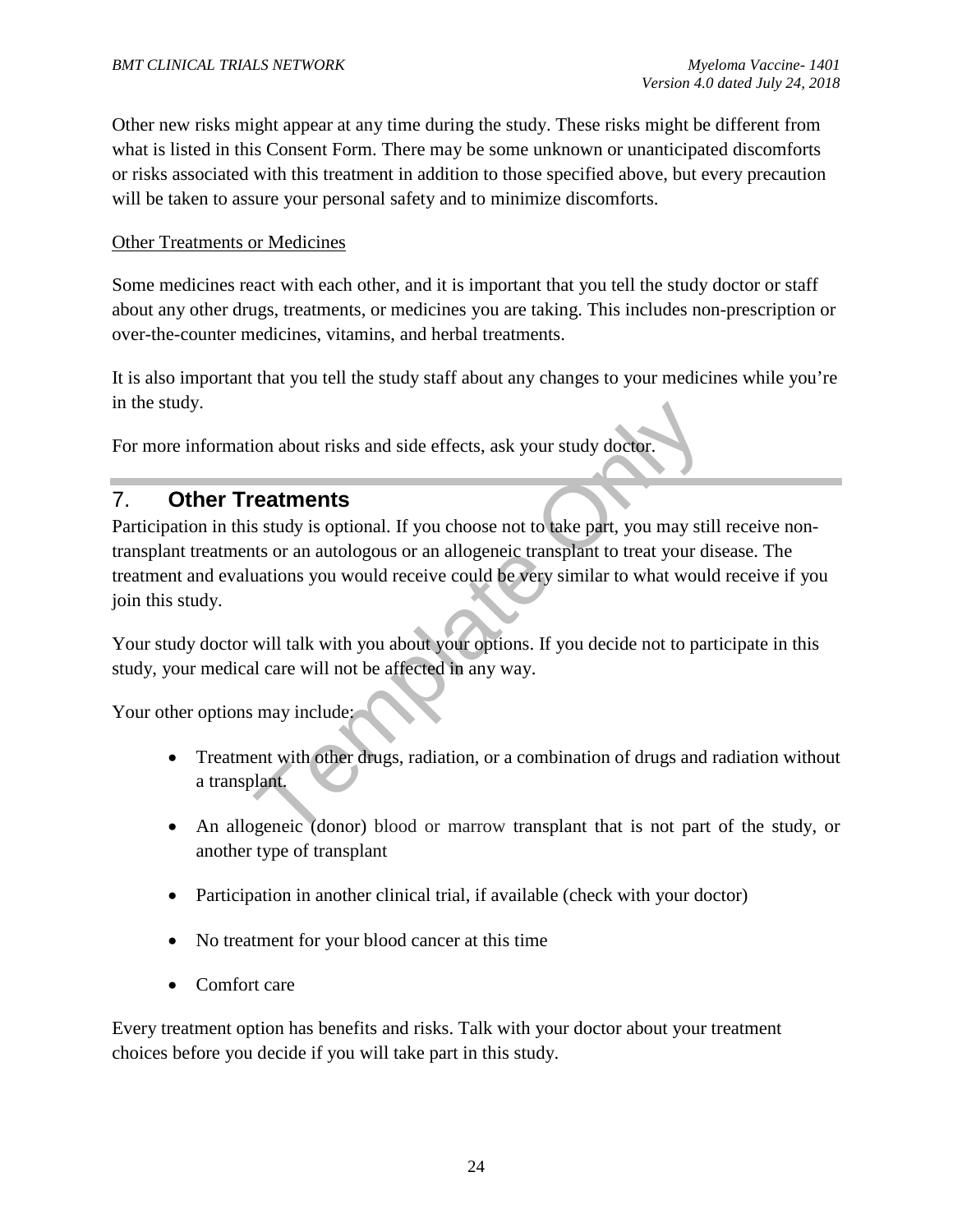# 8. **Possible Benefits**

Taking part in this study may or may not make your health better. The information from this study will help doctors learn more about drugs used to treat MM.

This information could help people with multiple myeloma who may need a transplant in the future.

# 9. **New Information Available During the Study**

During this research study, the study doctors may learn about new information about the study drugs or the risks and benefits of the study. If this happens, they will tell you about the new information. The new information may mean that you can no longer participate in the study, or that you may not want to continue in the study.

If this happens, the study doctor will stop your participation in the study and will offer you all available care to suit your needs and medical conditions.

# 10. **Privacy, Confidentiality and Use of Information**

to continue in the study.<br>
study doctor will stop your participation in the study and will of<br>
it your needs and medical conditions.<br> **Confidentiality and Use of Information**<br>
ry important to us. The study doctors will mak Your privacy is very important to us. The study doctors will make every effort to protect it. The study doctors have a privacy permit to help protect your records if there is a court case. However, some of your medical information may be given out if required by law. If this should happen, the study doctors will do their best to make sure that any information that goes out to others will not identify who you are.

Data regarding your clinical situation, including follow-up after 2 years, may be obtained from the CIBMTR, which captures information on all US transplants.

All your medical and demographic information (such as race and ethnicity, gender and household income) will be kept private and confidential. *(Name of Transplant Center)* and the organizations listed below will not disclose your participation by any means of communication to any person or organization, except by your written request, or permission, or unless required by federal, state or local laws, or regulatory agencies.

The individuals below will have access to your research and medical information. They may use this information for inspections or audits to study the outcomes of your treatment. By agreeing to participate, you consent to such inspections and to the copying of parts of your records, if required by these organizations.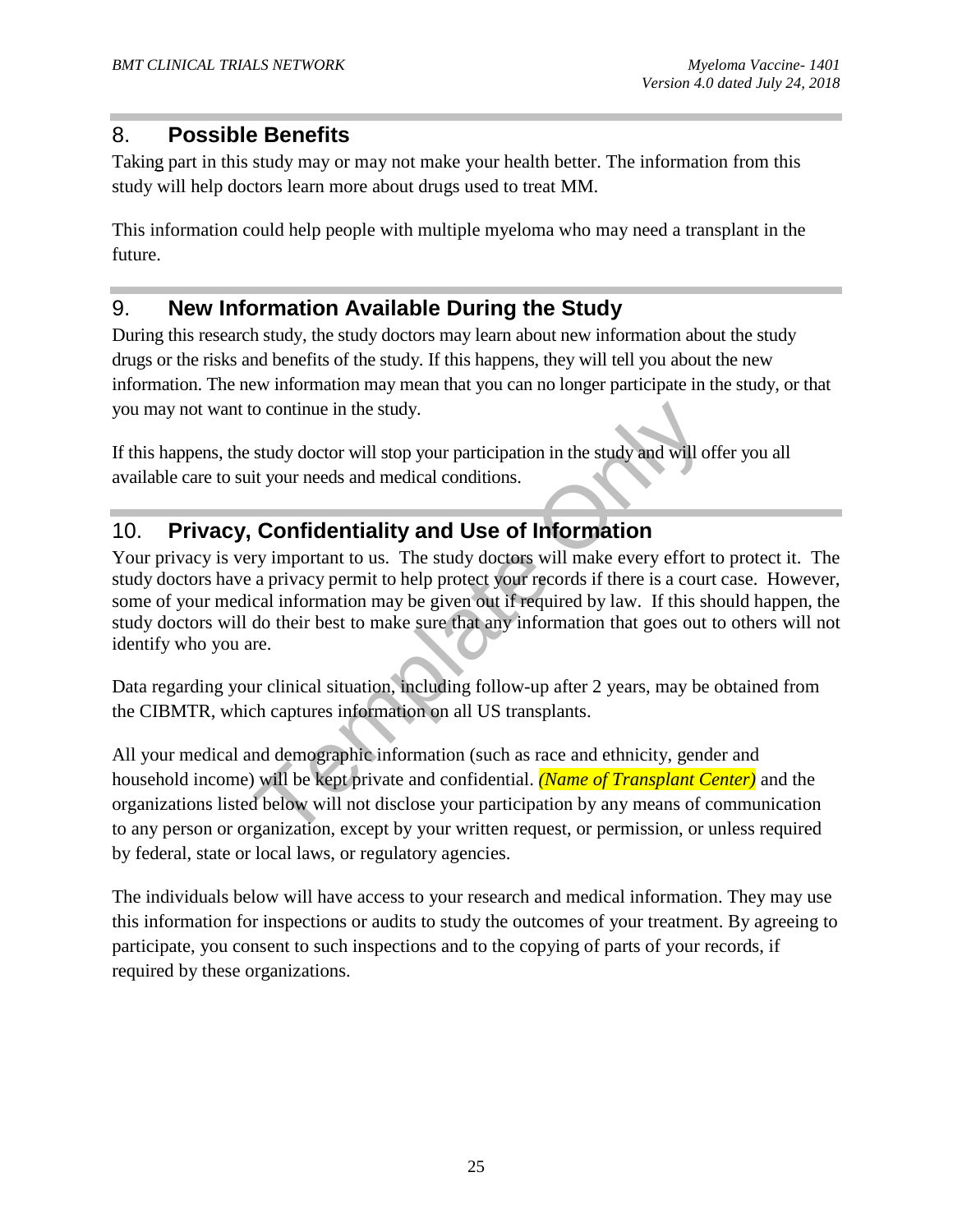We may give out your personal information if required by law. If information from this study is published or presented at scientific meetings, your name and other personal information will not be used.

Information about your transplant from your original medical records may be seen or sent to national and international transplant registries, including:

#### 1. /Institution/

- 2. The Center for International Blood and Marrow Transplant Research (CIBMTR)
- 3. The National Marrow Donor Program (NMDP)
- 4. The Food and Drug Administration (FDA)
- 5. The National Institutes of Health (NIH), which include the National Heart, Lung, and Blood Institute (NHLBI) and the National Cancer Institute (NCI)
- 6. Data and Coordinating Center of the Blood and Marrow Transplant Clinical Trials Network (BMT CTN)
- 7. Data and Safety Monitoring Board (DSMB), not part of **Institution**
- 8. Study investigators.
- 9. Celgene, the manufacturer of lenalidomide

nd Drug Administration (FDA)<br>al Institutes of Health (NIH), which include the National Heart,<br>HLBI) and the National Cancer Institute (NCI)<br>coordinating Center of the Blood and Marrow Transplant Clinic:<br>(1)<br>afety Monitorin A description of this clinical trial will be available on http://www.ClinicalTrials.gov*,* as required by U.S. Law. This Web site will not include information that can identify you. At most, the Web site will include a summary of the results. You can search this Web site at any time. For questions about access to your medical records, please contact **/name/** at **/number.** 

# 11. **Ending Your Participation**

The study doctor or the study sponsor may stop the study at any time, and we may ask you to leave the study. We may ask you to leave the study if you do not follow directions or if you suffer from side effects of the treatment. If we ask you to leave the study, the reasons will be discussed with you. Possible reasons to end your participation in this study include:

- 1. You do not meet the study requirements.
- 2. You need a medical treatment not allowed in this study.
- 3. The study doctor decides that it would be harmful to you to stay in the study.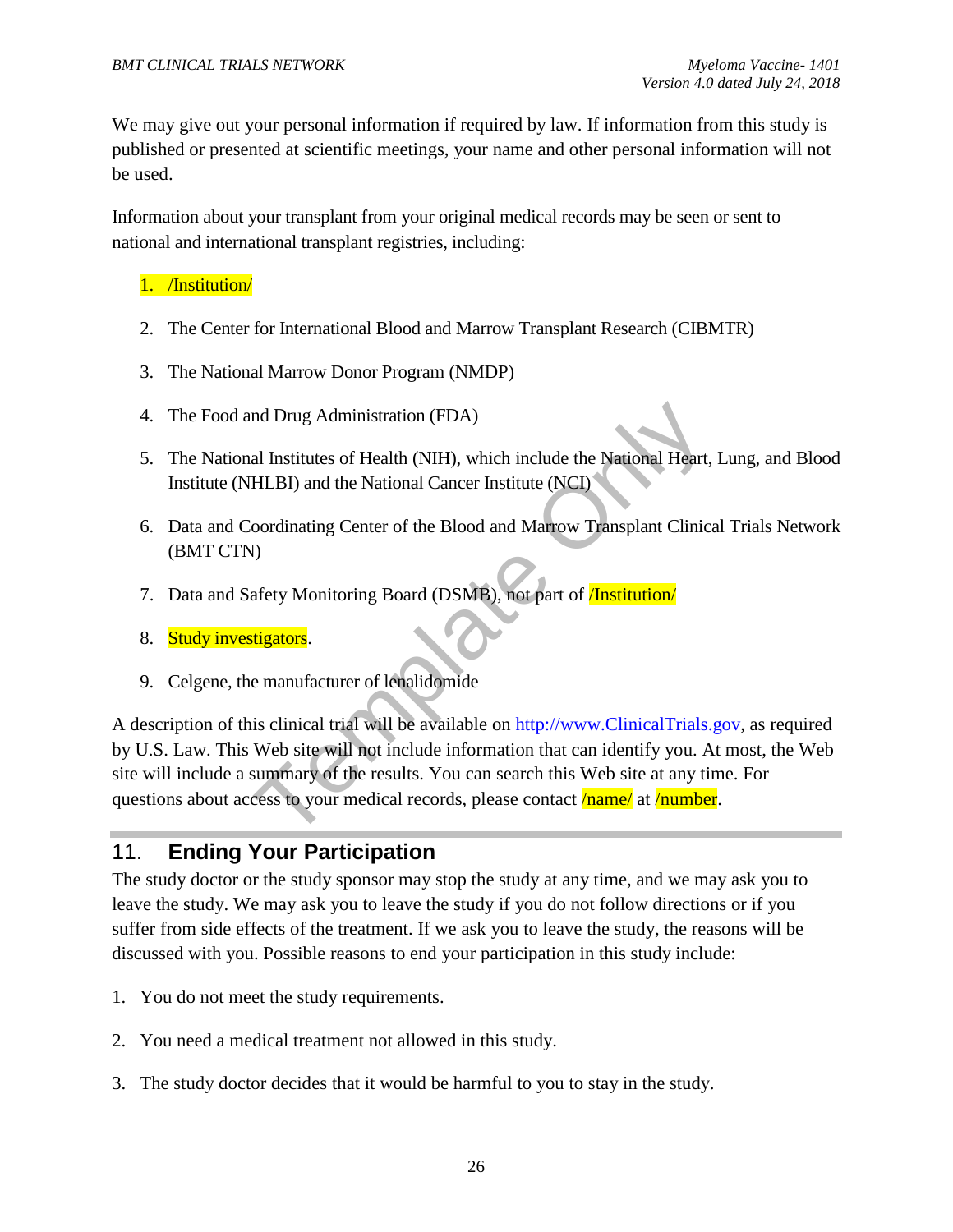- 4. You are having serious side effects.
- 5. You become pregnant.
- 6. You cannot keep appointments or take study drugs as directed.
- 7. The study is stopped for any reason.

You could have serious health risks if you stop treatment during the conditioning process before you receive your transplant. If you stop taking the immune suppressing drugs (see **Section 6: Risks and Discomforts**) too soon after transplant, your body could reject the stem cells or you could develop serious complications and possibly die.

We ask that you talk with the research doctor and your regular doctor before you leave the study. Your doctors will tell you how to stop safely and talk with you about other treatment choices.

Ik with the research doctor and your regular doctor before you<br>tell you how to stop safely and talk with you about other treatr<br>ave this study after getting the study treatment, or are asked to<br>reasons, you will need to co If you decide to leave this study after getting the study treatment, or are asked to leave by your doctor for medical reasons, you will need to come back to the doctor's office for tests for your safety. Even if you leave the study, the information collected from your participation will be included in the study evaluation, unless you specifically ask that it not be included.

# 12. **Physical Injury as a Result of Participation**

It is important that you tell your doctor, *laterally constructed that investigator's name(s)]* or study staff if you feel that you have been injured because of taking part in this study. You can tell the doctor in person or call him/her at **the example of the example of the example of the example of the example of the example of the example of the example of the example of the example of the example of the example of the e** 

You will get all available medical treatment if you are injured from taking part in this study. You and/or your health plan will be charged for this treatment. There is no provision for free medical care or monetary compensation from the study sponsor, The National Institutes of Health or the study contributor, Celgene Corporation.

In case you are injured in this study, you do not lose any of your legal rights to ask for or receive payment by signing this form.

## 13. **Compensation or Payment**

You will not be paid for your participation in this research study. You will not get compensation or reimbursement for any extra expenses (travel, meals, etc.) you may have through your participation on this trial.

Taking part in this study might help researchers make products to sell. Celgene or others may profit from these products. You will not have any rights to the patents or discoveries that could happen from this research, and you will not receive any payments from it.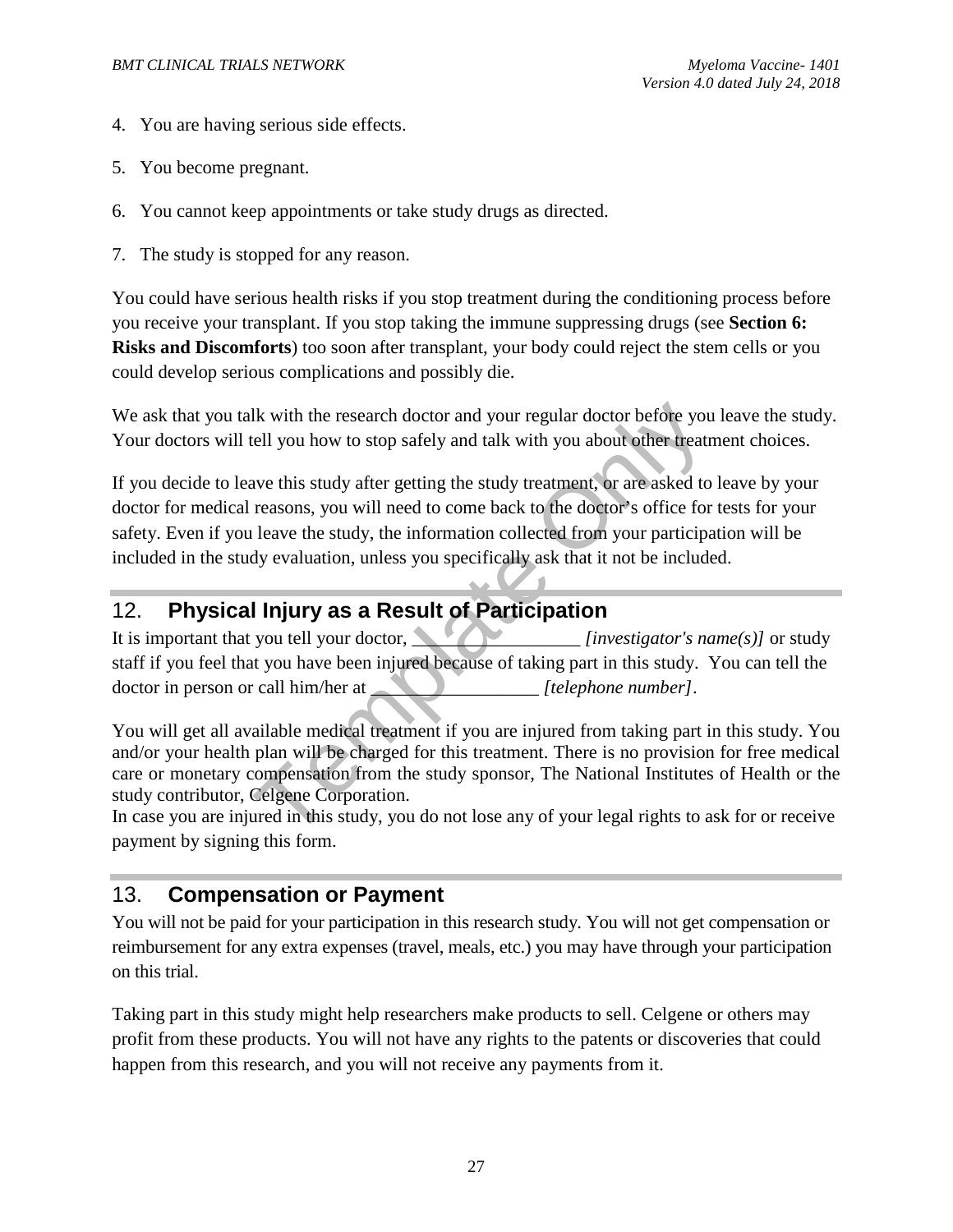# 14. **Costs and Reimbursements**

Most of the visits for this research study are standard medical care for your autologous transplant and will be billed to your insurance company. You and/or your health plan/insurance company will need to pay for some or all of the costs of standard treatment in this study.

You or your insurance will not be charged for blood and marrow samples for research on this study. You will not pay for any extra tests that are being done for the study. Lenalidomide will be provided to you for free for two years. After that your doctor will discuss what treatment is best for you.

Some health plans will not pay these costs for people taking part in studies. Check with your health plan or insurance company to find out if they will pay.

For questions about your costs, financial responsibilities, and/or medical insurance coverage for your transplant and this study, please contact */Center/ Financial Counselor at /Number/*.

It your costs, financial responsibilities, and/or medical insurand this study, please contact */Center/* Financial Counselor at /N<br>ion on clinical trials and insurance coverage, you can visit the<br>e at <u>http://cancer.gov/cl</u> For more information on clinical trials and insurance coverage, you can visit the National Cancer Institute's Web site at http://cancer.gov/clinicaltrials/understanding/insurance-coverage. You can print a copy of the "Clinical Trials and Insurance Coverage" information from this Web site.

Another way to get the information is to call 1-800-4**-**CANCER (1-800-422-6237) and ask them to send you a free copy.

# 15. **For More Information**

If you need more information about this study, or if you have problems while taking part in this study, you can contact the study doctor or his/her staff.

They can be reached at the telephone numbers listed here:

[*Insert name and contact details*]

# 16. **Contact Someone about Your Rights**

If you wish to speak to someone not directly involved in the study, or if you have any complaints about any aspect of the project, the way it is being conducted or any questions about your rights as a research participant, then you may contact:

[*Insert appropriate contact details*]

The ethical aspects of this study have been reviewed and approved by *[name of IRB]*.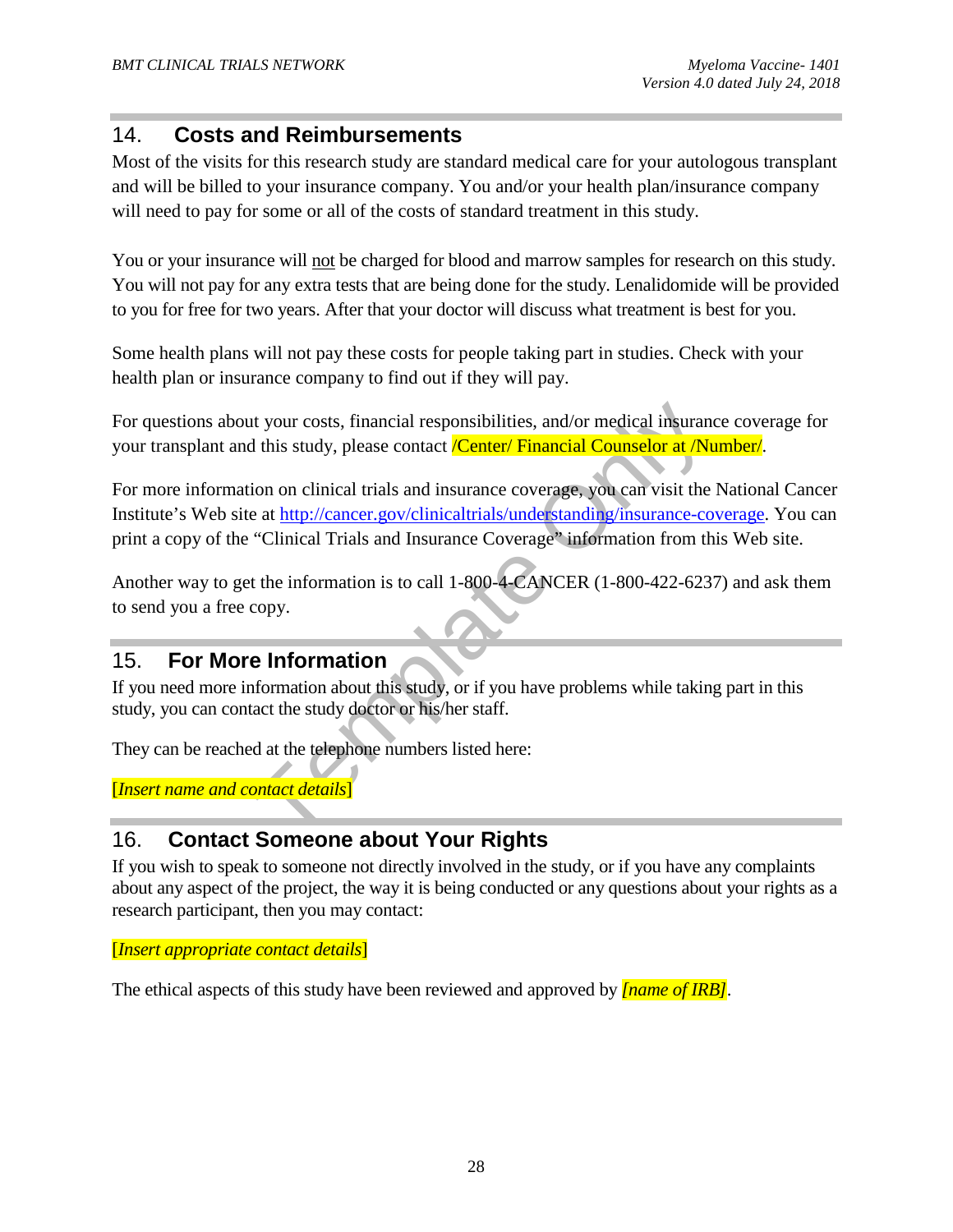# 17. **Blood and Bone Marrow Samples for Future Research (Optional)**

This section of the informed consent form is about future research studies that will use blood and bone marrow samples from people who are taking part in the main study. You may choose to give samples for these future research studies if you want to. You can still be a part of the main study even if you say 'no' to give samples for future research studies.

Researchers are trying to learn more about how the human body processes the drugs used for transplant and how the body recovers after transplant. This research is meant to gain knowledge that may help people in the future and make transplants even more successful.

If you agree to provide blood and bone marrow samples, here is what will happen:

- We will collect 3 extra blood samples at the same time you have routine blood tests done (Table 3):
	- o Around the time of your enrollment
	- o About 2 months after your transplant
	- $\circ$  Before the start of your 9<sup>th</sup> cycle of maintenance therapy
- The amount of blood collected from you is about 1 teaspoon (6 ml) each time.
- 21 3 extra blood samples at the same time you have routine<br>
21 3 extra blood samples at the same time you have routine<br>
21 months after your enrollment<br>
22 months after your transplant<br>
21 only 9<sup>th</sup> cycle of maintenance • We will collect 3 bone marrow samples at the same time you have routine bone biopsies done. The amount of tissue collected from you is about a half of a teaspoon (3 mL) each time. We will collect samples at 3 different dates in the study (see **Table 3**):
	- o Around the time of your enrollment
	- o About 2 months after your transplant
	- $\circ$  Before the start of your 9<sup>th</sup> cycle of maintenance therapy.
- The blood and bone marrow samples will be sent to the BMT CTN Repository for processing and storage. A repository is a place that protects, stores and sends out samples for approved research studies. All research samples will be given a bar code that cannot be linked to you by future researchers testing your samples.
- Materials stored in the Repository will be used mainly by clinicians and researchers in the BMT CTN network. In the future, the unused research samples and clinical data will be made available outside of this network.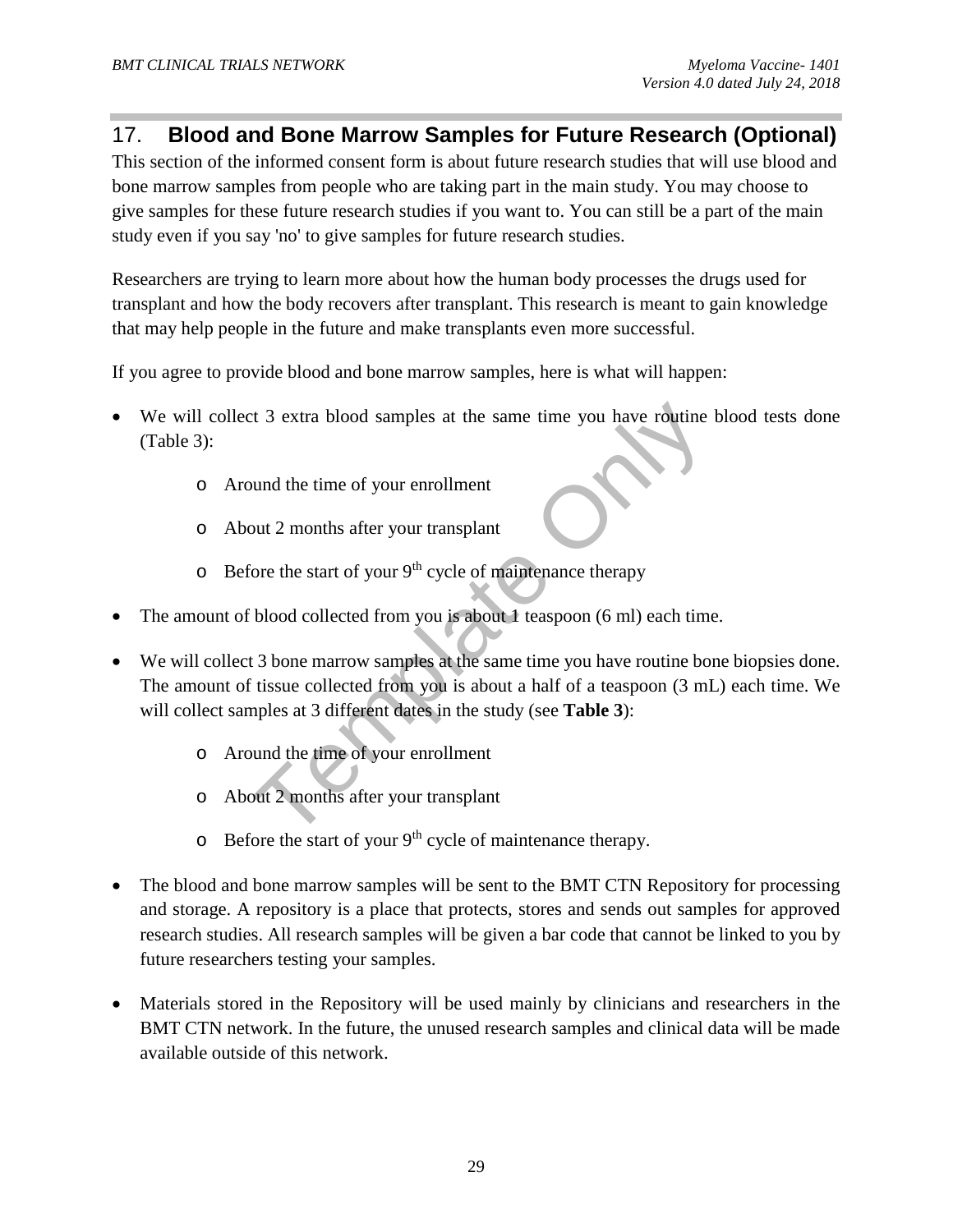- Researchers can apply to study the materials stored in the Repository. The BMT CTN Steering Committee and/or the BMT CTN Executive Committee must approve each request before they will share samples or information with researchers. This is to make sure that the investigators requesting the samples are qualified, and that the research is of high quality.
- DNA from your stored blood samples might be used in genome-wide association (GWA) studies for a future project either done or supported by the National Institutes of Health (NIH). Genome-wide association studies are a way for scientists to find genes that have a role in human disease or treatment. Each study can look at hundreds of thousands of genetic changes at the same time.

If your coded samples are used in such a study, the researcher is required to add your test results and sample information into a shared, public research database. This public database is called the NIH Genotype and Phenotype Database and it is managed by the National Center for Biotechnology Information (NCBI). The NCBI will never have any information that would identify you, or link you to your information or research samples.

Some general things you should know about letting us store your blood samples for research are:

- 1. We will only store samples from people who give us permission.
- 2. Research is meant to gain knowledge that my help people in the future. You will not get any direct benefit from taking part. Additionally, you or your doctor will not be given results and they will not be added to your medical record.
- pple information into a shared, public research database. This jeed the NIH Genotype and Phenotype Database and it is manager or for Biotechnology Information (NCBI). The NCBI will never at would identify you, or link you 3. A possible risk is the loss of confidentiality about your medical information. We will use safety measures with both your samples and clinical information to make sure that your personal information will be kept private. The chance that this information will be given to someone else is extremely small.
- 4. Your blood will be used only for research and will not be sold. The research done with your blood may help to develop new products in the future. You will not get paid for any samples or for any products that may be developed from current or future research.

#### **You can change your mind at any time about allowing us to use your samples and health information for research**.

We ask that you contact [*Principal Investigator]* in writing and let him/her know you do not want us to use your research samples or health information for research. His/her mailing address is on the first page of this form. However, samples and information that have already been shared with other researchers cannot be taken back or destroyed.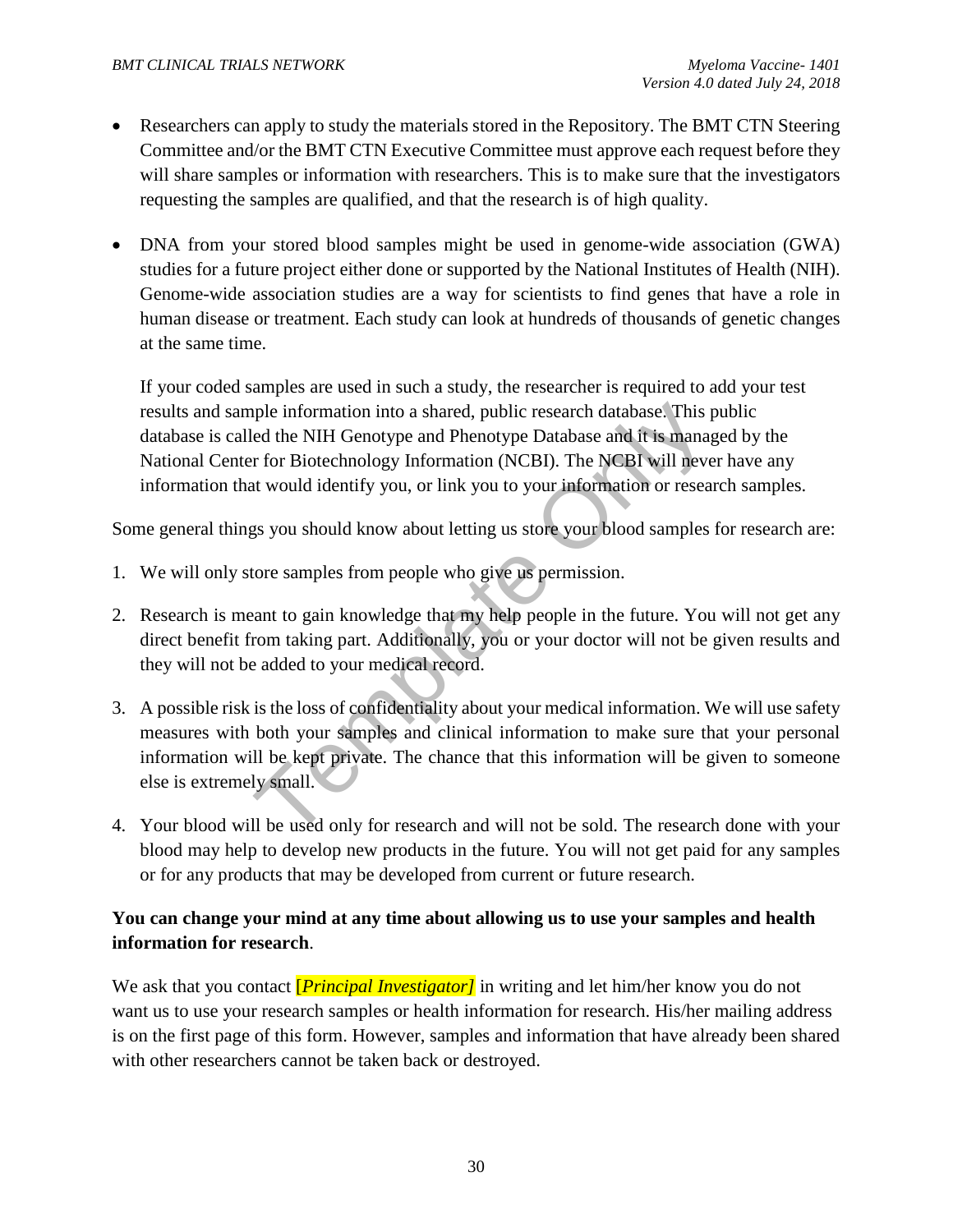#### **Making Your Choice**

Please read each sentence below and think about your choice. After reading each sentence, please indicate your choice below. If you have any questions, please talk to your doctor or nurse, or call our research review board at \_[*contact information].*

No matter what you decide to do, it will not affect your care.

Template C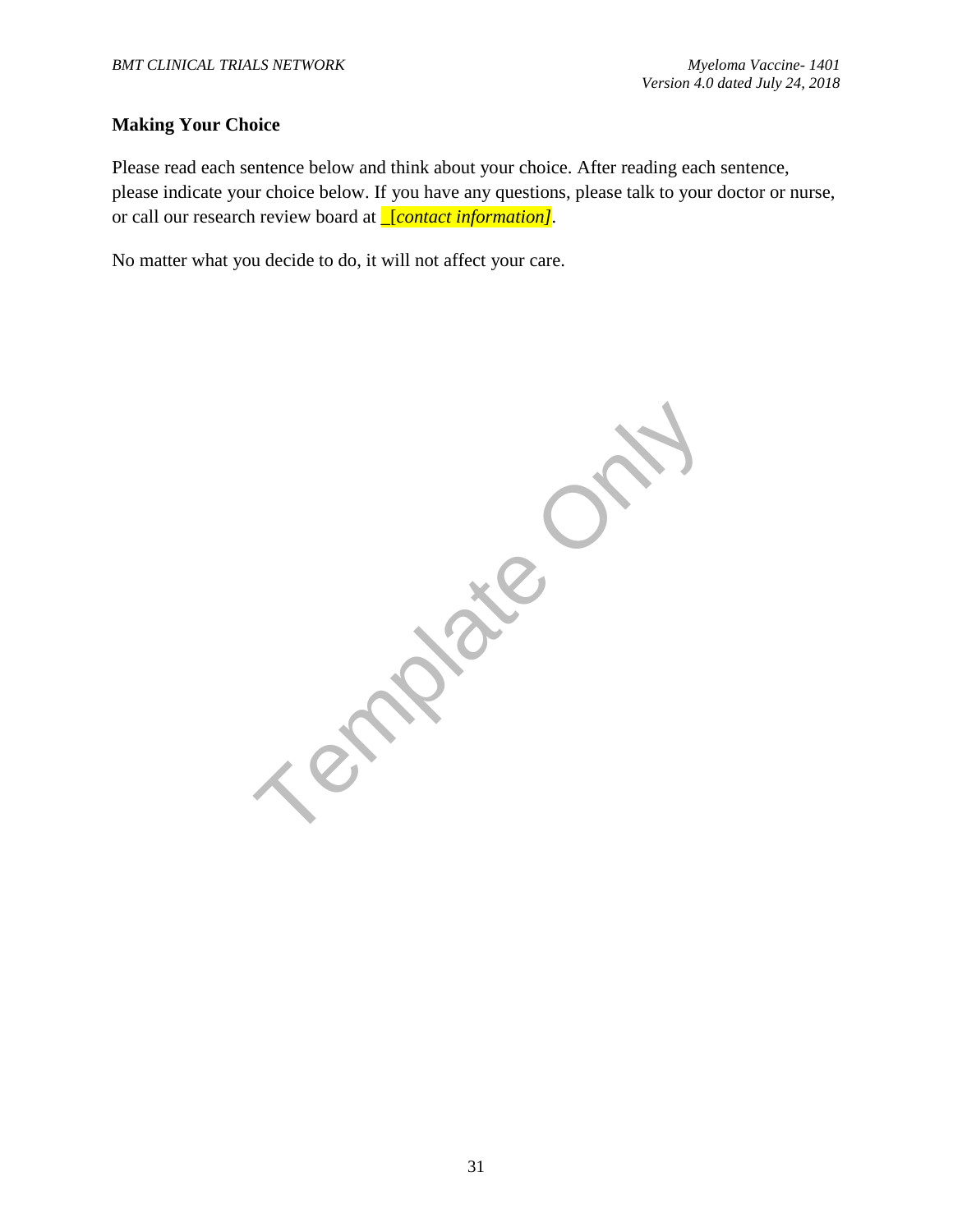# **Statement of Consent for Research Samples**

The purpose of storing blood and tissue samples, the procedures involved, and the risks and benefits have been explained to me. I have asked all the questions I have at this time and I have been told whom to contact if I have more questions. I have been told that I will be given a signed copy of this consent form to keep.

I understand that I do not have to allow the use of my blood and tissue for research. If I decide to not let you store research samples now or in the future, it will not affect my medical care in any way.

The political of Tobalcan is faith about, proving of the used in<br>the my DNA and health information may or may not be used in<br>the my blood samples to be stored for research.<br>The my bone marrow samples to be stored for resea I voluntarily agree that my blood, tissue, and information can be stored indefinitely by the BMT CTN and/or NHLBI Repositories for research to learn about, prevent, or treat health problems. I also understand that my DNA and health information may or may not be used in genome-wide association studies.

#### **Blood**

□ I agree to allow my blood samples to be stored for research.

□ I do not agree to allow my blood samples to be stored for research.

#### **Bone marrow**

□ I agree to allow my bone marrow samples to be stored for research.

□ I do not agree to allow my bone marrow samples to be stored for research.

Signature Date

 $\overline{a}$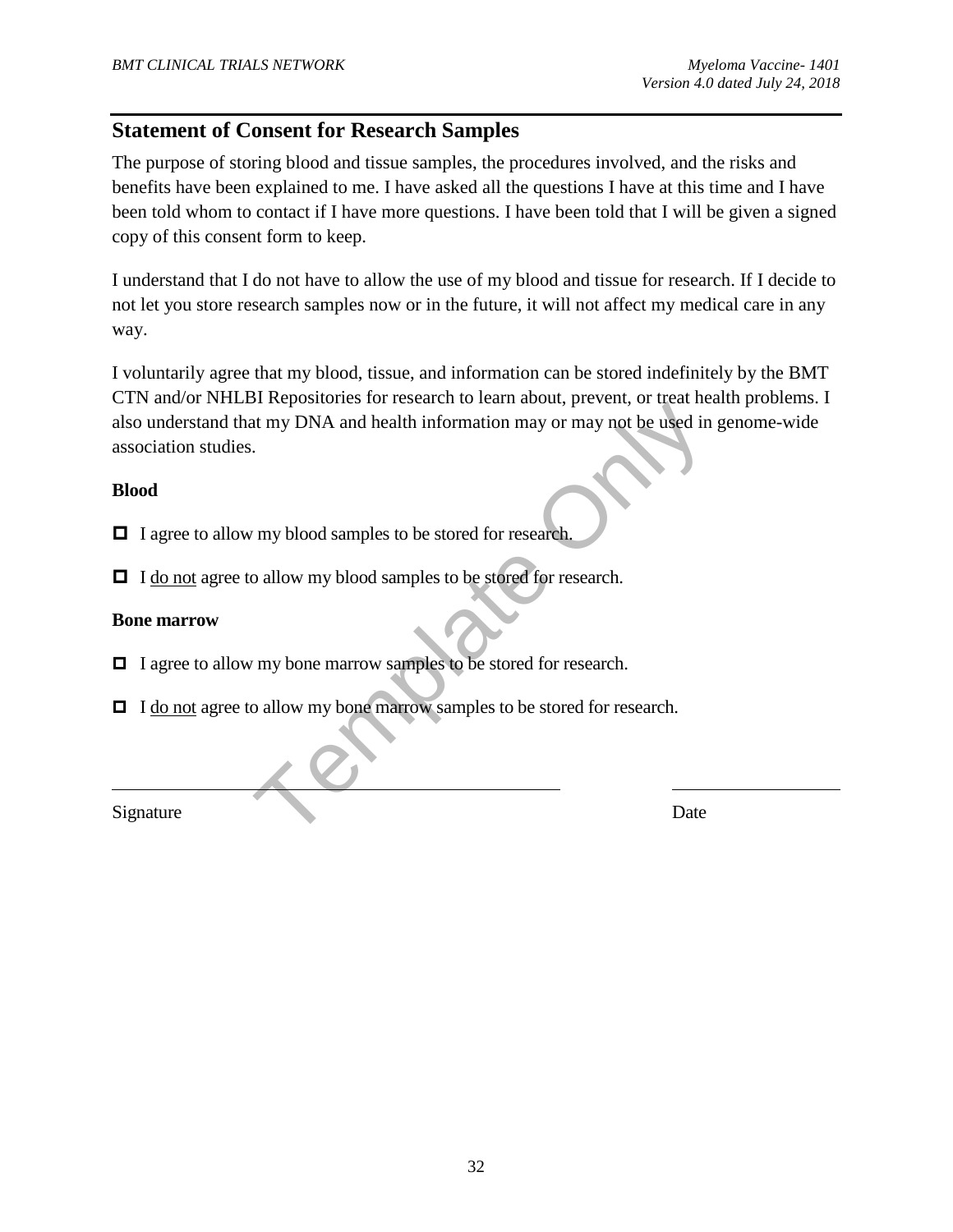#### **Health Insurance Portability and Accountability Act 1 (HIPAA1) Authorization to use and disclose individual health information for research purpose**

• **Purpose**:

As a research participant, I authorize the Principal Investigators and the researcher's staff to use and disclose my individual health information for the purpose of conducting the research study:

#### **Phase II Multicenter Trial of Single Autologous Hematopoietic Cell Transplant Followed by Lenalidomide Maintenance for Multiple Myeloma with or without Vaccination with Dendritic Cell /Myeloma Fusions**

• **Individual Health Information to be Used or Disclosed**:

My individual health information that may be used or disclosed to do this research includes:

- 1. Demographic information (for example, date of birth, sex, weight).
- 2. Medical history (for example, diagnosis, complications with prior treatment).
- 3. Findings from physical exams.
- Ith information that may be used or disclosed to do this researc<br>nformation (for example, date of birth, sex, weight)<br>y (for example, diagnosis, complications with prior treatment)<br>physical exams<br>results obtained at the ti 4. Laboratory test results obtained at the time of work up and after transplant (for example, blood tests, biopsy results).
	- **Parties Who May Disclose My Individual Health Information**:

The researcher and the researcher's staff may collect my individual health information from:

[*List hospitals, clinics or providers from which health care information can be requested*].

• **Parties Who May Receive or Use My Individual Health Information**:

The individual health information disclosed by parties listed in item c and information disclosed by me during the course of the research may be received and used by the following parties:

- 1. Dr. David Avigan, Co-Principal Investigator
- 2. Dr. Nina Shah, Co-Principal Investigator

l

3. Dr. David Chung, Co-Principal Investigator

<sup>1</sup> HIPAA is the Health Insurance Portability and Accountability Act of 1996, a federal law related to privacy of health information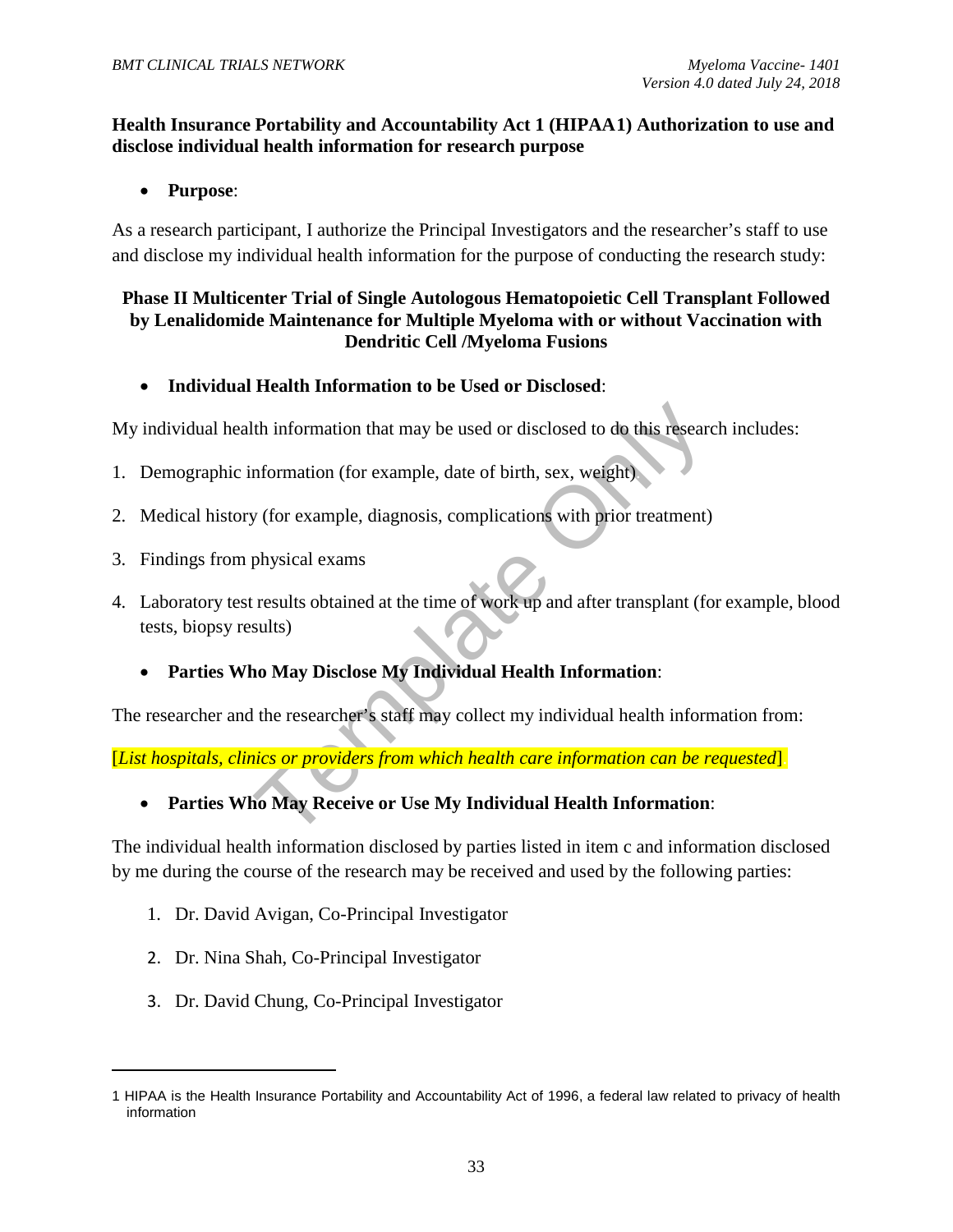- 4. Celgene, its collaborators or designees
- 5. National Heart, Lung, and Blood Institute (NHLBI) and the National Cancer Institute (NCI), both of the National Institutes of Health (NIH),
- 6. Blood and Marrow Transplant Clinical Trials Network (BMT CTN) Data and Coordinating Center
- 7. U.S. government agencies that are responsible for overseeing research such as the Food and Drug Administration (FDA) and the Office of Human Research Protections (OHRP)
- 8. U.S. government agencies that are responsible for overseeing public health concerns such as the Centers for Disease Control (CDC) and federal, state and local health departments.
- **Right to Refuse to Sign this Authorization**:

Example in this Authorization. If I decide not to sign the Authorization<br>ate in this study or receive any treatment related to research the<br>sign this authorization will not affect any other treatment, pay<br>the plans or elig I do not have to sign this Authorization. If I decide not to sign the Authorization, I will not be allowed to participate in this study or receive any treatment related to research that is provided through the study.

My decision not to sign this authorization will not affect any other treatment, payment, or enrollment in health plans or eligibility for benefits.

• **Right to Revoke**:

I can change my mind and withdraw this authorization at any time by sending a written notice to the Principal Investigator to inform the researcher of my decision.

If I withdraw this authorization, the researcher may only use and disclose the protected health information already collected for this research study. No further health information about me will be collected by or disclosed to the researcher for this study.

• **Potential for Re-disclosure**:

My individual health information disclosed under this authorization may be subject to redisclosure outside the research study and no longer protected.

Examples include potential disclosures for law enforcement purposes, mandated reporting or abuse or neglect, judicial proceedings, health oversight activities and public health measures.

#### • **Genetic Information Nondiscrimination Act (GINA)**

A new federal law (2009), called the Genetic Information Nondiscrimination Act (GINA) generally makes it illegal for health insurance companies, group health plans, and employers of 15 or more persons to discriminate against you based on your genetic information.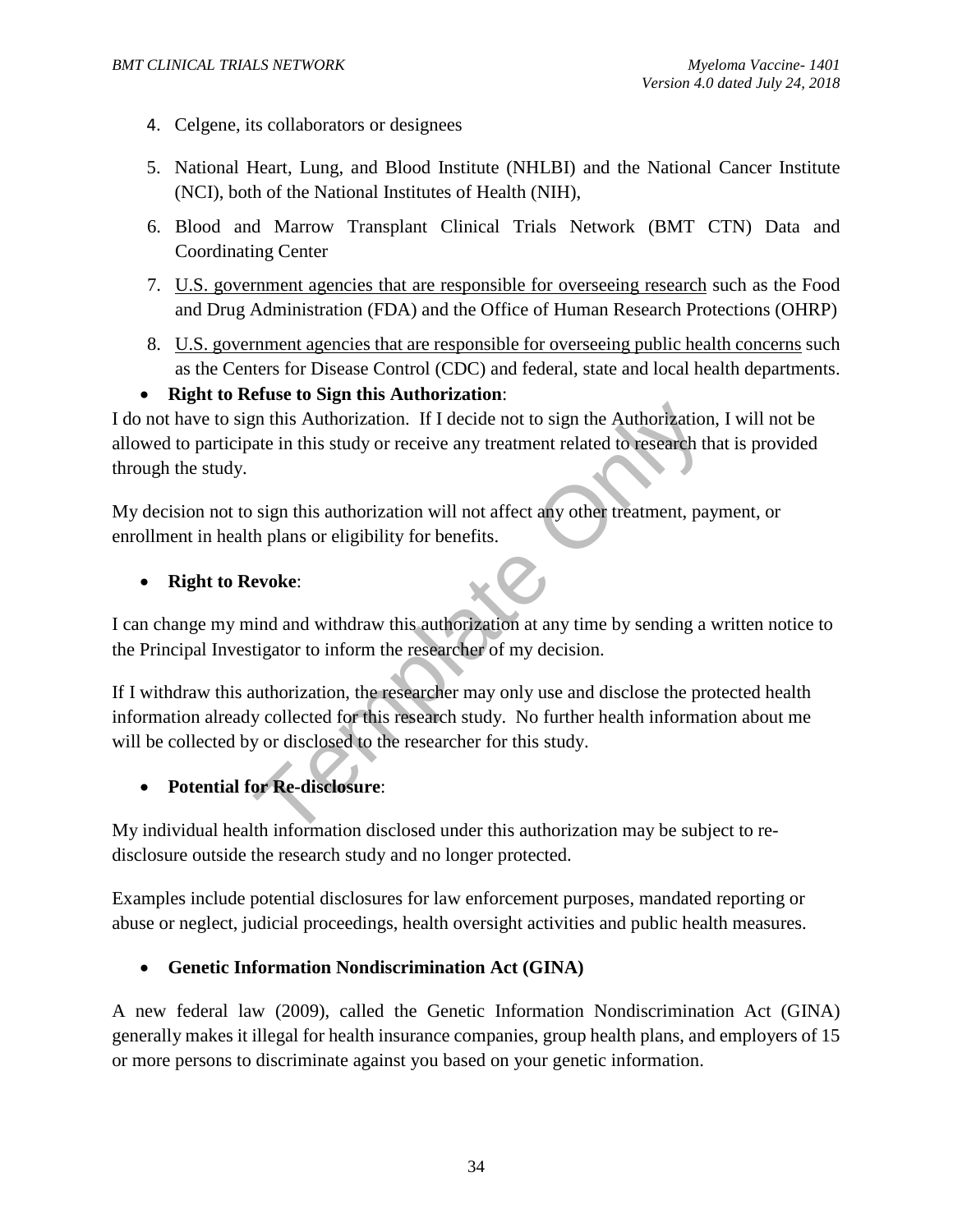Health insurance companies and group health plans may not request your genetic information that we get from this research. This means that they must not use your genetic information when making decisions regarding insurability. Be aware that this new federal law will not protect you against genetic discrimination by companies that sell life insurance, disability insurance, or longterm care insurance.

• **This authorization does not have an expiration date.**

**Mate Or**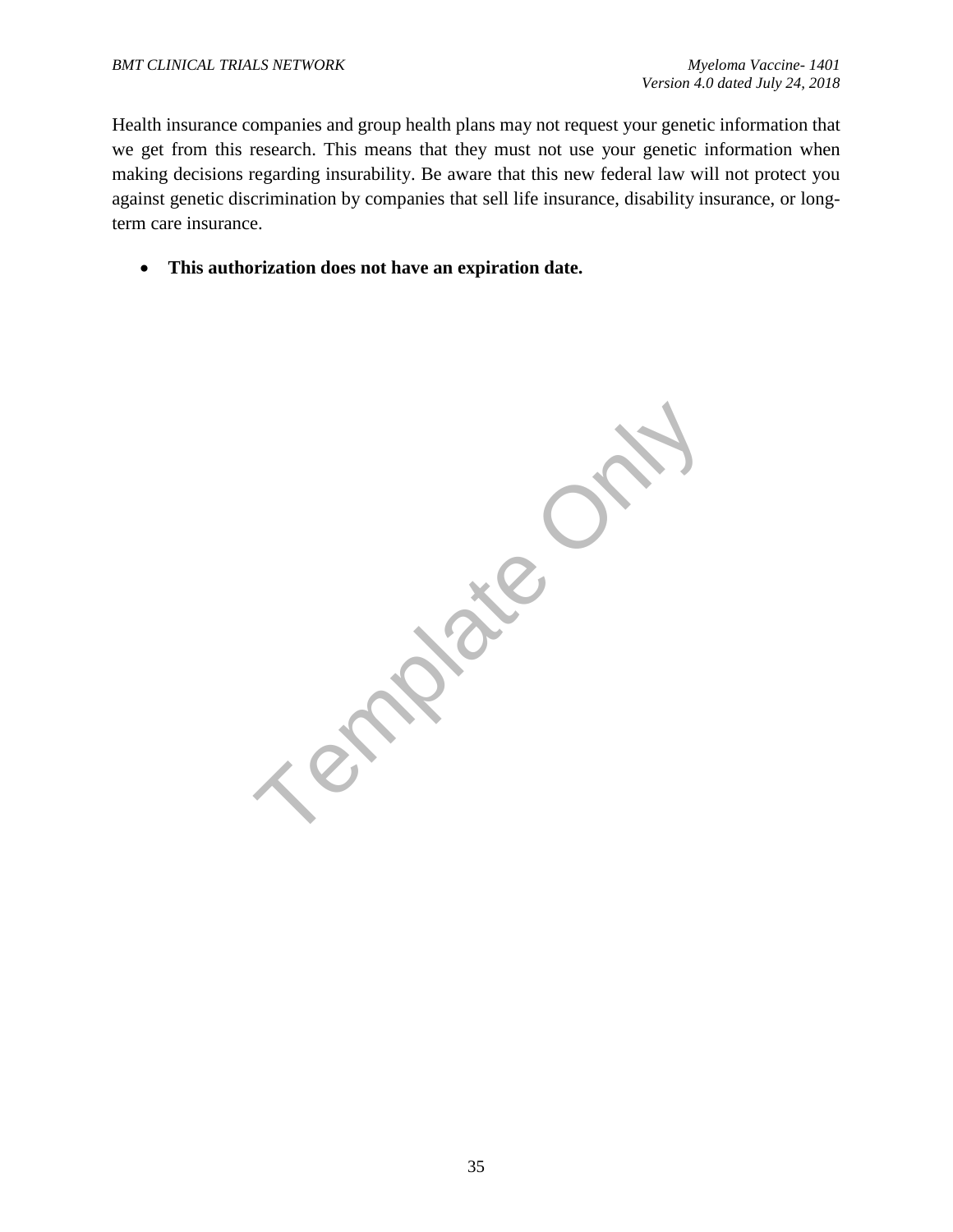**TITLE: Phase II Multicenter Trial of Single Autologous Hematopoietic Cell Transplant Followed by Lenalidomide Maintenance for Multiple Myeloma with or without Vaccination with Dendritic Cell /Myeloma Fusions**

#### **PROTOCOL NUMBER:** BMT CTN #1401

#### **PRINCIPAL INVESTIGATOR:**

Name:

Address:

Email:

Phone:

Fax:

 $\overline{a}$ 

I have read and understood this Consent Form. The nature and purpose of the research study has been explained to me.

- I have had the chance to ask questions, and understand the answers I have been given. I understand that I may ask questions at any time during the study.
- I freely agree to be a participant in the study.
- I understand that I may not directly benefit from taking part in the study.
- I understand that, while information gained during the study may be published, I will not be identified and my personal results will stay confidential.
- derstood this Consent Form. The nature and purpose of the response to ask questions, and understand the answers I had the may ask questions at any time during the study.<br>
Let I may ask questions at any time during the stud • I have had the chance to discuss my participation in this research study with a family member or friend.
- I understand that I can leave this study at any time, and doing so will not affect my current care or prevent me from receiving future treatment.
- I understand that I will be given a copy of this signed consent form.

| Participant Name | Date |
|------------------|------|
| Signature        | Date |

I certify that I have provided a verbal explanation of the details of the research study, including the procedures and risks. I believe the participant has understood the information provided.

| Name of Counseling Physician | <b>Date</b> |
|------------------------------|-------------|
|                              |             |

Signature of Counseling Physician Date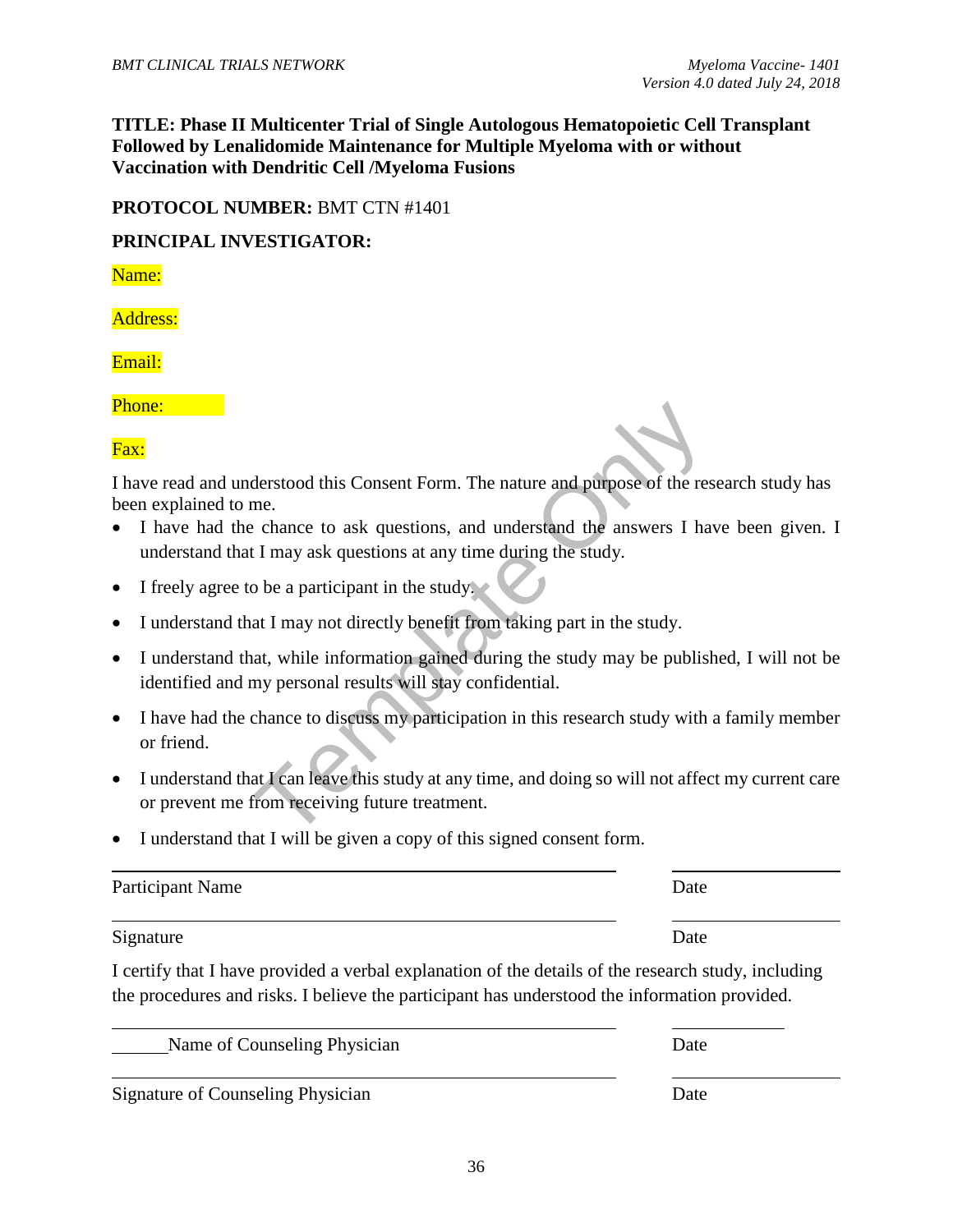# CONSENT DOCUMENTS FOR BMT CTN 1401 **INFORMED CONSENT DOCUMENTS FOR BMT CTN 1401 OPTIONAL**

# **CORRELATIVE LABORATORY STUDY PARTICIPATION**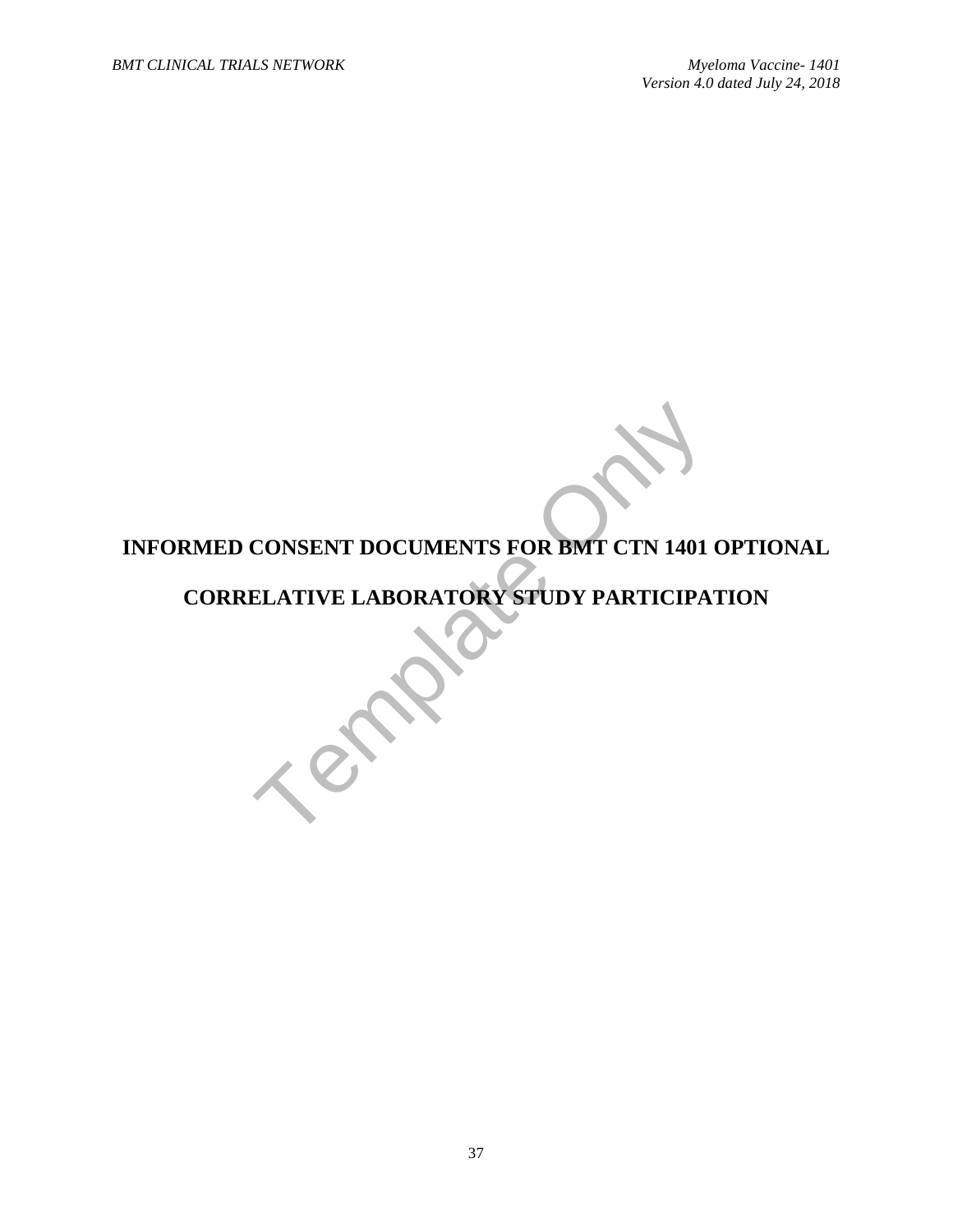#### **Informed Consent to Participate in Research**

Optional Correlative Laboratory Study Participation for patients enrolled on BMT CTN 1401 entitled *"Phase II Multicenter Trial of Single Autologous Hematopoietic Cell Transplant Followed by Lenalidomide Maintenance for Multiple Myeloma with or without Vaccination with Dendritic Cell /Myeloma Fusions"*

| <b>Your Name:</b> |  |
|-------------------|--|
|                   |  |

- Hematopoietic Cell Transplant Followed by Lenalidomide<br>
Hematopoietic Cell Transplant Followed by Lenalidomide<br>
Multiple Myeloma with or without Vaccination with<br>
Myeloma Fusions"<br>
e: Phase II Multicenter Trial of Single A **Study Title:** Optional Correlative Laboratory Study Participation for patients enrolled on BMT CTN 1401 *"Phase II Multicenter Trial of Single Autologous Hematopoietic Cell Transplant Followed by Lenalidomide Maintenance for Multiple Myeloma with or without Vaccination with Dendritic Cell /Myeloma Fusions"*
- **Parent Study Title:** Phase II Multicenter Trial of Single Autologous Hematopoietic Cell Transplant Followed by Lenalidomide Maintenance for Multiple Myeloma with or without Vaccination with Dendritic Cell /Myeloma Fusions
- **Protocol: BMT CTN 1401 v4.0**
- **Principal Investigator:** *Insert local PI information*
- **Sponsor:** The National Institutes of Health (NIH) is sponsoring this study by providing financial support for the coordination of this study through the Blood and Marrow Transplant Clinical Trials Network (BMT CTN).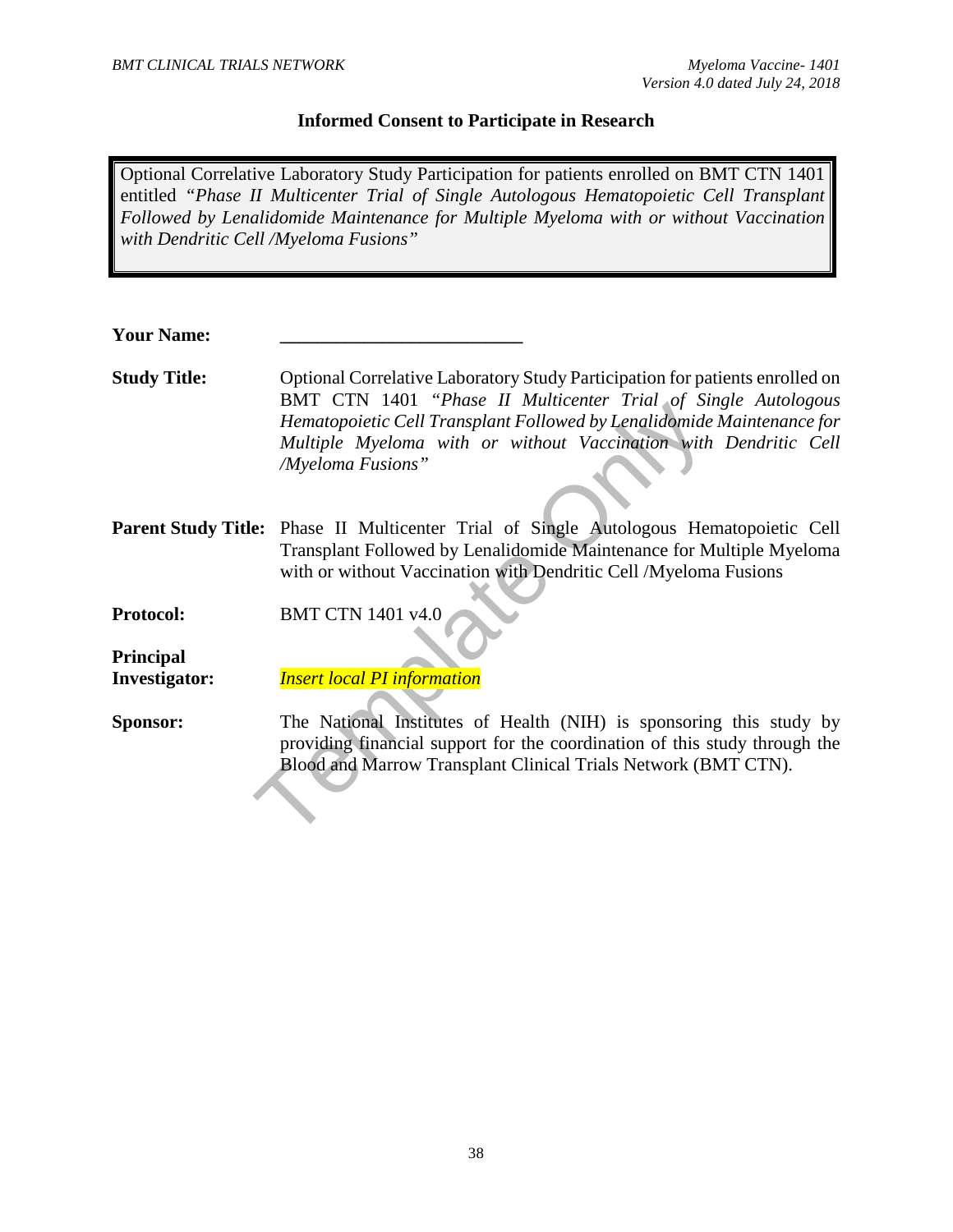# 1. **Introduction**

We invite you to participate in one or both of the optional correlative laboratory studies associated with the BMT CTN 1401 trial. You're being asked to join these optional studies because you were enrolled on BMT CTN 1401 and are being evaluated for randomization. Participation in these studies will involve you agreeing to allow investigators to either use previously collected research samples required by the primary trial and/or provide additional blood and marrow samples during your participation on the primary BMT CTN 1401 trial.

It is your choice to participate in these optional studies and to provide additional blood or bone marrow samples for this optional research. Even if you decide not to participate in these optional research studies, you can still participate on the primary BMT CTN 1401 study.

This Consent Form will tell you about the purpose of the optional research studies, the clinical samples needed for this research, the possible risks and benefits, other options available to you, and your rights as a research participant.

Everyone who takes part in research at **[insert facility name]** should know that:

- Being in any research study is voluntary.
- You will not directly benefit from being in the study. Knowledge we gain from this study may benefit others.
- In will tell you about the purpose of the optional research studies in this research, the possible risks and benefits, other options a research participant.<br>
In a research participant.<br>
In a research at **insert facility na**  If you give blood and bone marrow samples for research, you can change your mind at any time. The blood and marrow samples that you already provided will be used for research but no further research will be done after you change your mind.
- If you decide to quit the study, it will not affect your at **[insert name of facility or institution**].
- Please ask the study staff questions about anything that you do not understand, or if you would like to have more information.
- You can ask questions now or any time during the study.
- Please take the time you need to talk about the study with your doctor, study staff, and your family and friends. It is your decision to provide samples for research. If you decide to join, please sign and date the end of the Consent Form.

# 2. **Study Background**

The National Institutes of Health (NIH), through the Blood and Marrow Transplant Clinical Trials Network (BMT CTN), are providing staff support and money for this research study. The BMT CTN and the NIH will make decisions about how to manage the study.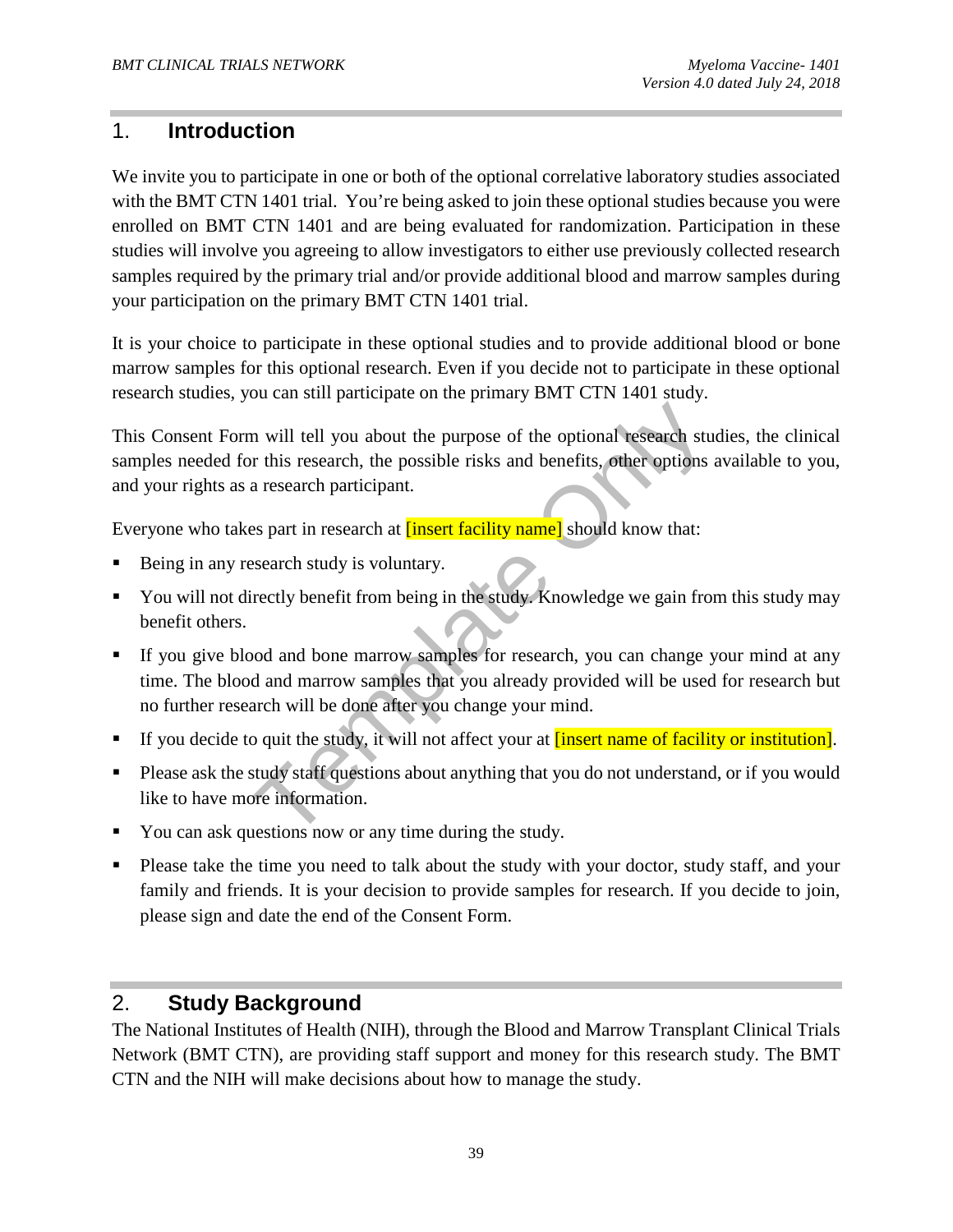For participation in one or both of these optional research studies, you will be asked to provide blood or bone marrow samples that will be shipped to a lab for further testing. Your doctor will discuss the research studies that are available to you as a part of this study.

# 3. **Study Purpose**

We are conducting these additional laboratory studies to further our understanding and knowledge about how the treatments you receive as part of the parent study (BMT CTN 1401) work.

# 4. **Rights to Ask Questions and/or Withdraw**

You have the right to ask questions about the study at any time. If you have questions about your rights as a participant or you want to leave the study, please contact:

#### [*insert contact info*]

Participating in either of these optional research studies is voluntary. You can choose not to be in these studies or leave either study at any time. However, some of the blood and bone marrow already donated may have already been used for research. If you choose not to take part or leave one of these studies, it will not affect your regular medical care in any way.

Your study doctor and study staff will be available to answer any questions that you may have about taking part in or leaving these optional research studies.

# 5. **Study Treatment and Tests**

**11**<br> **EXECUTE:**<br> **EXECUTE:**<br> **EXECUTE:**<br> **EXECUTE:**<br> **EXECUTE:**<br> **EXECUTE:**<br> **EXECUTE:**<br> **EXECUTE:**<br> **EXECUTE:**<br> **EXECUTE:**<br> **EXECUTE:**<br> **EXECUTE:**<br> **EXECUTE:**<br> **EXECUTE:**<br> **EXECUTE:**<br> **EXECUTE:**<br> **EXECUTE:**<br> **EXECUTE:**<br> There are two different research studies associated with the primary parent trial (BMT CTN 1401) that you are participating in. You doctor will explain which studies you are being asked to participate on at the end of this consent form and you will be presented with one or two more informed consent forms. These consent forms will go over the study tests in detail. The schedule of blood or bone marrow collections will depend on which studies you agree to participate in. If you would like to participate in this optional research, you will be asked to sign this informed consent form along with the other consent form(s) associated with the optional research your doctor is asking you to be a part of.

If you agree to participate on either of these research studies, your blood and or bone marrow will be shipped to laboratories at either Beth Israel Deaconess Medical Center and/or the University of Wisconsin. All research samples will be given a bar coded ID that cannot be linked to you by the researchers testing your samples. Samples will not be used for purposes other than those specified in this consent form.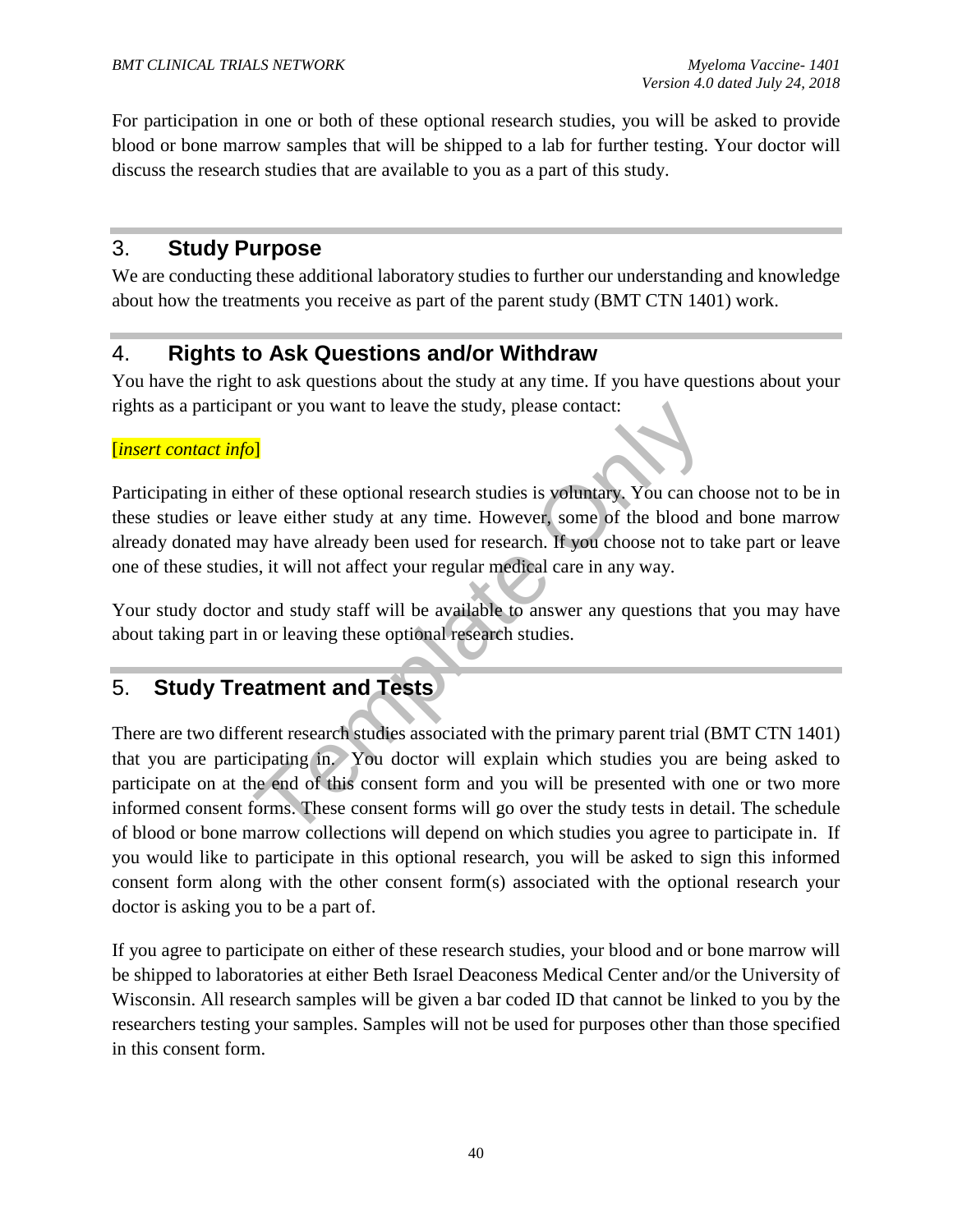# 6. **Risks and Discomforts**

Information about your demographics, disease, and response to the treatments you receive as part of the main clinical study may be provided to the investigators listed in the privacy portion of this consent form. This information is used to help the investigators understand how the research samples correlate to your disease. There are no major risks to having your blood or bone marrow drawn. It can be uncomfortable to have your blood and bone marrow taken and it can sometimes leave a bruise. You might faint, but this is unlikely to happen. Only trained people will take your blood and bone marrow.

A possible risk is the loss of confidentiality about your medical information. We will use safety measures with both your samples and clinical information to make sure that your personal information will be kept private. The chance that this information will be given to someone else is extremely small.

For more information about risks and side effects, ask your study doctor.

# 7. **Other Treatments**

Exept private. The chance that this information will be given to<br>
ion about risks and side effects, ask your study doctor.<br> **Condition**<br> **Condition**<br> **CONLY** is optional. The alternative to participating on this resear<br>
pr Participation in this study is optional. The alternative to participating on this research sample study, is not agreeing to provide blood or bone marrow samples. If you choose not to take part, your treatment on BMT CTN 1401 will not be affected

This information could help people with multiple myeloma who may need a transplant in the future

## 8. **Possible Benefits**

Taking part in this study will not make your health better. You will not get any direct benefit from taking part in this study. The information from this study will help doctors and researchers learn more about how well unrelated transplant works as treatment for people with a blood disease.

# 9. **Privacy, Confidentiality and Use of Information**

Your privacy is very important to us. The study doctors will make every effort to protect it. The study doctors have a privacy permit to help protect your records if there is a court case. However, some of your medical information may be given out if required by law. If this should happen, the study doctors will do their best to make sure that any information that goes out to others will not identify who you are.

Data regarding your clinical situation, including follow-up after 2 years, may be obtained from the CIBMTR, which captures information on all US transplants.

All your medical and demographic information (such as race and ethnicity, gender and household income) will be kept private and confidential. *(Name of Transplant Center)* and the organizations listed below will not disclose your participation by any means of communication to any person or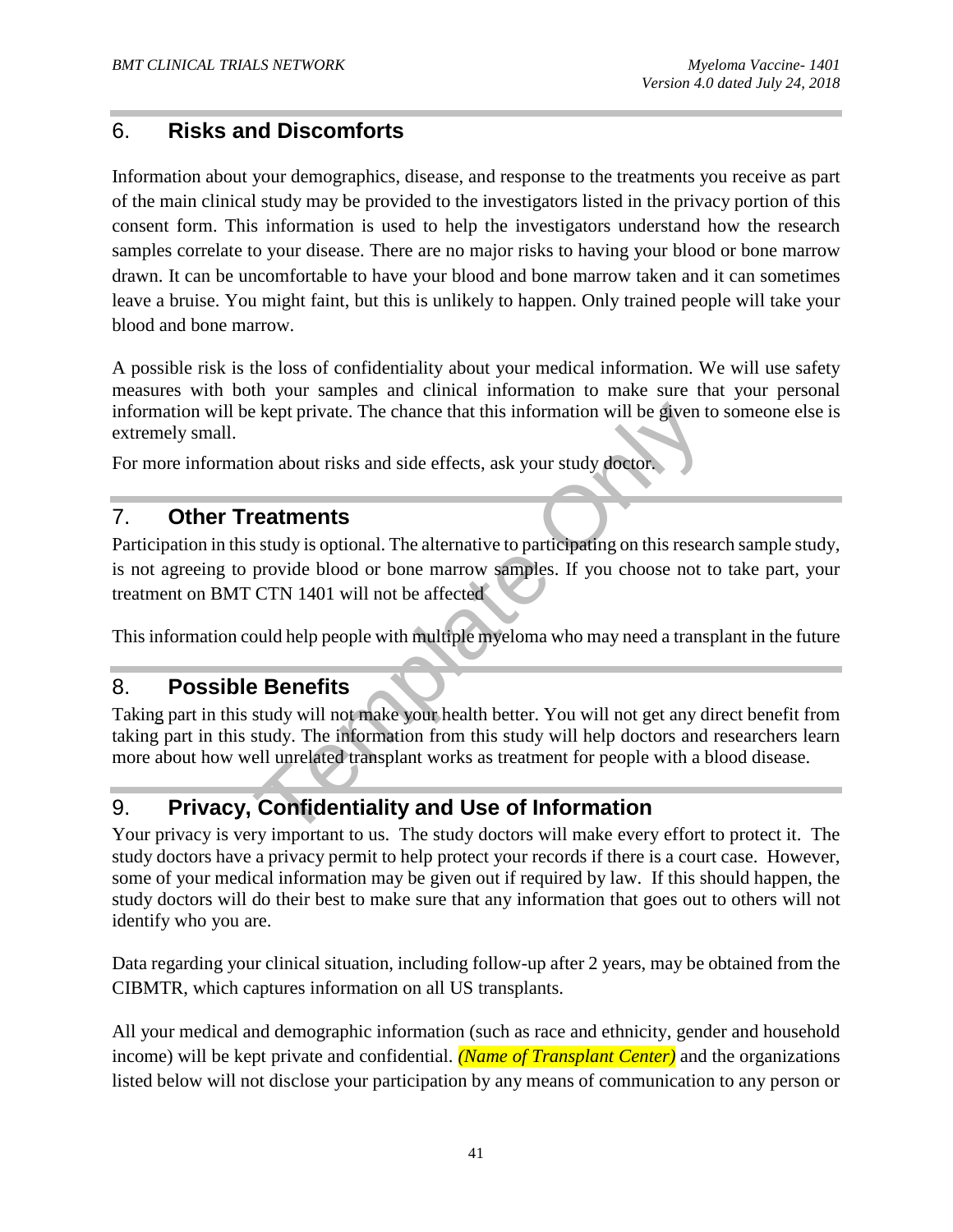organization, except by your written request, or permission, or unless required by federal, state or local laws, or regulatory agencies.

The individuals below will have access to your research and medical information. They may use this information for inspections or audits to study the outcomes of your treatment. By agreeing to participate, you consent to such inspections and to the copying of parts of your records, if required by these organizations.

We may give out your personal information if required by law. If information from this study is published or presented at scientific meetings, your name and other personal information will not be used.

Franch Contrast Parameters and Transfer and International transfer<br>acords may be seen or sent to national and international transferenced<br>for International Blood and Marrow Transplant Research (CIBN<br>al Marrow Donor Program Information about your transplant, research samples, and treatment on BMT CTN 1401 from your original medical records may be seen or sent to national and international transplant registries, including:

#### 1. /Institution/

- 2. The Center for International Blood and Marrow Transplant Research (CIBMTR)
- 3. The National Marrow Donor Program (NMDP)
- 4. The Food and Drug Administration (FDA)
- 5. The National Institutes of Health (NIH), which include the National Heart, Lung, and Blood Institute (NHLBI) and the National Cancer Institute (NCI)
- 6. Data and Coordinating Center of the Blood and Marrow Transplant Clinical Trials Network (BMT CTN)
- 7. Data and Safety Monitoring Board (DSMB), not part of **/Institution/**
- 8. Study investigators.
- 9. Dr. David Avigan and laboratory staff at Beth Israel Deaconess Medical Center/Dana Farber Cancer Institute
- 10. Dr. Fotis Asimakopoulos and laboratory staff at University of Wisconsin and at Medical College of Wisconsin.
- 11. Celgene, the manufacturer of lenalidomide

DNA from your blood samples might be used in genome-wide association (GWA) studies for a future project either done or supported by the National Institutes of Health (NIH). Genome-wide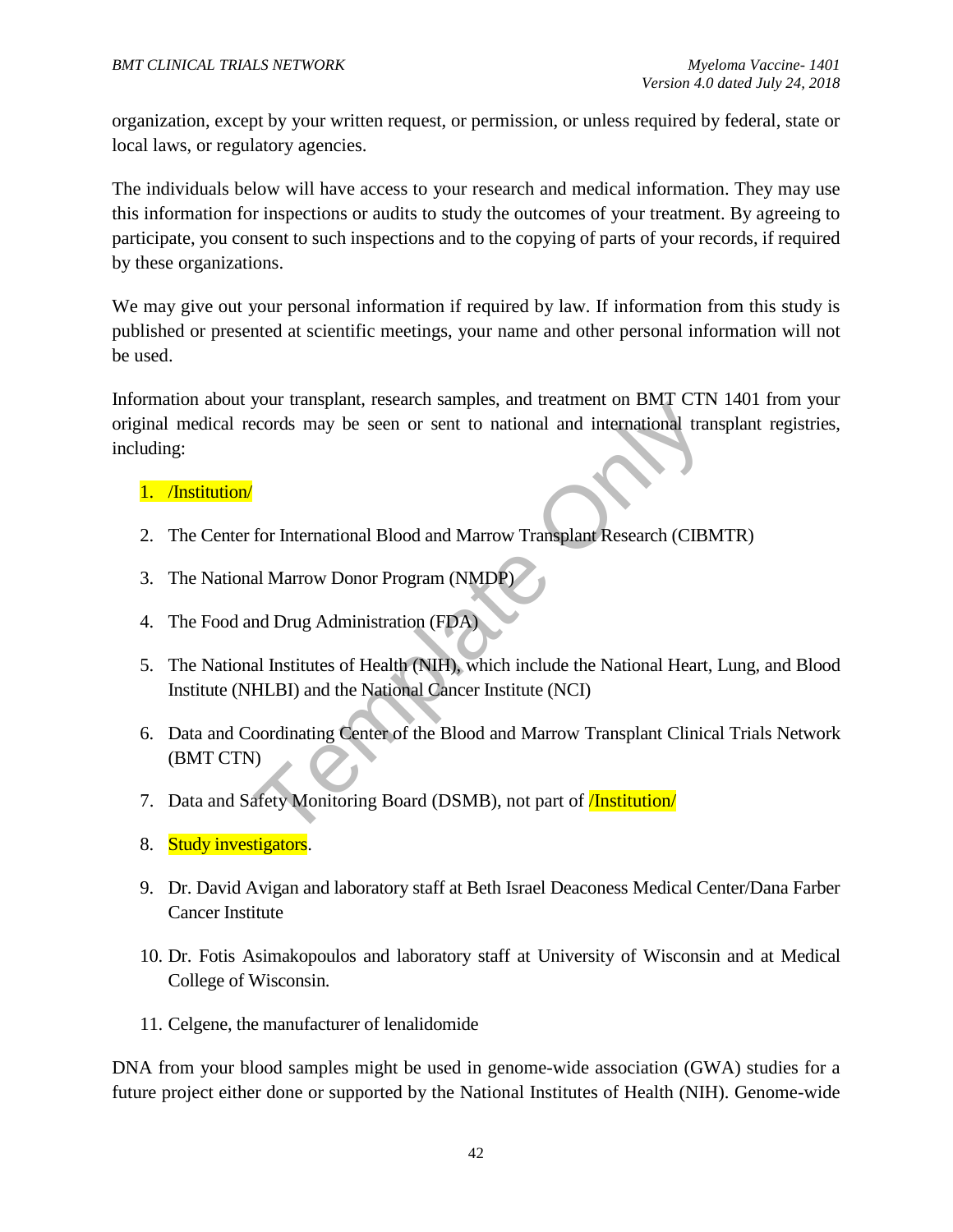association studies are a way for scientists to find genes that have a role in human disease or treatment. Each study can look at hundreds of thousands of genetic changes at the same time.

If your coded samples are used in such a study, the researcher is required to add your test results and sample information into a shared, public research database. This public database is called the NIH Genotype and Phenotype Database and it is managed by the National Center for Biotechnology Information (NCBI). The NCBI will never have any information that would identify you, or link you to your information or research samples.

A description of this clinical trial will be available on http://www.ClinicalTrials.gov*,* as required by U.S. Law. This Web site will not include information that can identify you. At most, the Web site will include a summary of the results. You can search this Web site at any time.

For questions about access to your medical records, please contact *name* at *number*.

# 10. **Ending Your Participation**

It access to your medical records, please contact <mark>/name/</mark> at <mark>/nume/</mark> at **/nume/** at **/nume/** at **/nume/** the study sponsor may stop the study af any time, and we may ask you to leave the study if you do not follow direct The study doctor or the study sponsor may stop the study at any time, and we may ask you to leave the study. We may ask you to leave the study if you do not follow directions or if you suffer from side effects of the treatment. If we ask you to leave the study, the reasons will be discussed with you. Possible reasons to end your participation in this study include:

- 1. You do not meet the study requirements.
- 2. The study doctor decides that it would be harmful to you to stay in the study.
- 3. You become unable to donate blood or bone marrow for any reason
- 4. The study is stopped for any reason.

Even if you leave the study, the information collected from your participation will be included in the study evaluation, unless you specifically ask that it not be included.

# 11. **Physical Injury as a Result of Participation**

It is important that you tell your doctor, *[investigator's name(s)]* or study staff if you feel that you have been injured because of taking part in this study. You can tell the doctor in person or call him/her at \_\_\_\_\_\_\_\_\_\_\_\_\_\_\_\_\_\_ *[telephone number]*.

You will get all available medical treatment if you are injured from taking part in this study. You and/or your health plan will be charged for this treatment. There is no provision for free medical care or monetary compensation from the study sponsor, The National Institutes of Health or the study contributor, Celgene Corporation.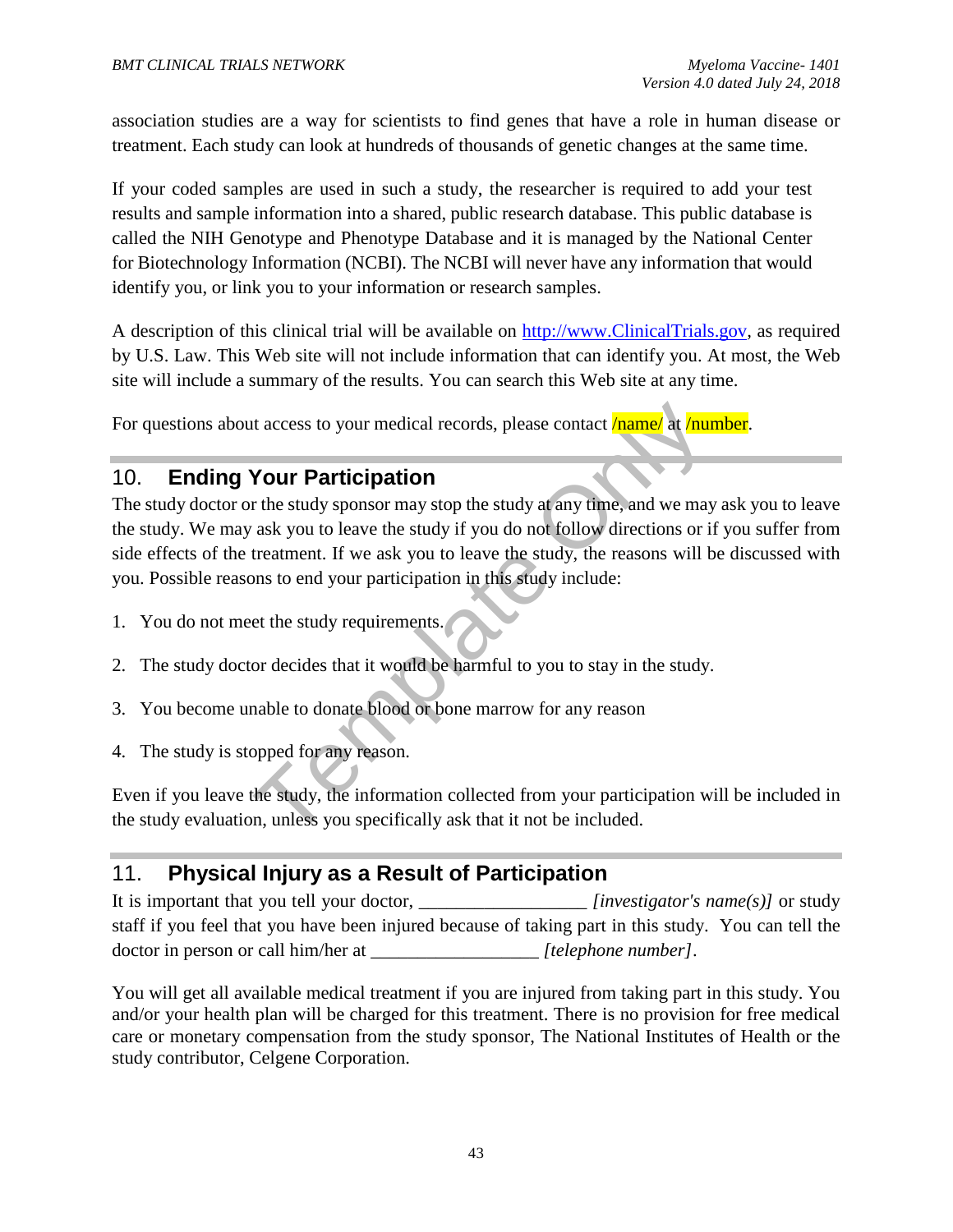In case you are injured in this study, you do not lose any of your legal rights to ask for or receive payment by signing this form.

# 12. **Payment and Study Costs**

You will not be paid for donating your blood and/or bone marrow.. You will not be paid or reimbursed for any extra expenses (travel, meals, etc.) you may have to donate blood and bone marrow.

Your blood and marrow will be used only for research and will not be sold. The research done with your blood may help to develop new products in the future. You will not get paid for any samples or for any products that may be developed from current or future research.

Exercise the standard medical care for your autologous train<br>the surance company. You and/or your health plan/insurance com<br>of the costs of standard treatment in this study.<br>The costs of standard treatment in this study.<br>T The visits for this research study are standard medical care for your autologous transplant and will be billed to your insurance company. You and/or your health plan/insurance company will need to pay for some or all of the costs of standard treatment in this study.

For questions about your costs, financial responsibilities, and/or medical insurance coverage for your transplant and this study, please contact */Center/ Financial Counselor at /Number/*.

# 13. **For More Information**

If you need more information about these studies, or if you have problems while taking part in either of these studies, you can contact the study doctor or his/her staff.

They can be reached at the telephone numbers listed here:

[*Insert name and contact details*]

# 14. **Contact Someone about Your Rights**

If you wish to speak to someone not directly involved in the study, or if you have any complaints about any aspect of the project, the way it is being conducted or any questions about your rights as a research participant, then you may contact:

#### [*Insert appropriate contact details*]

l

The ethical aspects of this study have been reviewed and approved by *[name of IRB]*.

#### **Health Insurance Portability and Accountability Act 1 (HIPAA2) Authorization to use and disclose individual health information for research purpose**

<sup>2</sup> HIPAA is the Health Insurance Portability and Accountability Act of 1996, a federal law related to privacy of health information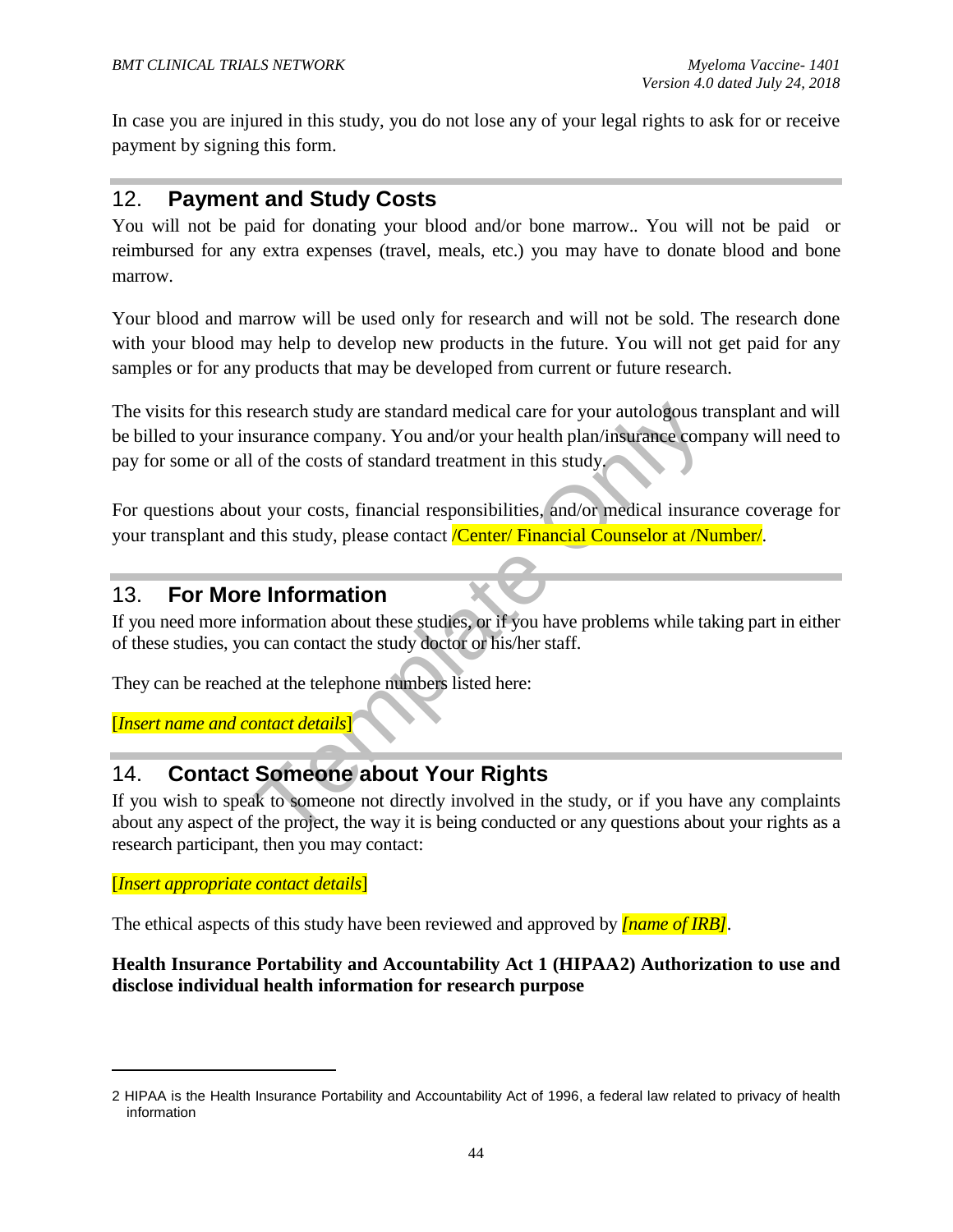#### • **Purpose**:

As a research participant, I authorize the Principal Investigators and the researcher's staff to use and disclose my individual health information for the purpose of conducting either of the research studies described in this consent:

Optional Correlative Laboratory Study Participation **for patients enrolled on** *"Phase II Multicenter Trial of Single Autologous Hematopoietic Cell Transplant Followed by Lenalidomide Maintenance for Multiple Myeloma with or without Vaccination with Dendritic Cell /Myeloma Fusions"*

#### • **Individual Health Information to be Used or Disclosed**:

My individual health information that may be used or disclosed to do this research includes:

- 1. Demographic information (for example, date of birth, sex, weight).
- 2. Medical history (for example, diagnosis, complications with prior treatment).
- 3. Findings from physical exams.
- 4. Laboratory test results obtained at the time of work up and after transplant (for example, blood tests, biopsy results).

#### • **Parties Who May Disclose My Individual Health Information**:

The researcher and the researcher's staff may collect my individual health information from:

[*List hospitals, clinics or providers from which health care information can be requested*].

#### • **Parties Who May Receive or Use My Individual Health Information**:

nformation (for example, date of birth, sex, weight)<br>
y (for example, diagnosis, complications with prior treatment)<br>
physical exams<br>
tresults obtained at the time of work up and after transplant (fo<br>
sults)<br>
ho May Disclo The individual health information disclosed by parties listed in item c and information disclosed by me during the course of the research may be received and used by the following parties:

- 1. Dr. David Avigan, Co-Principal Investigator
- 2. Dr. Nina Shah, Co-Principal Investigator
- 3. Dr. David Chung, Co-Principal Investigator
- 4. Laboratory staff at Beth Israel Deaconess Medical Center/Dana Farber Cancer Institute
- 5. Dr. Fotis Asimakopoulos and laboratory staff at University of Wisconsin and at Medical College of Wisconsin.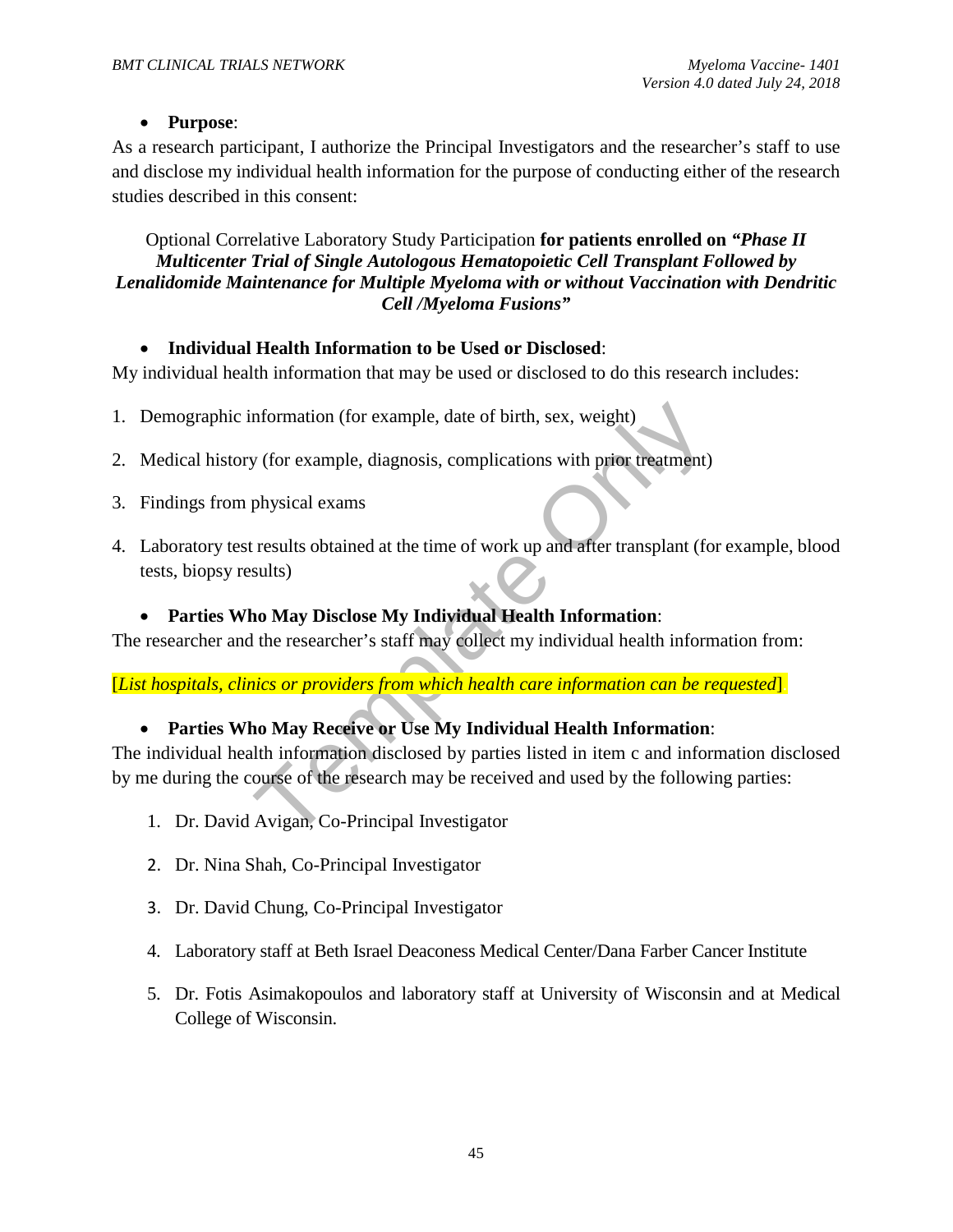- 6. Celgene, its collaborators or designees
- 7. National Heart, Lung, and Blood Institute (NHLBI) and the National Cancer Institute (NCI), both of the National Institutes of Health (NIH),
- 8. Blood and Marrow Transplant Clinical Trials Network (BMT CTN) Data and Coordinating Center
- 9. U.S. government agencies that are responsible for overseeing research such as the Food and Drug Administration (FDA) and the Office of Human Research Protections (OHRP)
- 10. U.S. government agencies that are responsible for overseeing public health concerns such as the Centers for Disease Control (CDC) and federal, state and local health departments.

#### • **Right to Refuse to Sign this Authorization**:

I do not have to sign this Authorization. If I decide not to sign the Authorization, I will not be allowed to participate in this study.

My decision not to sign this authorization will not affect any other treatment, payment, or enrollment in health plans or eligibility for benefits.

#### • **Right to Revoke**:

I can change my mind and withdraw this authorization at any time by sending a written notice to the Principal Investigator to inform the researcher of my decision.

**Example 16 Sign this Authorization:**<br>
Sign this Authorization. If I decide not to sign the Authorization<br>
ate in this study.<br>
to sign this authorization will not affect any other treatme<br>
the plans or eligibility for bene If I withdraw this authorization, the researcher may only use and disclose the protected health information already collected for this research study. No further health information about me will be collected by or disclosed to the researcher for this study.

#### • **Potential for Re-disclosure**:

My individual health information disclosed under this authorization may be subject to redisclosure outside the research study and no longer protected.

Examples include potential disclosures for law enforcement purposes, mandated reporting or abuse or neglect, judicial proceedings, health oversight activities and public health measures.

#### • **Genetic Information Nondiscrimination Act (GINA)**

A federal law (2009), called the Genetic Information Nondiscrimination Act (GINA) generally makes it illegal for health insurance companies, group health plans, and employers of 15 or more persons to discriminate against you based on your genetic information.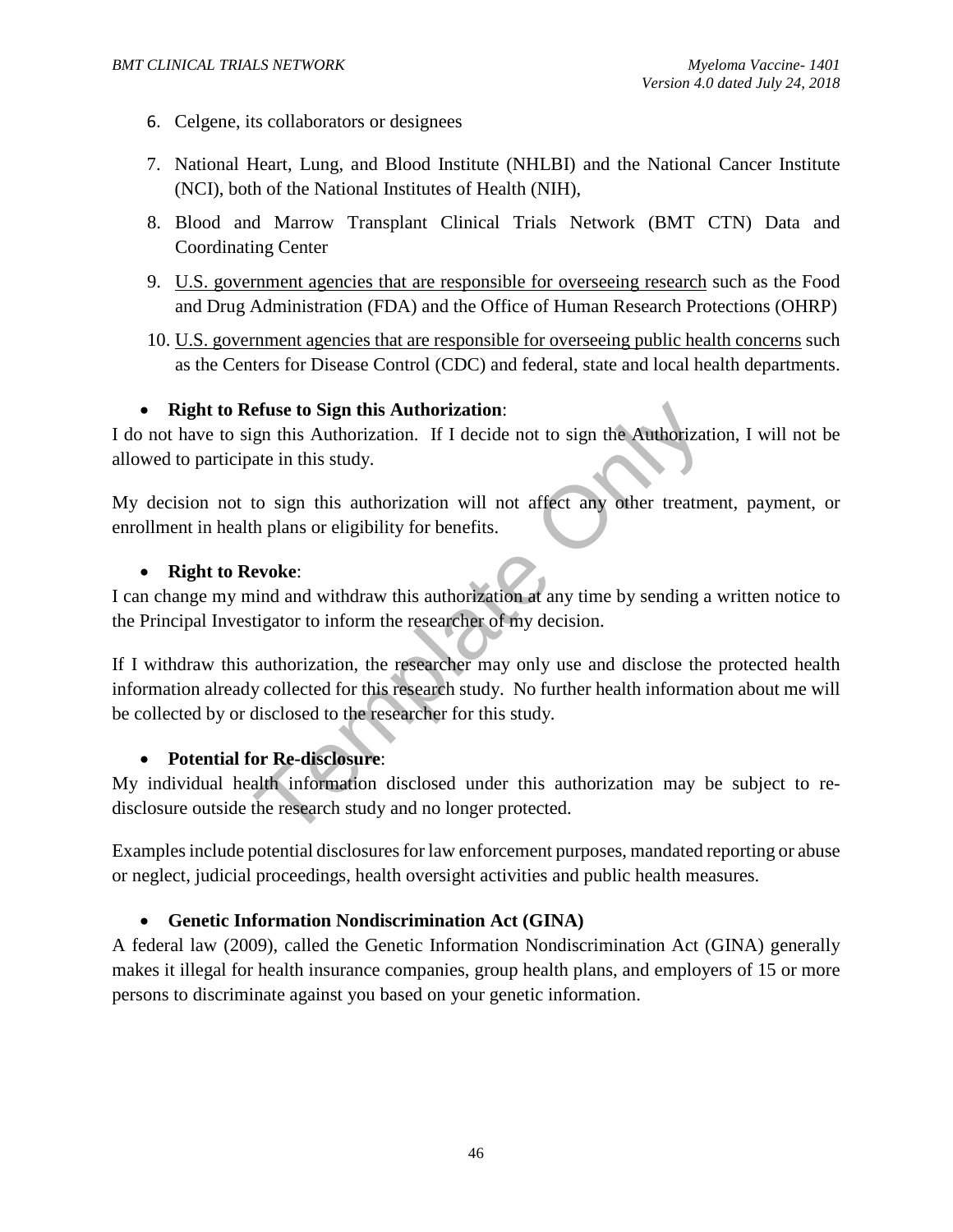Health insurance companies and group health plans may not request your genetic information that we get from this research. This means that they must not use your genetic information when making decisions regarding insurability. Be aware that this federal law will not protect you against genetic discrimination by companies that sell life insurance, disability insurance, or long-term care insurance.

• **This authorization does not have an expiration date.**

Template Only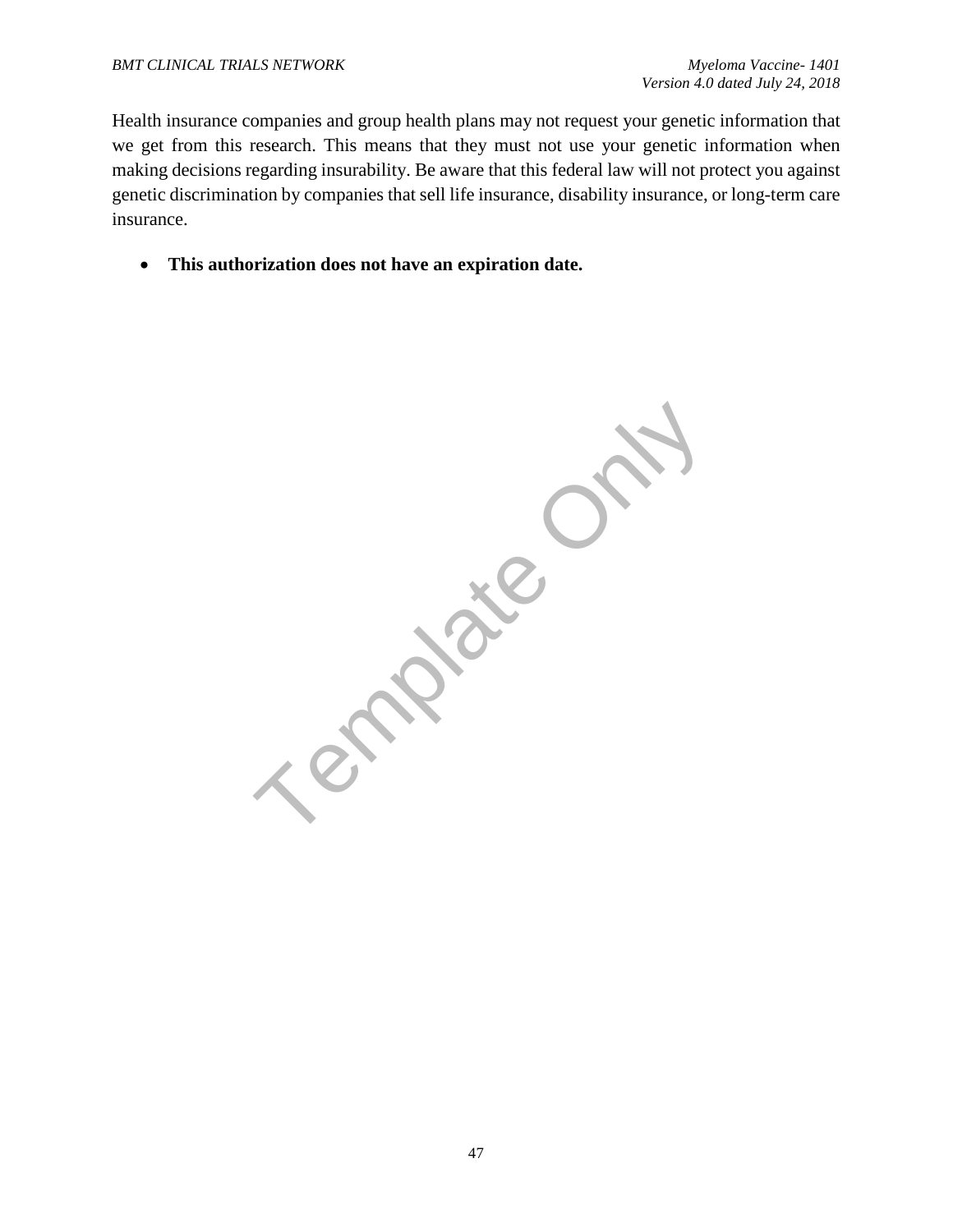**TITLE: Optional Correlative Laboratory Study Participation for Patients Enrolled on BMT CTN 1401 entitled, "Phase II Multicenter Trial of Single Autologous Hematopoietic Cell Transplant Followed by Lenalidomide Maintenance for Multiple Myeloma with or without Vaccination with Dendritic Cell /Myeloma Fusions"**

#### **PROTOCOL NUMBER:** BMT CTN #1401

#### **PRINCIPAL INVESTIGATOR:**

Name:

Address:

Email:

Phone:

Fax:

I have read and understood this Consent Form. The nature and purpose of the research study has been explained to me.

- I have had the chance to ask questions, and understand the answers I have been given. I understand that I may ask questions at any time during the study.
- I freely agree to be a participant in the study.
- I understand that I may not directly benefit from taking part in the study.
- I understand that, while information gained during the study may be published, I will not be identified and my personal results will stay confidential.
- derstood this Consent Form. The nature and purpose of the reme.<br>
The chance to ask questions, and understand the answers I has<br>
t I may ask questions at any time during the study.<br>
The study of the aparticipant in the stud • I have had the chance to discuss my participation in this research study with a family member or friend.
- I understand that I can leave this study at any time, and doing so will not affect my current care or prevent me from receiving future treatment.
- I understand that I will be given a copy of this signed consent form.

Participant Name Date

Signature Date

 $\overline{a}$ 

 $\overline{a}$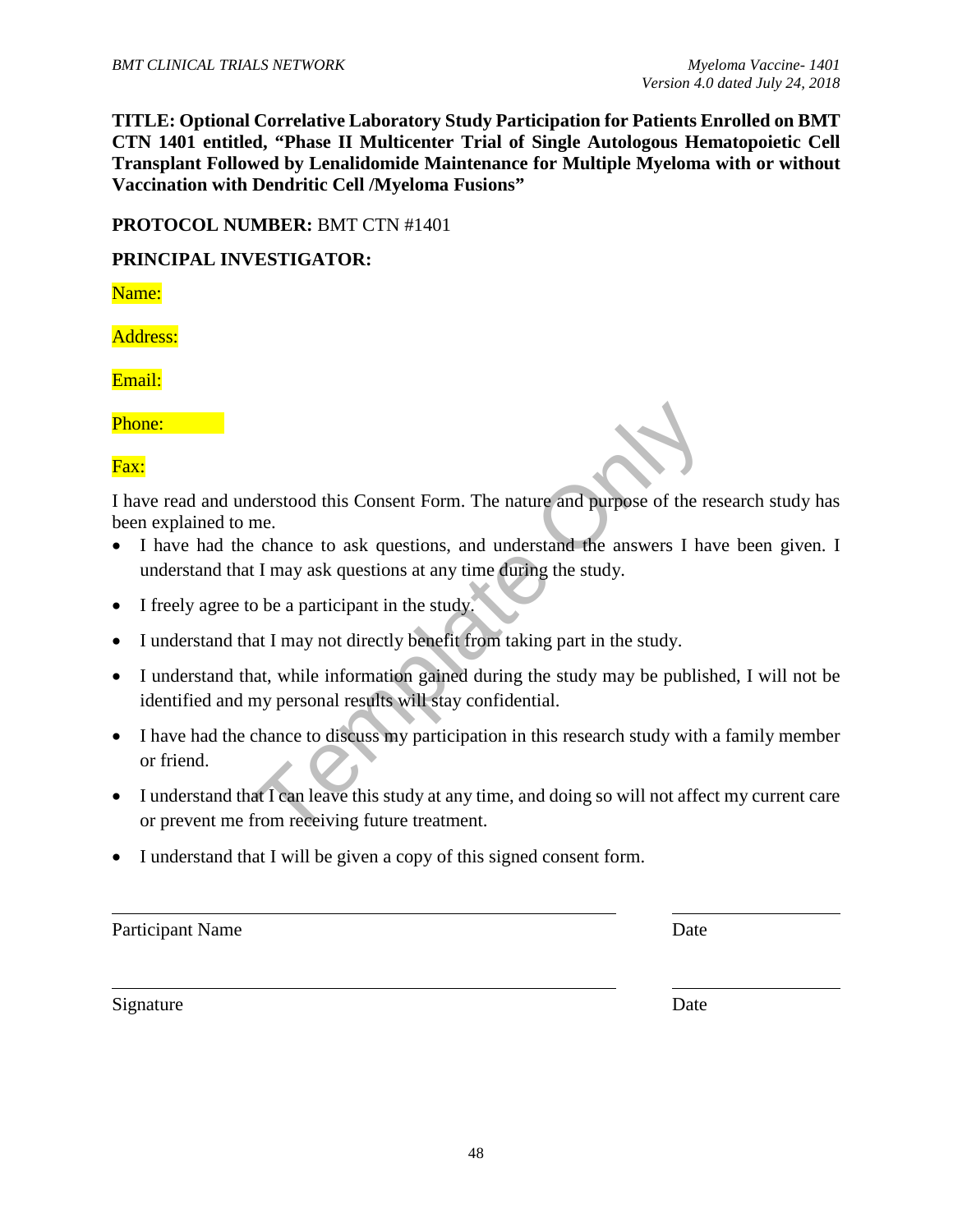I certify that I have provided a verbal explanation of the details of the research study, including the procedures and risks. I believe the participant has understood the information provided.

| Name of Counseling Physician      | Date |
|-----------------------------------|------|
| Signature of Counseling Physician | Date |

**Property**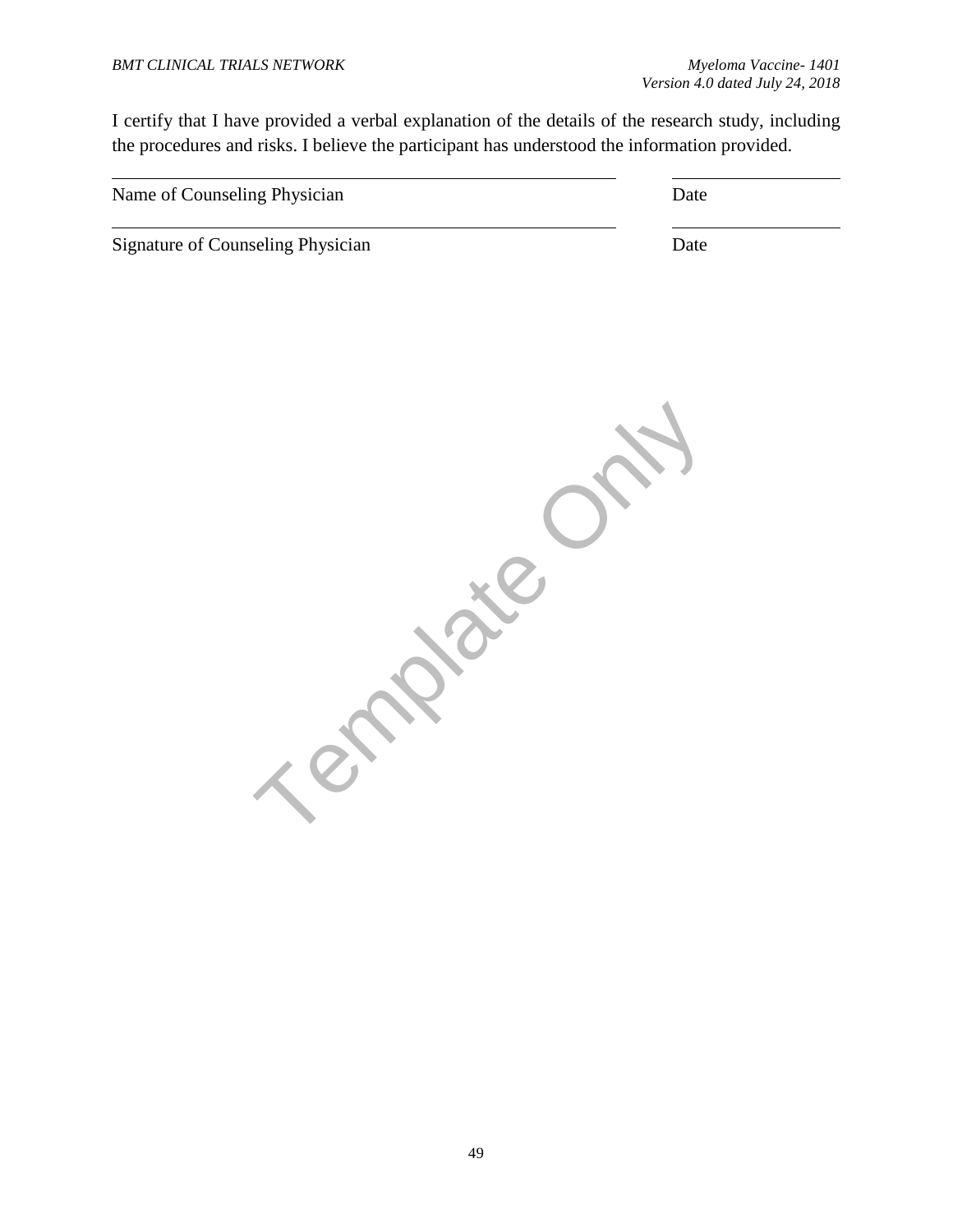#### **Supplemental Informed Consent Form to Participate in Research**

**Study Title:** Characterization of the T cell immune response and myeloma genomic signature as predictors of immunologic and clinical response

Parent Study Title: Phase II Multicenter Trial of Single Autologous Hematopoietic Cell Transplant Followed by Lenalidomide Maintenance for Multiple Myeloma with or without Vaccination with Dendritic Cell /Myeloma Fusions

#### **A. What is this Document?**

Solician is asking for your consent to join. This document will<br>samples are collected, why they are being collected, and whe<br>bout risks, study participation, and your rights are explained<br>bout risks, study participation, a The purpose of this document is to give you more information on the specific research sample study your physician is asking for your consent to join. This document will explain further details of what samples are collected, why they are being collected, and where they are being sent. Details about risks, study participation, and your rights are explained in the primary informed consent form that your doctor already presented to you.

#### **B. Why am I here?**

You are being asked to participate in this study because you are participating on BMT CTN 1401 and are approaching the randomization portion of the parent study.

If you give us your permission, we would like to collect extra samples of your blood and marrow at several time points during your participation on the parent trial.

# **C. Why are you doing this study?**

We are collecting samples to learn more about how your body responds to the treatment on the parent trial. We will collect samples on 60 patients across all treatment arms. Your participation on this study is expected to last up to 3 years.

#### **D. What will happen to me if I join the study?**

If you say you want to be in the study, we will ask you for the following samples:

- Bone Marrow Aspirate Samples: About 1 teaspoon of bone marrow will be collected at the following timepoints:
	- o Just before you are randomized on the parent trial (about 50-80 days after your bone marrow transplant). This is one teaspoon more of bone marrow being collected at the time of a required bone marrow aspirate being performed as part of the primary trial.
	- $\circ$  Just before you start your 9<sup>th</sup> Cycle of Maintenance (about 1 year after your bone marrow transplant). This is one teaspoon more of bone marrow being collected at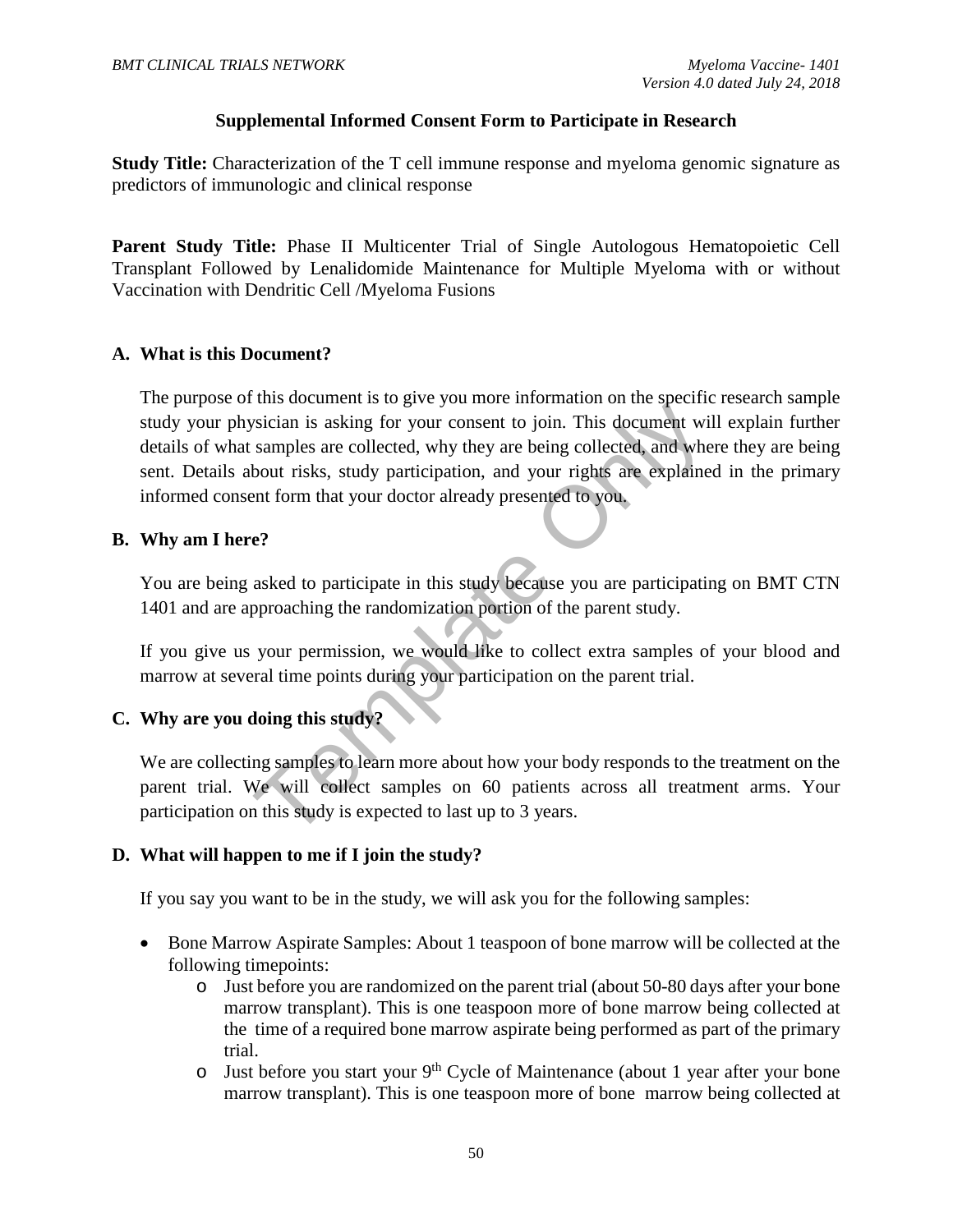the time of a required bone marrow aspirate being performed as part of the primary trial.

- o If your disease comes back, an additional bone marrow aspirate sample will be collected at that time. This is an additional aspirate not required as part of the primary trial.
- Blood Samples:
	- o About 2 teaspoons of blood will be collected just before you start Cycles 1, 2, and 4 of Maintenance Therapy. This is extra blood being collected at the time of a required blood sample collection being performed as part of the primary trial.
	- o If your disease comes back, about 10 teaspoons of blood will be collected at that time. This is an additional collection not required as part of the primary trial.
- We will also use a portion of the bone marrow aspirate sample that you already provided at the time of agreeing to participate on the BMT CTN 1401 study as part of this research sample study.

#### **E. Where will my samples be sent**?

Your samples will be sent to a laboratory at Beth Israel Deaconess Medical Center.

All research samples will be tied to a number. This number will not be linked to your name or other identifying information.

by samples be sent?<br>
will be sent to a laboratory at Beth Israel Deaconess Medical C<br>
mples will be tied to a number. This number will not be linked<br>
information.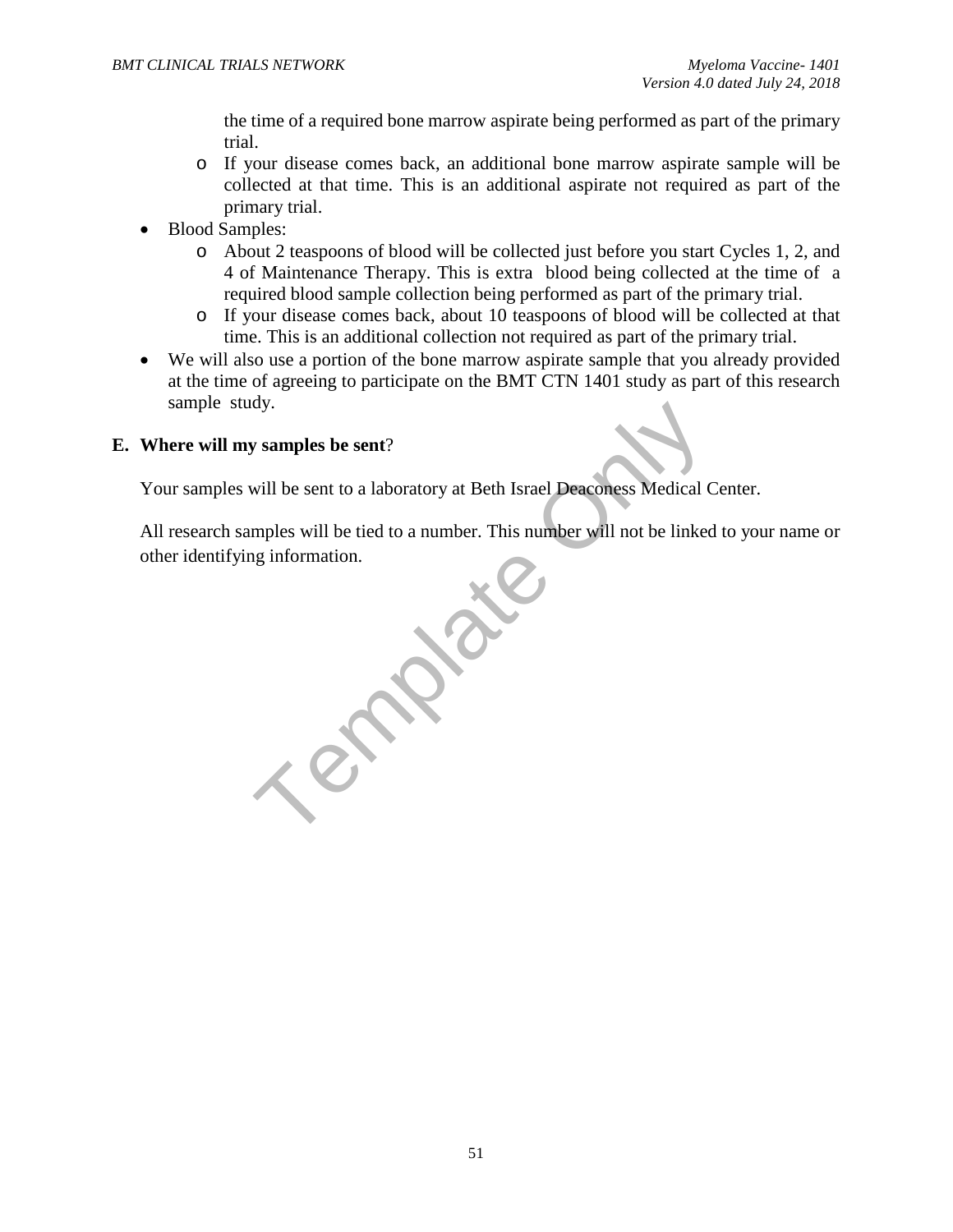# **Statement of Consent for Research Samples**

The purpose of providing blood and bone marrow samples, the procedures involved, and the risks and benefits have been explained to me. I have asked all the questions I have at this time and I have been told whom to contact if I have more questions. I have been told that I will be given a signed copy of this consent form to keep.

I understand that I do not have to allow the use of my blood and bone marrow for this research. If I decide to not let collect research samples now or in the future, it will not affect my medical care in any way.

I voluntarily agree that my blood, bone marrow, and information can be used for the study entitled *"Characterization of the T cell immune response and myeloma genomic signature as predictors of immunologic and clinical response"*. I also understand that my DNA and health information may or may not be used in genome-wide association studies.

|           | of immunologic and clinical response". I also understand that my DNA and health information<br>may or may not be used in genome-wide association studies. |      |
|-----------|-----------------------------------------------------------------------------------------------------------------------------------------------------------|------|
| Signature |                                                                                                                                                           | Date |
|           |                                                                                                                                                           |      |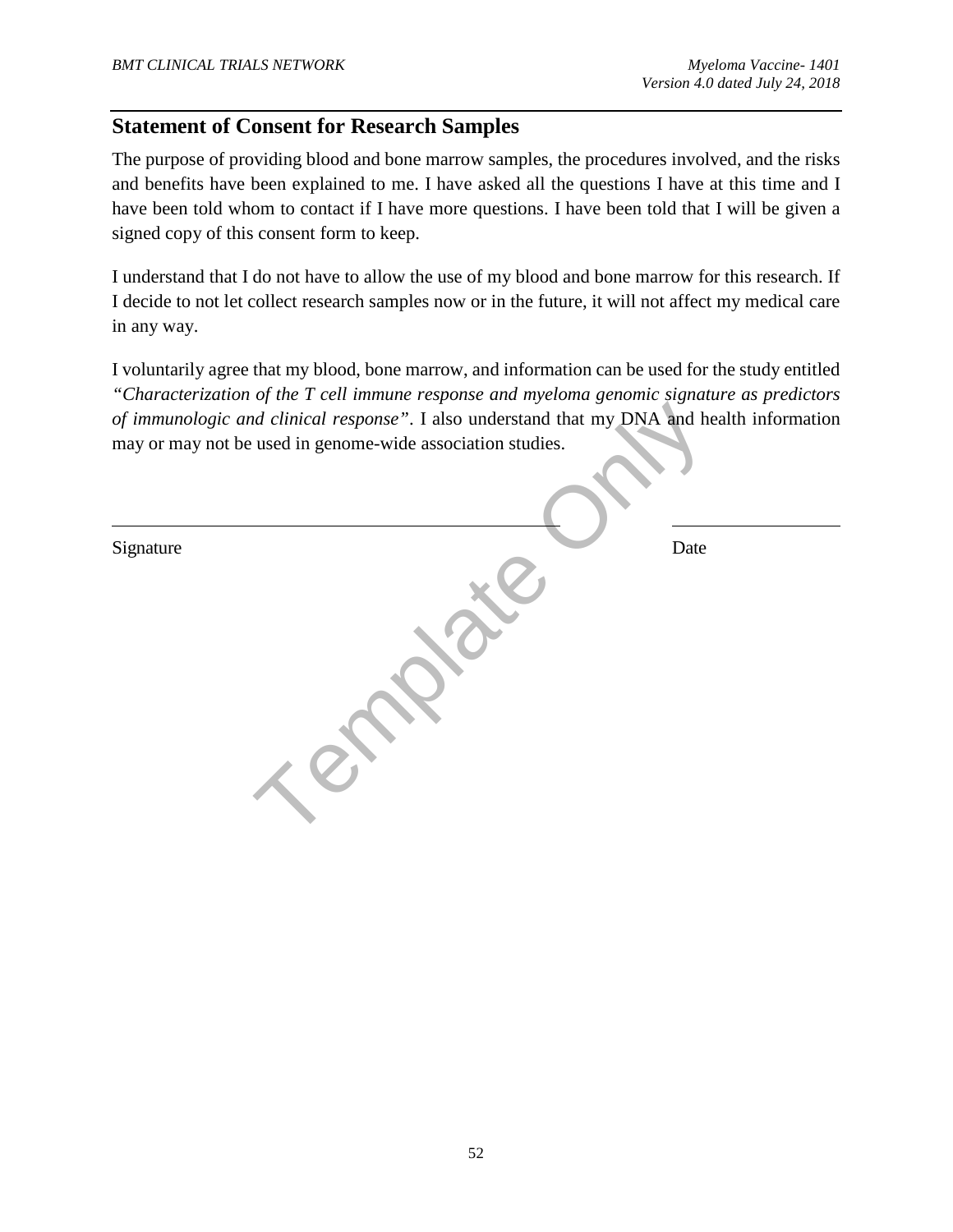#### **Supplemental Informed Consent Form to Participate in Research**

**Study Title:** VCAN Proteolysis: Investigation of a Potential Novel Immune Biomarker in Myeloma

Parent Study Title: Phase II Multicenter Trial of Single Autologous Hematopoietic Cell Transplant Followed by Lenalidomide Maintenance for Multiple Myeloma with or without Vaccination with Dendritic Cell /Myeloma Fusions

#### **A. What is this Document?**

Fraction is asking for your consent to join. This document will<br>samples are collected, why they are being collected, and whe<br>bout risks, study participation, and your rights are explained<br>bout risks, study participation, a The purpose of this document is to give you more information on the bone marrow sample study your physician is asking for your consent to join. This document will explain further details of what samples are collected, why they are being collected, and where they are being sent. Details about risks, study participation, and your rights are explained in the primary informed consent form that your doctor already presented to you. If you want to participate in this research you will be asked to sign the primary informed consent form as well as this document.

#### **B. Why am I here?**

You are being asked to participate in this study because you are participating on BMT CTN 1401 and are approaching the randomization portion of the parent study.

If you give us your permission, we would like to send a portion of a clinical bone marrow sample to study investigators at the time of randomization. The sample we are asking for is part of a clinical sample collection procedure you will have already undergone as part of the parent trial. We will not collect any additional samples as part of this study. We are asking for your consent to ship a portion of this clinical bone marrow sample to a different lab and study it for research purposes.

#### **C. Why are you doing this study?**

We are collecting bone marrow samples to learn more about how your body responds to the treatment on the parent trial. We will collect samples on 20 patients across all treatment arms. Your participation on this study is expected to last 1 month. We may use data collected on the parent trial for this study for up to 3 years after you are randomized on the parent trial.

#### **D. What will happen to me if I join the study?**

The bone marrow sample we are asking for is part of a procedure you will already undergo as part of the parent trial. We will not collect any additional samples as part of this study. We are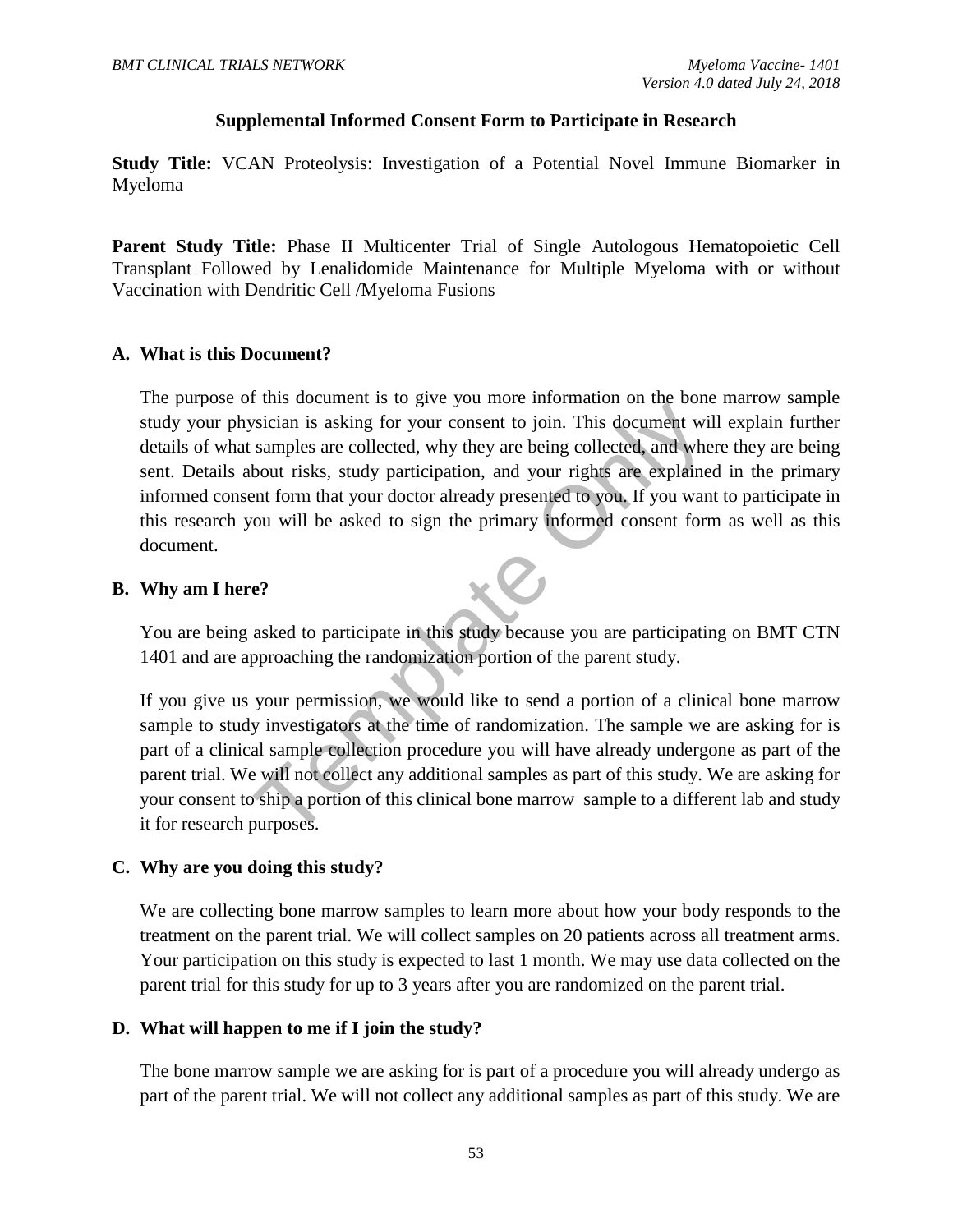asking for your consent to ship a portion of this bone marrow sample to a different lab and study it for research purposes.

If you say you want to be in the study, we will not collect any additional samples. The clinical pathology lab at **/Institution** will cut a small piece of your bone marrow biopsy that you provided for the BMT CTN 1401 parent trial and ship it to investigators at University of Wisconsin. If the lab is not able to obtain enough sample from the bone marrow biopsy you provided for the parent trial (BMT CTN 1401), you will not be asked to provide additional samples and you will be removed from the study.

#### **E. Where will my samples be sent**?

Your samples will be sent to a laboratory at University of Wisconsin.

All research samples will be tied to a number. This number will not be linked to your name or other identifying information.

Template O